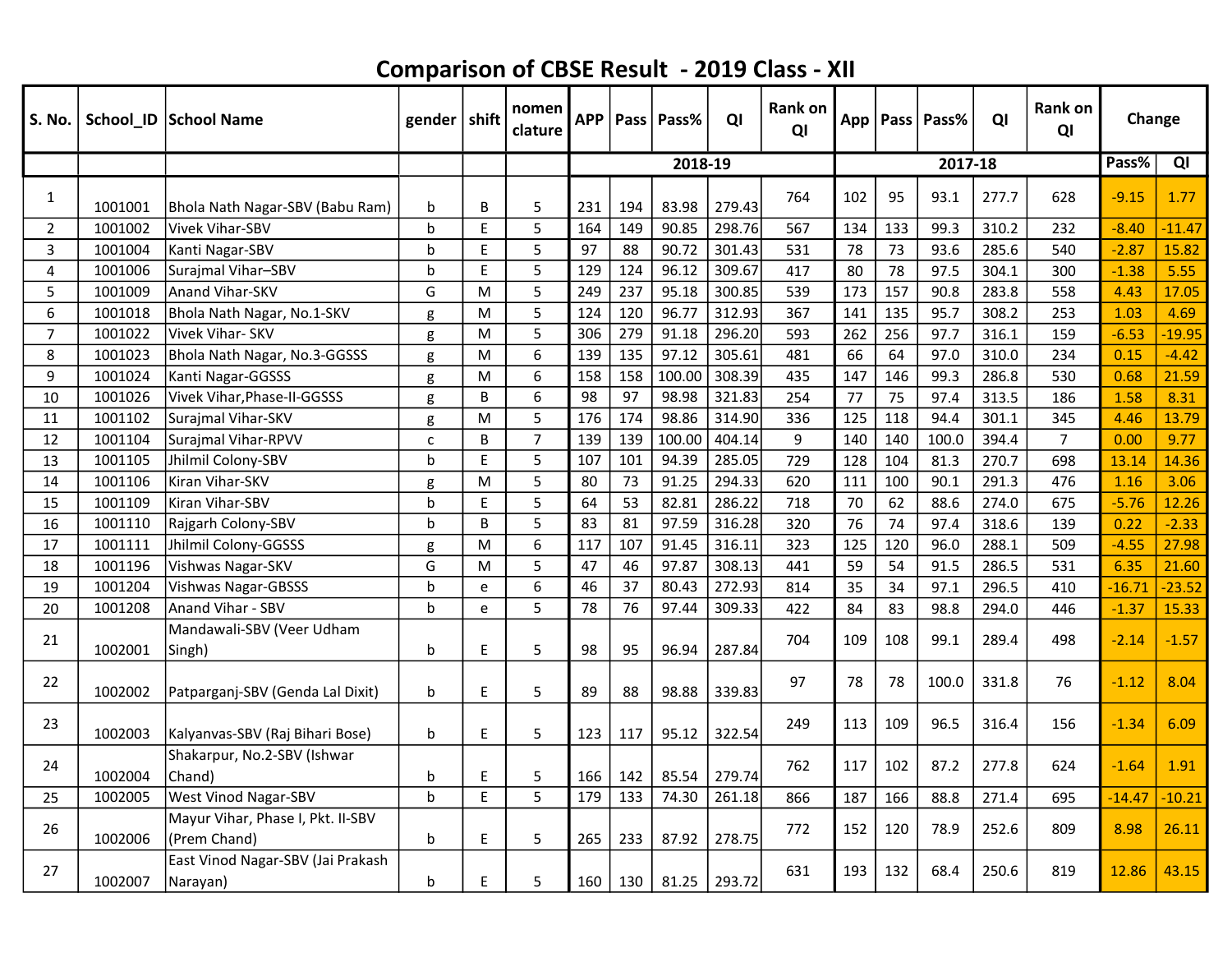| S. No. |         | School_ID   School Name                            | gender $ $ shift |         | nomen<br>clature | <b>APP</b> | Pass | l Pass% | QI     | <b>Rank on</b><br>QI |           |           | App   Pass   Pass% | QI        | <b>Rank on</b><br>QI | Change    |           |
|--------|---------|----------------------------------------------------|------------------|---------|------------------|------------|------|---------|--------|----------------------|-----------|-----------|--------------------|-----------|----------------------|-----------|-----------|
|        |         |                                                    |                  |         |                  |            |      | 2018-19 |        |                      |           |           | 2017-18            |           |                      | Pass%     | QI        |
| 28     | 1002008 | Kalyanpuri-SBV                                     | b                | E       | 5                | 157        | 133  | 84.71   | 292.26 | 648                  | 194       | 156       | 80.4               | 264.3     | 745                  | 4.30      | 27.92     |
| 29     | 1002010 | Trilokpuri, Block 20-SBV                           | b                | E       | 5                | 99         | 88   | 88.89   | 304.13 | 493                  | 62        | 48        | 77.4               | 272.3     | 690                  | 11.47     | 31.87     |
| 30     | 1002012 | Khichripur-GBSSS                                   | b                | E       | 6                | 52         | 52   | 100.00  | 297.40 | 576                  | 43        | 42        | 97.7               | 311.3     | 221                  | 2.33      | $-13.90$  |
| 31     | 1002013 | Dallupura-SBV                                      | b                | E       | 5                | 94         | 81   | 86.17   | 284.97 | 730                  | 150       | 113       | 75.3               | 257.5     | 784                  | 10.84     | 27.44     |
| 32     | 1002014 | New Kondli-GBSSS                                   | $\mathbf b$      | Ė       | 6                | 453        | 385  | 84.99   | 282.47 | 746                  | 293       | 233       | 79.5               | 256.9     | 790                  | 5.47      | 25.54     |
| 33     | 1002015 | Mayur Vihar, Phase II, Pkt.B-SBV                   | b                | E       | 5                | 63         | 57   | 90.48   | 294.48 | 618                  | 36        | 26        | 72.2               | 256.5     | 794                  | 18.25     | 37.95     |
| 34     |         | Mayur Vihar, Phase I, Pkt.IV-                      |                  |         |                  |            |      |         |        | 268                  | 81        | 73        | 90.1               | 291.9     | 470                  | 7.77      | 28.69     |
| 35     | 1002016 | SBV(Shaheed Capt.Hanifuddin)                       | b<br>$\mathbf b$ | E<br>E. | 5<br>6           | 95<br>51   | 93   | 97.89   | 320.59 |                      | 35        |           |                    | 245.5     |                      | 13.05     | 30.52     |
|        | 1002020 | Kalyanpuri - GBSSS                                 |                  |         |                  |            | 46   | 90.20   | 276.06 | 794                  |           | 27        | 77.1               |           | 837                  |           |           |
| 36     | 1002022 | Kalyanpuri-SKV (Mother Teresa)                     | g                | M       | 5                | 171        | 165  | 96.49   | 303.77 | 501                  | 167       | 160       | 95.8               | 310.3     | 229                  | 0.68      | $-6.53$   |
| 37     | 1002023 | Mandawali-SKV                                      | g                | M       | 5                | 151        | 148  | 98.01   | 327.41 | 192                  | 163       | 162       | 99.4               | 306.0     | 282                  | $-1.37$   | 21.37     |
| 38     | 1002024 | Trilokpuri, Block 27-SKV                           | g                | M       | 5                | 172        | 167  | 97.09   | 294.59 | 615                  | 265       | 243       | 91.7               | 267.6     | 723                  | 5.39      | 26.98     |
| 39     | 1002025 | Trilokpuri, Block 20-SKV (Sharda<br>Sen)           | g                | M       | 5                | 158        | 157  | 99.37   | 334.59 | 122                  | 158       | 157       | 99.4               | 338.2     | 56                   | 0.00      | $-3.63$   |
| 40     | 1002026 | Kondli-SKV (Jeeja Bai)                             | g                | M       | 5                | 306        | 299  | 97.71   | 294.73 | 611                  | 242       | 238       | 98.3               | 292.2     | 468                  | $-0.63$   | 2.51      |
| 41     | 1002027 | Dallupura-SKV                                      | g                | M       | 5                | 277        | 277  | 100.00  | 316.28 | 319                  | 260       | 256       | 98.5               | 296.4     | 411                  | 1.54      | 19.86     |
| 42     | 1002028 | East Vinod Nagar-SKV (Ravindra<br>Thakur)          | g                | M       | 5                | 331        | 330  | 99.70   | 348.19 | 64                   | 283       | 279       | 98.6               | 320.5     | 127                  | 1.11      | 27.67     |
| 43     | 1002029 | Mayur Vihar, Phase II, Pkt.B-SKV<br>(Annie Besant) | g                | M       | 5                | 150        | 131  | 87.33   | 285.61 | 725                  | 124       | 118       | 95.2               | 288.4     | 508                  | $-7.83$   | $-2.81$   |
| 44     | 1002031 | Patparganj-SKV                                     | g                | M       | 5                | 197        | 157  | 79.70   | 282.38 | 748                  | 164       | 143       | 87.2               | 272.4     | 687                  | $-7.50$   | 9.95      |
| 45     | 1002032 | West Vinod Nagar-SKV                               | g                | M       | 5                | 390        | 383  | 98.21   | 318.89 | 287                  | 264       | 257       | 97.3               | 314.9     | 164                  | 0.86      | 4.02      |
| 46     | 1002033 | KalyanVas-SKV                                      | g                | M       | 5                | 210        | 208  | 99.05   | 336.97 | 112                  | 165       | 163       | 98.8               | 324.0     | 108                  | 0.26      | 12.94     |
| 47     | 1002034 | Mayur Vihar, Phase I, Pkt.II-SKV<br>(Janaki Devi)  | g                | M       | 5                | 320        | 307  | 95.94   | 324.44 | 227                  | 317       | 290       | 91.5               | 301.3     | 344                  | 4.45      | 23.18     |
| 48     | 1002036 | Mayur Vihar, Phase I, Pkt.IV-SKV                   | g                | М       | 5                | 137        | 136  | 99.27   | 317.58 | 304                  | 121       | 119       | 98.3               | 314.5     | 176                  | 0.92      | 3.10      |
| 49     | 1002037 | Khichripur-GGSSS                                   | g                | M       | 6                | 81         | 81   | 100.00  | 320.49 | 269                  | 51        | 51        | 100.0              | 298.1     | 383                  | 0.00      | 22.38     |
| 50     | 1002039 | Kalyanpuri-GGSSS                                   | g                | M       | 6                | 113        | 112  | 99.12   | 322.62 | 247                  | 75        | 69        | 92.0               | 303.6     | 310                  | 7.12      | 19.02     |
| 51     | 1002175 | Trilokpuri, Block 27-GGSSS                         | g                | M       | 6                | 122        | 120  | 98.36   | 314.43 | 345                  | <b>NA</b> | <b>NA</b> | <b>NA</b>          | <b>NA</b> | <b>NA</b>            | <b>NA</b> | <b>NA</b> |
| 52     | 1002177 | Trilokpuri, Block 27-SBV                           | $\mathbf b$      | E       | 5                | 87         | 74   | 85.06   | 273.49 | 808                  | 197       | 128       | 64.97              | 219.88    | 877                  | 20.08     | 53.62     |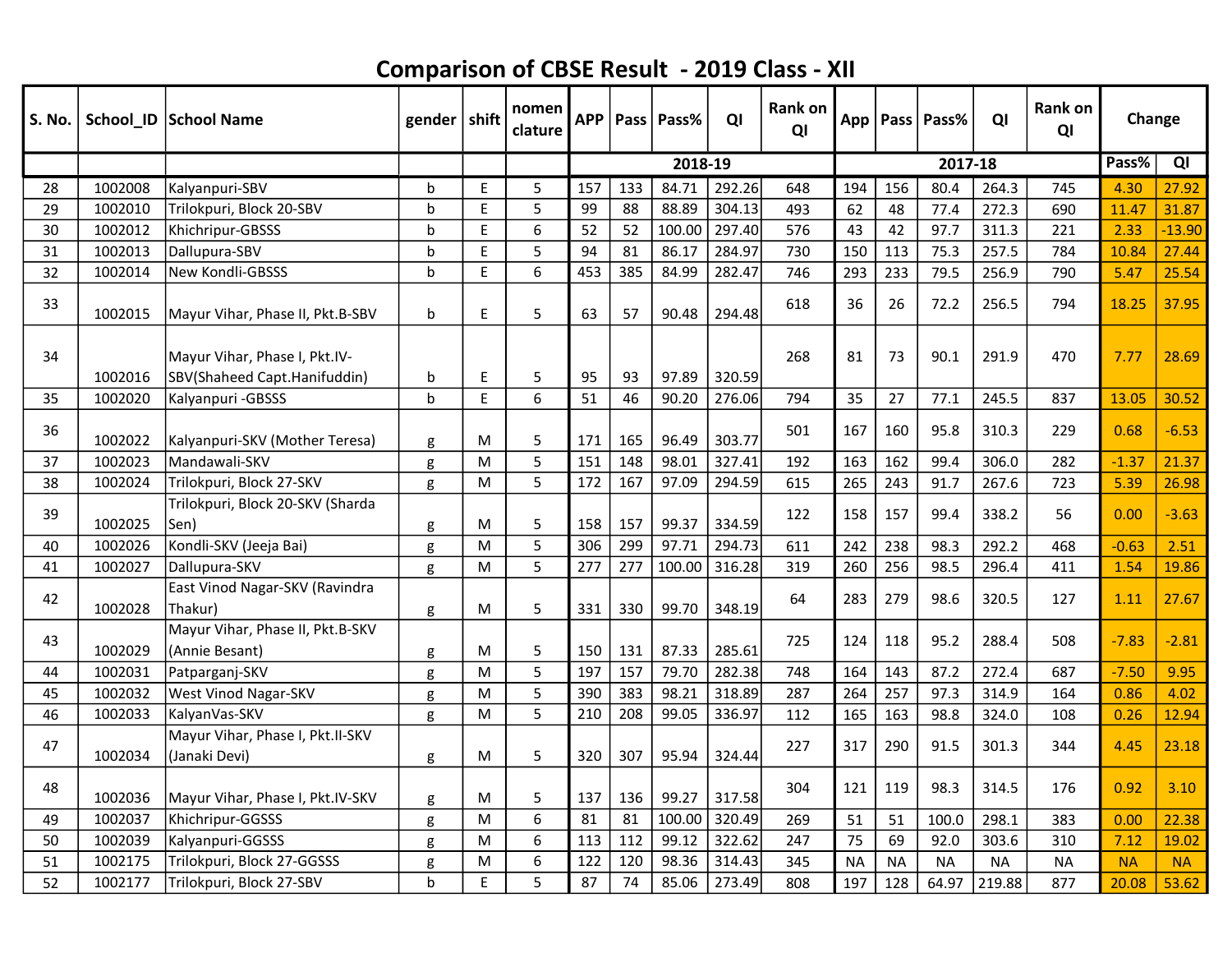| S. No. |         | School_ID   School Name                                    | gender   shift |   | nomen<br>clature | <b>APP</b> |     | Pass   Pass% | QI     | Rank on<br>QI |           |           | App   Pass   Pass% | QI        | <b>Rank on</b><br>QI | Change    |           |
|--------|---------|------------------------------------------------------------|----------------|---|------------------|------------|-----|--------------|--------|---------------|-----------|-----------|--------------------|-----------|----------------------|-----------|-----------|
|        |         |                                                            |                |   |                  |            |     | 2018-19      |        |               |           |           | 2017-18            |           |                      | Pass%     | QI        |
| 53     | 1002180 | West Vinod Nagar, Block E-G(Co-<br>ed)SSS                  | C              | В | 6                | 128        | 120 | 93.75        | 283.15 | 740           | 31        | 21        | 67.74              | 273.61    | 679                  | 26.01     | 9.54      |
| 54     | 1002181 | Joshi Colony-GBSSS                                         | $\mathbf b$    | E | 6                | 84         | 78  | 92.86        | 281.98 | 752           | 43        | 38        | 88.37              | 271.81    | 694                  | 4.49      | 10.16     |
| 55     | 1002182 | Mayur Vihar, Phase I, Chilla Gaon-<br>G(Co-ed)SSS          | C              | B | 6                | 227        | 217 | 95.59        | 297.84 | 574           | 194       | 181       | 93.30              | 273.72    | 677                  | 2.30      | 24.12     |
| 56     | 1002183 | New Ashok Nagar-SKV                                        | g              | M | 5                | 300        | 295 | 98.33        | 301.02 | 538           | 217       | 204       | 94.01              | 291.05    | 480                  | 4.32      | 9.97      |
| 57     | 1002184 | Gazipur-SKV                                                | G              | M | 5                | 154        | 154 | 100.00       | 312.01 | 379           | 133       | 123       | 92.48              | 287.05    | 524                  | 7.52      | 24.95     |
| 58     | 1002185 | Vasundhra Enclave-GGSSS                                    | G              | M | 6                | 264        | 252 | 95.45        | 292.91 | 640           | 220       | 199       | 90.45              | 283.57    | 564                  | 5.00      | 9.34      |
| 59     | 1002186 | New Kondli-GGSSS                                           | g              | М | 6                | 612        | 591 | 96.57        | 311.35 | 388           | 487       | 466       | 95.69              | 303.71    | 307                  | 0.88      | 7.63      |
| 60     | 1002187 | New Ashok Nagar-GBSSS                                      | $\mathbf b$    | E | 6                | 121        | 111 | 91.74        | 277.52 | 788           | 81        | 66        | 81.48              | 259.73    | 770                  | 10.25     | 17.79     |
| 61     | 1002190 | Mandawali, No.3 - SKV                                      | g              | M | 5                | 144        | 144 | 100.00       | 308.85 | 427           | 102       | 102       | 100.00             | 300.28    | 353                  | 0.00      | 8.57      |
| 62     | 1002191 | Shakarpur, School Block-GGSSS                              | g              | M | 6                | 134        | 130 | 97.01        | 285.46 | 727           | 70        | 68        | 97.14              | 294.90    | 434                  | $-0.13$   | $-9.44$   |
| 63     | 1002192 | Shakarpur, No.1-SBV                                        | b              | E | 5                | 76         | 70  | 92.11        | 293.46 | 634           | 74        | 66        | 89.19              | 259.38    | 774                  | 2.92      | 34.08     |
| 64     | 1002193 | Shakarpur, No.2-SKV                                        | g              | M | 5                | 196        | 183 | 93.37        | 310.88 | 395           | 161       | 158       | 98.14              | 312.85    | 199                  | $-4.77$   | $-1.97$   |
| 65     | 1002195 | Shakarpur, School Block-SBV                                | b              | E | 5                | 56         | 53  | 94.64        | 296.55 | 588           | 44        | 41        | 93.18              | 278.30    | 615                  | 1.46      | 18.26     |
| 66     | 1002196 | Shakarpur, No.1-SKV                                        | g              | M | 5                | 93         | 92  | 98.92        | 321.85 | 253           | 104       | 99        | 95.19              | 284.16    | 556                  | 3.73      | 37.69     |
| 67     | 1002197 | Trilokpuri, Block 27-GBSSS                                 | b              | E | 6                | 39         | 39  | 100.00       | 316.72 | 313           | <b>NA</b> | <b>NA</b> | <b>NA</b>          | <b>NA</b> | <b>NA</b>            | <b>NA</b> | <b>NA</b> |
| 68     | 1002198 | Kondli-SBV                                                 | $\mathbf b$    | E | 5                | 138        | 129 | 93.48        | 287.41 | 707           | 84        | 80        | 95.24              | 302.46    | 326                  | $-1.76$   | $-15.05$  |
| 69     | 1002351 | Preet Vihar, Govt. Co-Ed Senior<br><b>Secondary School</b> | $\mathsf{C}$   | В | 6                | 100        | 88  | 88.00        | 292.44 | 645           | 54        | 54        | 100.00             | 301.96    | 333                  | $-12.00$  | $-9.52$   |
| 70     | 1002360 | Khichari Pur Village , J.J Colony -<br><b>SKV</b>          | G              | м | 5                | 62         | 62  | 100.00       | 333.76 | 132           | 71        | 68        | 95.77              | 307.45    | 263                  | 4.23      | 26.31     |
| 71     | 1002362 | Vasundhra Enclave-GBSSS                                    | $\mathbf b$    | e | 6                | 196        | 174 | 88.78        | 287.97 | 702           | 149       | 115       | 77.18              | 281.62    | 590                  | 11.59     | 6.35      |
| 72     | 1002363 | Gazipur-GBSSS                                              | b              | e | 6                | 175        | 125 | 71.43        | 239.92 | 892           | 110       | 90        | 81.82              | 256.80    | 791                  | $-10.39$  | $-16.88$  |
| 73     | 1002367 | Mandawali, No.2 - SBV                                      | b              | e | 5                | 98         | 98  | 100.00       | 294.78 | 608           | 30        | 30        | 100.00             | 285.13    | 546                  | 0.00      | 9.64      |
| 74     | 1002368 | Mandawali, No.2- SKV                                       | g              | m | 5                | 95         | 95  | 100.00       | 340.60 | 94            | 67        | 67        | 100.00             | 307.12    | 266                  | 0.00      | 33.48     |
| 75     | 1002369 | Khichripur Village, J.J.Colony-SBV                         | b              | e | 5                | 59         | 50  | 84.75        | 261.59 | 864           | 40        | 19        | 47.50              | 205.10    | 883                  | 37.25     | 56.49     |
| 76     | 1002399 | I.P. Extension, Near Mayo College-<br><b>RPVV</b>          | C              | B | $\overline{7}$   | 89         | 89  | 100.00       | 372.90 | 20            | <b>NA</b> | <b>NA</b> | <b>NA</b>          | NA        | <b>NA</b>            | <b>NA</b> | <b>NA</b> |
| 77     | 1003001 | Laxmi Nagar-SBV                                            | b              | E | 5                | 124        | 113 | 91.13        | 282.85 | 744           | 113       | 109       | 96.46              | 289.76    | 492                  | $-5.33$   | $-6.91$   |
| 78     | 1003002 | Rani Garden-SBV                                            | b              | E | 5                | 81         | 71  | 87.65        | 268.94 | 832           | 75        | 65        | 86.67              | 273.96    | 674                  | 0.99      | $-5.02$   |
| 79     | 1003003 | Jheel Khurenja, No.1-SBV                                   | h              | B | 5                | 70         | 61  | 87.14        | 274.80 | 803           | 47        | 39        | 82.98              | 265.32    | 739                  | 4.16      | 9.48      |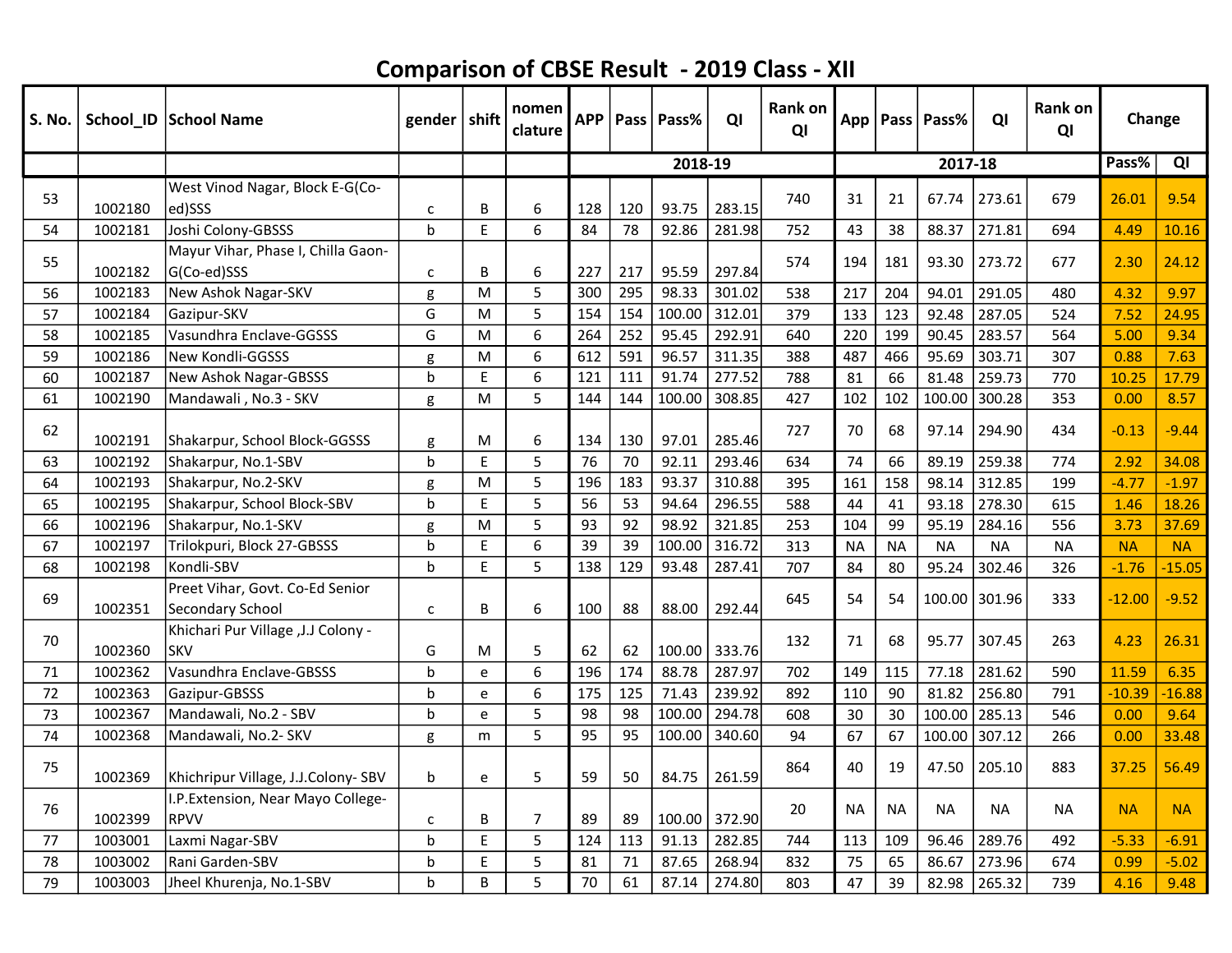| S. No. |         | School_ID   School Name           | gender   shift |   | nomen<br>clature | <b>APP</b> |     | Pass   Pass% | QI     | Rank on<br>QI |     |     | App   Pass   Pass% | QI     | Rank on<br>QI | Change   |          |
|--------|---------|-----------------------------------|----------------|---|------------------|------------|-----|--------------|--------|---------------|-----|-----|--------------------|--------|---------------|----------|----------|
|        |         |                                   |                |   |                  |            |     | 2018-19      |        |               |     |     | 2017-18            |        |               | Pass%    | QI       |
| 80     | 1003004 | Kailash Nagar-SBV                 | b              | E | 5                | 21         | 20  | 95.24        | 278.52 | 773           | 32  | 21  | 65.63              | 275.84 | 653           | 29.61    | 2.68     |
| 81     | 1003007 | <b>Chander Nagar-GBSSS</b>        | b              | М | 6                | 117        | 89  | 76.07        | 279.32 | 768           | 101 | 76  | 75.25              | 265.63 | 737           | 0.82     | 13.69    |
| 82     | 1003009 | Geeta Colony, Block 13-GBSSS      | b              | E | 6                | 88         | 88  | 100.00       | 293.41 | 635           | 89  | 75  | 84.27              | 248.24 | 826           | 15.73    | 45.17    |
| 83     | 1003012 | Gandhi Nagar-SBV                  | $\mathbf b$    | B | 5                | 84         | 83  | 98.81        | 312.51 | 371           | 68  | 66  | 97.06              | 321.06 | 125           | 1.75     | $-8.55$  |
| 84     | 1003013 | Krishna Nagar-SBV                 | $\mathbf b$    | E | 5                | 178        | 171 | 96.07        | 311.26 | 389           | 113 | 103 | 91.15              | 291.08 | 479           | 4.92     | 20.18    |
| 85     | 1003024 | Geeta Colony, Block 13-SKV        | g              | M | 5                | 172        | 168 | 97.67        | 316.41 | 318           | 129 | 125 | 96.90              | 297.71 | 389           | 0.78     | 18.70    |
| 86     | 1003025 | Chander Nagar-SKV                 | g              | B | 5                | 153        | 149 | 97.39        | 319.08 | 285           | 144 | 139 | 96.53              | 311.14 | 224           | 0.86     | 7.95     |
| 87     | 1003026 | Shankar Nagar-SKV                 | g              | B | 5                | 87         | 84  | 96.55        | 311.02 | 394           | 83  | 80  | 96.39              | 316.69 | 152           | 0.17     | $-5.66$  |
| 88     | 1003027 | Gandhi Nagar, No.1-SKV            | g              | B | 5                | 266        | 261 | 98.12        | 319.68 | 278           | 184 | 178 | 96.74              | 317.96 | 141           | 1.38     | 1.72     |
| 89     | 1003028 | Laxmi Nagar-SKV                   | g              | M | 5                | 276        | 263 | 95.29        | 308.72 | 430           | 254 | 237 | 93.31              | 297.51 | 393           | 1.98     | 11.21    |
| 90     | 1003030 | Rani Garden-GGSSS                 | g              | м | 6                | 115        | 114 | 99.13        | 313.43 | 358           | 110 | 104 | 94.55              | 305.77 | 285           | 4.58     | 7.65     |
| 91     | 1003033 | Kailash Nagar-GGSSS               | g              | м | 6                | 74         | 71  | 95.95        | 290.80 | 666           | 73  | 69  | 94.52              | 275.62 | 654           | 1.43     | 15.18    |
| 92     | 1003034 | Gandhi Nagar, No.2-GGSSS          | g              | B | 6                | 75         | 75  | 100.00       | 363.37 | 31            | 59  | 59  | 100.00             | 341.73 | 50            | 0.00     | 21.64    |
| 93     | 1003035 | Gandhi Nagar, No.3-GGSSS          | g              | B | 6                | 89         | 89  | 100.00       | 307.35 | 455           | 77  | 72  | 93.51              | 291.97 | 469           | 6.49     | 15.37    |
| 94     | 1003036 | Krishna Nagar-SKV                 | g              | M | 5                | 180        | 178 | 98.89        | 325.29 | 216           | 177 | 174 | 98.31              | 305.15 | 292           | 0.58     | 20.14    |
| 95     | 1003152 | Radhey Shyam Park-SBV             | b              | E | 5                | 70         | 68  | 97.14        | 272.30 | 818           | 57  | 43  | 75.44              | 252.53 | 810           | 21.70    | 19.77    |
| 96     | 1003153 | Radhey Shyam Park- SKV            | g              | M | 5                | 203        | 187 | 92.12        | 296.91 | 580           | 179 | 167 | 93.30              | 280.87 | 594           | $-1.18$  | 16.03    |
| 97     | 1003204 | Old Seelampur-SKV                 | G              | M | 5                | 22         | 17  | 77.27        | 266.32 | 847           | 28  | 28  | 100.00             | 295.54 | 425           | $-22.73$ | $-29.22$ |
| 98     | 1003205 | Shivpuri-G(Co-ed)SSS              | Ċ              | B | 6                | 67         | 55  | 82.09        | 275.51 | 798           | 48  | 31  | 64.58              | 214.94 | 879           | 17.51    | 60.57    |
| 99     | 1003260 | Lalita Park-GGSSS                 | G              | M | 6                | 62         | 60  | 96.77        | 288.31 | 698           | 53  | 53  | 100.00             | 268.96 | 712           | $-3.23$  | 19.34    |
| 100    | 1003261 | Gandhi Nagar-RPVV                 | $\mathsf{C}$   | B | $\overline{7}$   | 134        | 134 | 100          | 408.76 | 4             | 129 | 129 | 100.00             | 391.84 | 8             | 0.00     | 16.92    |
| 101    | 1003264 | Lalita Park-GBSSS                 | $\mathbf b$    | e | 6                | 84         | 61  | 72.62        | 246.96 | 885           | 82  | 45  | 54.88              | 213.17 | 880           | 17.74    | 33.79    |
| 102    | 1003265 | Old Seelampur -SBV                | $\mathbf b$    | e | 5                | 28         | 25  | 89.29        | 283.36 | 738           | 15  | 14  | 93.33              | 267.27 | 726           | $-4.05$  | 16.09    |
| 103    | 1104001 | Yamuna Vihar, Block B, No.1-SBV   | b              | E | 5                | 403        | 353 | 87.59        | 281.67 | 753           | 279 | 234 | 83.87              | 267.05 | 728           | 3.72     | 14.63    |
| 104    | 1104002 | Khajoori Khas-SBV                 | b              | E | 5                | 380        | 361 | 95.00        | 281.56 | 755           | 258 | 234 | 90.70              | 285.05 | 547           | 4.30     | $-3.49$  |
| 105    | 1104003 | Yamuna Vihar, Block B, No.2-SBV   | b              | E | 5                | 362        | 351 | 96.96        | 295.75 | 597           | 306 | 265 | 86.60              | 278.08 | 616           | 10.36    | 17.66    |
| 106    | 1104004 | Gokalpur Village-GBSSS            | b              | E | 6                | 358        | 315 | 87.99        | 274.39 | 804           | 260 | 237 | 91.15              | 282.57 | 576           | $-3.17$  | $-8.18$  |
| 107    | 1104005 | Gokalpuri-GBSSS                   | b              | E | 6                | 286        | 242 | 84.62        | 266.40 | 846           | 216 | 176 | 81.48              | 258.53 | 779           | 3.13     | 7.86     |
| 108    | 1104006 | Ghonda, No.1-GBSSS                | b              | E | 6                | 131        | 122 | 93.13        | 290.15 | 673           | 108 | 101 | 93.52              | 292.41 | 464           | $-0.39$  | $-2.26$  |
| 109    | 1104007 | Ghonda, No.2-GBSSS                | b              | E | 6                | 99         | 95  | 95.96        | 285.46 | 726           | 69  | 67  | 97.10              | 294.86 | 435           | $-1.14$  | $-9.39$  |
| 110    | 1104008 | Yamuna Vihar, Block C, No.2-GBSSS | b              | E | 6                | 267        | 242 | 90.64        | 291.60 | 656           | 282 | 241 | 85.46              | 275.97 | 649           | 5.18     | 15.63    |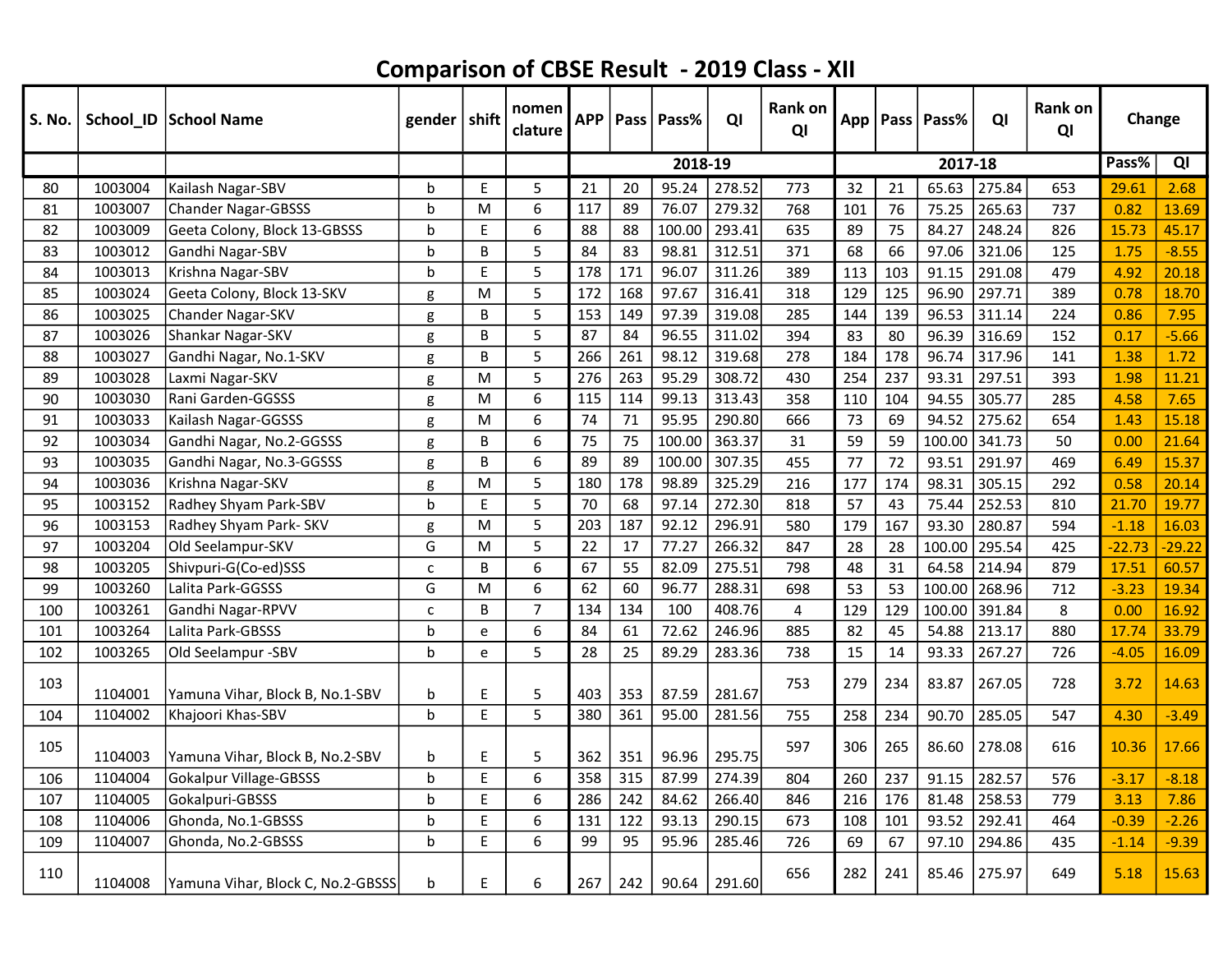| S. No. |         | School_ID   School Name                  | gender   shift |           | nomen<br>clature | <b>APP</b> |     | Pass   Pass% | QI     | <b>Rank on</b><br>QI |     |     | App   Pass   Pass% | QI     | Rank on<br>QI | Change   |          |
|--------|---------|------------------------------------------|----------------|-----------|------------------|------------|-----|--------------|--------|----------------------|-----|-----|--------------------|--------|---------------|----------|----------|
|        |         |                                          |                |           |                  |            |     | 2018-19      |        |                      |     |     | 2017-18            |        |               | Pass%    | QI       |
| 111    | 1104009 | Yamuna Vihar, Block C, No.1-GBSSS        | b              | E         | 6                | 468        | 432 | 92.31        | 283.54 | 737                  | 363 | 325 | 89.53              | 286.41 | 533           | 2.78     | $-2.87$  |
| 112    | 1104010 | Dayalpur-GBSSS                           | $\mathbf b$    | E         | 6                | 186        | 180 | 96.77        | 311.98 | 380                  | 137 | 132 | 96.35              | 291.72 | 472           | 0.42     | 20.26    |
| 113    | 1104011 | Sabhapur-GGSSS                           | G              | M         | 6                | 154        | 149 | 96.75        | 311.64 | 385                  | 130 | 117 | 90.00              | 284.86 | 550           | 6.75     | 26.77    |
| 114    | 1104012 | Bhajanpura-G(Co-ed)SSS (RDJK)            | $\mathsf{C}$   | М         | 6                | 202        | 187 | 92.57        | 288.82 | 691                  | 141 | 133 | 94.33              | 292.87 | 459           | $-1.75$  | $-4.05$  |
| 115    | 1104015 | Khajoori Khas-GBSSS                      | B              | E         | 6                | 253        | 239 | 94.47        | 290.41 | 669                  | 252 | 229 | 90.87              | 260.78 | 765           | 3.59     | 29.63    |
| 116    | 1104018 | Yamuna Vihar, Block C, No.1-SKV          | g              | M         | 5                | 644        | 607 | 94.25        | 319.93 | 275                  | 620 | 558 | 90.00              | 305.92 | 284           | 4.25     | 14.01    |
| 117    | 1104019 | Ghonda, No.2-SKV                         | g              | M         | 5                | 112        | 112 | 100.00       | 350.10 | 56                   | 141 | 140 | 99.29              | 303.70 | 309           | 0.71     | 46.40    |
| 118    | 1104020 | Gokalpuri-SKV                            | g              | M         | 5                | 377        | 360 | 95.49        | 310.32 | 402                  | 366 | 331 | 90.44              | 279.36 | 608           | 5.05     | 30.95    |
| 119    | 1104021 | Gokalpur Village-SKV                     | g              | ${\sf M}$ | 5                | 511        | 425 | 83.17        | 274.09 | 806                  | 787 | 634 | 80.56              | 256.05 | 796           | 2.61     | 18.04    |
| 120    | 1104022 | Khajoori Khas-SKV                        | g              | M         | 5                | 438        | 431 | 98.40        | 323.99 | 232                  | 453 | 444 | 98.01              | 309.66 | 242           | 0.39     | 14.33    |
| 121    | 1104023 | Yamuna Vihar, Block B, No.1-<br>GGSSS    | g              | M         | 6                | 429        | 415 | 96.74        | 325.00 | 221                  | 247 | 237 | 95.95              | 309.42 | 243           | 0.79     | 15.59    |
| 122    | 1104024 | Yamuna Vihar, Block C, No.2-SKV          | g              | м         | 5                | 430        | 421 | 97.91        | 309.92 | 410                  | 308 | 293 | 95.13              | 289.43 | 496           | 2.78     | 20.49    |
| 123    | 1104025 | Ghonda, No.1-GGSSS                       | g              | M         | 6                | 229        | 215 | 93.89        | 311.80 | 384                  | 193 | 187 | 96.89              | 297.27 | 396           | $-3.00$  | 14.52    |
| 124    | 1104026 | Dayalpur-GGSSS                           | g              | M         | 6                | 423        | 417 | 98.58        | 312.70 | 369                  | 254 | 237 | 93.31              | 307.17 | 265           | 5.27     | 5.53     |
| 125    | 1104027 | Yamuna Vihar, Block B, No.2-<br>GGSSS    | g              | M         | 6                | 328        | 328 | 100.00       | 365.88 | 27                   | 233 | 233 | 100.00             | 361.97 | 25            | 0.00     | 3.90     |
| 126    | 1104029 | Vijay Park-GGSSS                         | g              | M         | 6                | 142        | 138 | 97.18        | 341.08 | 92                   | 154 | 148 | 96.10              | 286.93 | 527           | 1.08     | 54.15    |
| 127    | 1104142 | Karawal Nagar-GGSSS                      | g              | M         | 6                | 454        | 450 | 99.12        | 325.28 | 217                  | 558 | 536 | 96.06              | 298.33 | 380           | 3.06     | 26.96    |
| 128    | 1104143 | <b>Karawal Nagar-GBSSS</b>               | $\mathbf b$    | E         | 6                | 446        | 426 | 95.52        | 297.13 | 577                  | 413 | 305 | 73.85              | 251.39 | 814           | 21.67    | 45.74    |
| 129    | 1104149 | Yamuna Vihar, Block B-RPVV               | C              | B         | 7                | 134        | 134 | 100.00       | 407.18 | $\overline{7}$       | 139 | 139 | 100.00             | 397.08 | 5             | 0.00     | 10.10    |
| 130    | 1104150 | Bhajanpura-GBSSS (RDJK)                  | b              | E         | 6                | 79         | 69  | 87.34        | 279.33 | 767                  | 69  | 65  | 94.20              | 273.77 | 676           | $-6.86$  | 5.56     |
| 131    | 1104151 | Vijay Park-GBSSS                         | b              | E         | 6                | 102        | 48  | 47.06        | 212.46 | 897                  | 122 | 91  | 74.59              | 238.42 | 854           | $-27.53$ | $-25.96$ |
| 132    | 1104153 | Khajoori Khas-GGSSS                      | g              | M         | 6                | 465        | 403 | 86.67        | 294.09 | 626                  | 434 | 359 | 82.72              | 282.51 | 577           | 3.95     | 11.57    |
| 133    | 1104261 | Tukhmirpur-GBSSS                         | B              | E         | 6                | 329        | 296 | 89.97        | 299.37 | 558                  | 208 | 178 | 85.58              | 274.78 | 665           | 4.39     | 24.59    |
| 134    | 1104262 | Tukhmirpur-GGSSS                         | G              | м         | 6                | 367        | 320 | 87.19        | 277.83 | 786                  | 317 | 272 | 85.80              | 281.64 | 589           | 1.39     | $-3.82$  |
| 135    | 1104335 | Sonia Vihar-GGSSS                        | g              | м         | 6                | 393        | 367 | 93.38        | 323.12 | 241                  | 403 | 367 | 91.07              | 275.54 | 655           | 2.32     | 47.58    |
| 136    | 1104336 | Sonia Vihar-GBSSS                        | b              | E         | 6                | 308        | 263 | 85.39        | 268.26 | 837                  | 270 | 222 | 82.22              | 262.02 | 756           | 3.17     | 6.24     |
| 137    | 1104400 | <b>LONI ROAD, EAST</b><br>GOKULPUR,GGSSS | G              | М         | 6                | 420        | 399 | 95.00        | 296.66 | 583                  | 160 | 154 | 96.25              | 291.20 | 477           | $-1.25$  | 5.46     |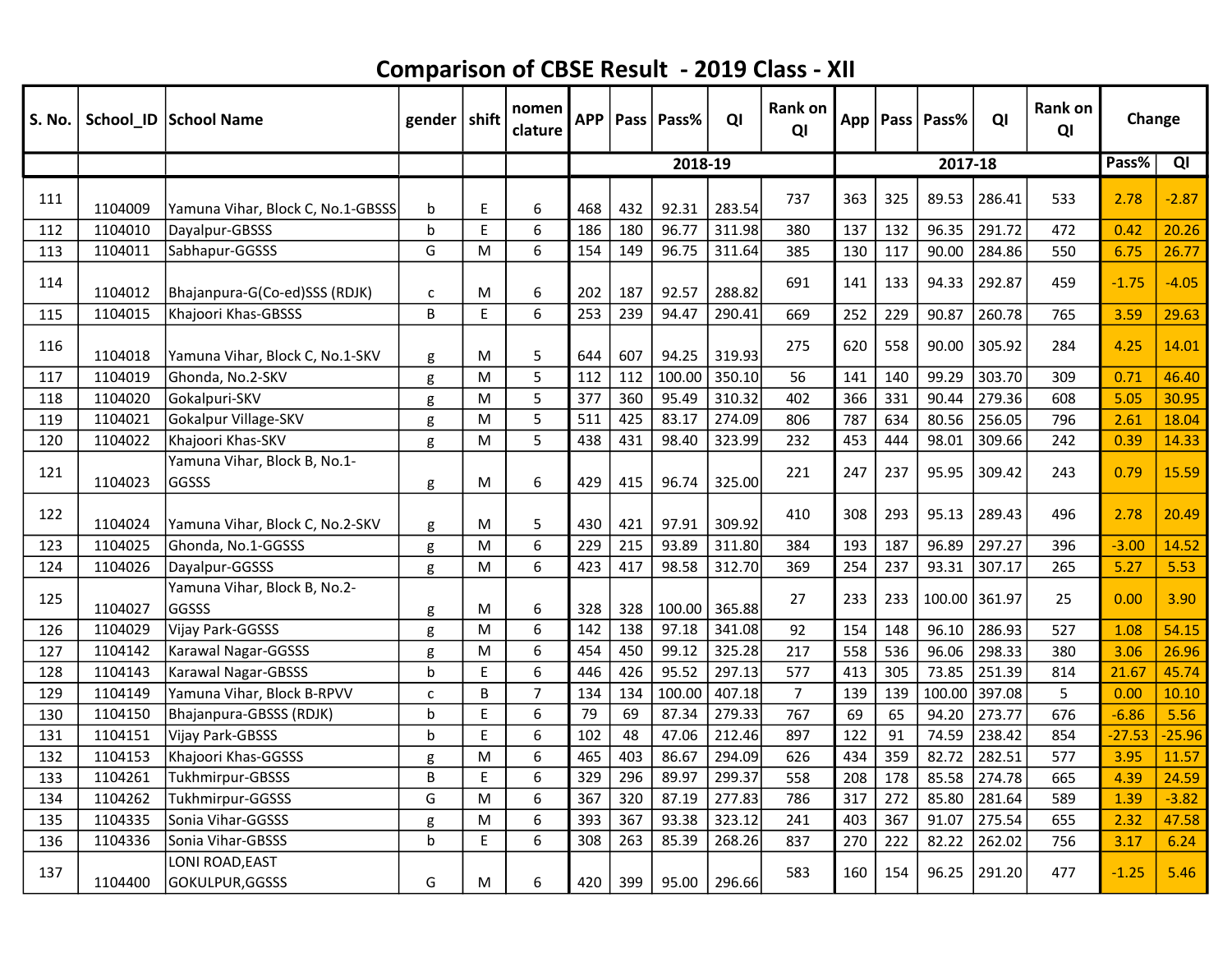| S. No. |         | School_ID School Name                                  | gender       | shift     | nomen<br>clature | <b>APP</b> | Pass | Pass%   | QI     | <b>Rank on</b><br>QI | App |                | Pass   Pass% | QI     | Rank on<br>QI | Change  |          |
|--------|---------|--------------------------------------------------------|--------------|-----------|------------------|------------|------|---------|--------|----------------------|-----|----------------|--------------|--------|---------------|---------|----------|
|        |         |                                                        |              |           |                  |            |      | 2018-19 |        |                      |     |                | 2017-18      |        |               | Pass%   | QI       |
| 138    | 1104406 | Loni Road, East Gokul Pur, Govt.<br>Boys Sr.Sec.School | b            | e         | 6                | 329        | 266  | 80.85   | 271.23 | 822                  | 270 | 181            | 67.04        | 241.77 | 844           | 13.81   | 29.45    |
| 139    | 1104417 | SABHAPUR-GOVT. BOYS S.SEC.<br><b>SCHOOL</b>            | b            | е         | 6                | 125        | 115  | 92.00   | 300.22 | 546                  | 89  | 88             | 98.88        | 274.64 | 666           | $-6.88$ | 25.58    |
| 140    | 1104418 | Badarpur Khadar -SV                                    | $\mathsf{C}$ | B         | 5                | 32         | 26   | 81.25   | 285.88 | 723                  | 13  | $\overline{7}$ | 53.85        | 232.92 | 865           | 27.40   | 52.95    |
| 141    | 1104419 | Tukhmirpur, No.2 - GGSSS                               | g            | m         | 6                | 682        | 519  | 76.10   | 268.68 | 836                  | 561 | 449            | 80.04        | 270.20 | 702           | $-3.94$ | $-1.52$  |
| 142    | 1104420 | Tukhmirpur, No.2- GBSSS                                | $\mathbf b$  | e         | 6                | 289        | 228  | 78.89   | 268.91 | 833                  | 344 | 215            | 62.50        | 234.74 | 861           | 16.39   | 34.18    |
| 143    | 1105001 | Shahadara, G.T. Road-SBV (Gandhi<br>Memorial)          | b            | E         | 5                | 182        | 179  | 98.35   | 313.46 | 356                  | 173 | 169            | 97.69        | 325.55 | 99            | 0.66    | $-12.09$ |
| 144    | 1105002 | Gautam Puri-SBV                                        | $\mathsf b$  | E         | 5                | 205        | 179  | 87.32   | 272.99 | 813                  | 144 | 114            | 79.17        | 255.83 | 798           | 8.15    | 17.16    |
| 145    | 1105003 | Brahmpuri-SBV                                          | $\mathbf b$  | E         | 5                | 160        | 116  | 72.50   | 241.26 | 891                  | 131 | 80             | 61.07        | 238.35 | 855           | 11.43   | 2.91     |
| 146    | 1105004 | New Seelampur, No.1-SBV                                | $\mathbf b$  | E         | 5                | 105        | 103  | 98.10   | 288.02 | 700                  | 98  | 56             | 57.14        | 240.08 | 849           | 40.95   | 47.94    |
| 147    | 1105005 | Shahadara, Shivaji Park-GBSSS                          | $\mathbf b$  | E         | 6                | 105        | 92   | 87.62   | 284.27 | 734                  | 141 | 108            | 76.60        | 265.37 | 738           | 11.02   | 18.90    |
| 148    | 1105006 | Shahadara, G.T. Road-GBSSS                             | $\mathbf b$  | E         | 6                | 132        | 109  | 82.58   | 278.45 | 774                  | 127 | 98             | 77.17        | 267.04 | 729           | 5.41    | 11.42    |
| 149    | 1105007 | Babarpur-GBSSS                                         | $\mathbf b$  | E         | 6                | 111        | 99   | 89.19   | 269.87 | 826                  | 119 | 96             | 80.67        | 268.26 | 717           | 8.52    | 1.61     |
| 150    | 1105008 | Jafrabad-SBV                                           | $\mathbf b$  | E         | 5                | 316        | 176  | 55.70   | 230.12 | 894                  | 246 | 138            | 56.10        | 233.92 | 863           | $-0.40$ | $-3.80$  |
| 151    | 1105009 | New Seelampur, No.2-GBSSS                              | $\mathbf b$  | E         | 6                | 59         | 49   | 83.05   | 294.59 | 614                  | 52  | 41             | 78.85        | 260.94 | 763           | 4.20    | 33.65    |
| 152    | 1105011 | Shastri Park-GBSSS                                     | b            | E         | 6                | 149        | 135  | 90.60   | 285.17 | 728                  | 124 | 116            | 93.55        | 284.52 | 552           | $-2.94$ | 0.65     |
| 153    | 1105017 | Jafrabad Extn.-GBSSS                                   | $\mathbf b$  | E         | 6                | 37         | 32   | 86.49   | 269.30 | 829                  | 38  | 36             | 94.74        | 261.71 | 758           | $-8.25$ | 7.59     |
| 154    | 1105018 | Jafrabad, Zeenat Mahal(Urdu<br>Medium)-SKV             | g            | M         | 5                | 582        | 513  | 88.14   | 302.32 | 518                  | 539 | 438            | 81.26        | 285.24 | 544           | 6.88    | 17.08    |
| 155    | 1105019 | Babarpur-SKV                                           | g            | ${\sf M}$ | 5                | 248        | 218  | 87.90   | 275.66 | 797                  | 231 | 154            | 66.67        | 241.04 | 845           | 21.24   | 34.62    |
| 156    | 1105020 | New Seelampur, No.1-SKV<br>(C.R.Dass)                  | g            | M         | 5                | 171        | 165  | 96.49   | 310.34 | 401                  | 165 | 157            | 95.15        | 297.06 | 399           | 1.34    | 13.28    |
| 157    | 1105021 | Shastri Park-SKV                                       | g            | ${\sf M}$ | 5                | 159        | 148  | 93.08   | 292.86 | 641                  | 123 | 113            | 91.87        | 296.63 | 406           | 1.21    | $-3.77$  |
| 158    | 1105022 | Shahadara, Shivaji Park-GGSSS                          | g            | ${\sf M}$ | 6                | 143        | 136  | 95.10   | 309.02 | 425                  | 176 | 152            | 86.36        | 262.14 | 755           | 8.74    | 46.88    |
| 159    | 1105023 | Gautam Puri-GGSSS                                      | g            | M         | 6                | 179        | 172  | 96.09   | 312.34 | 376                  | 122 | 106            | 86.89        | 287.53 | 517           | 9.20    | 24.80    |
| 160    | 1105024 | Shahadara, G.T.Road-SKV                                | g            | M         | 5                | 175        | 164  | 93.71   | 299.80 | 550                  | 144 | 141            | 97.92        | 314.51 | 174           | $-4.20$ | $-14.71$ |
| 161    | 1105025 | New Seelampur, No.2-GGSSS                              | g            | M         | 6                | 122        | 120  | 98.36   | 307.28 | 456                  | 102 | 100            | 98.04        | 301.38 | 339           | 0.32    | 5.90     |
| 162    | 1105026 | Brahampuri-GGSSS                                       | g            | M         | 6                | 331        | 298  | 90.03   | 299.79 | 551                  | 338 | 311            | 92.01        | 298.07 | 385           | $-1.98$ | 1.71     |
| 163    | 1105107 | New Usmanpur (Gautam Puri)-<br><b>GBSSS</b>            | b            | E         | 6                | 82         | 70   | 85.37   | 264.68 | 853                  | 30  | 25             | 83.33        | 267.40 | 725           | 2.03    | $-2.72$  |
| 164    | 1105109 | West Jyoti Nagar-GBSSS                                 | h            | E         | 6                | 67         | 67   | 100.00  | 310.24 | 405                  | 53  | 53             | 100.00       | 317.47 | 145           | 0.00    | $-7.23$  |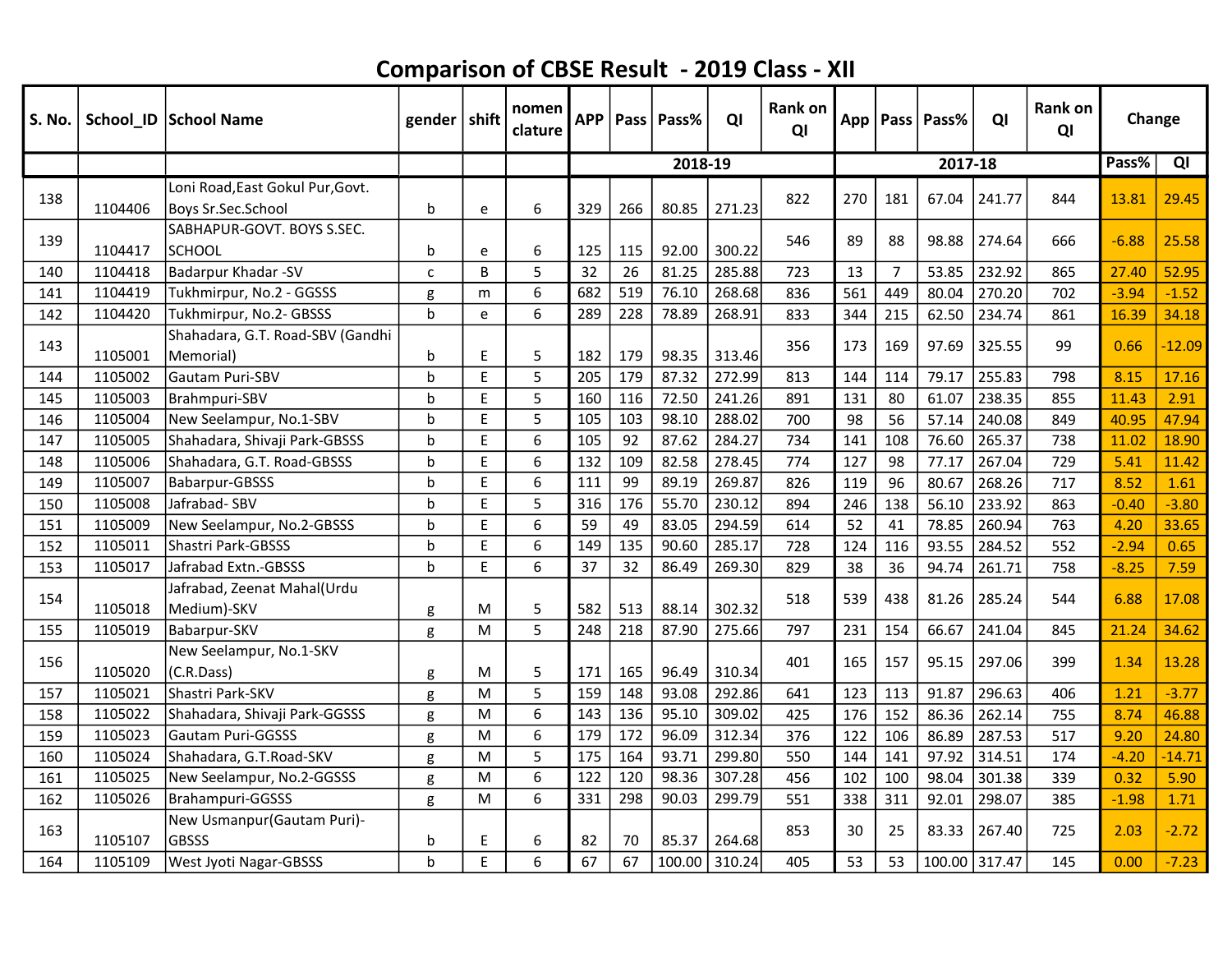| <b>S. No.</b> |         | School_ID   School Name                                    | gender   shift |    | nomen<br>clature | <b>APP</b> |     | Pass   Pass% | QI     | Rank on<br>QI | App       |           | Pass   Pass% | QI        | Rank on<br>QI | Change    |           |
|---------------|---------|------------------------------------------------------------|----------------|----|------------------|------------|-----|--------------|--------|---------------|-----------|-----------|--------------|-----------|---------------|-----------|-----------|
|               |         |                                                            |                |    |                  |            |     | 2018-19      |        |               |           |           | 2017-18      |           |               | Pass%     | QI        |
| 165           | 1105110 | Shahadara, G.T. Road-SKV (Mani<br>Ben Patel Bharti Mahila) | g              | M  | 5                | 288        | 286 | 99.31        | 332.36 | 144           | 232       | 225       | 96.98        | 319.90    | 131           | 2.32      | 12.46     |
| 166           | 1105111 | West Jyoti Nagar-GGSSS                                     | g              | M  | 6                | 133        | 124 | 93.23        | 296.49 | 590           | 128       | 99        | 77.34        | 269.48    | 708           | 15.89     | 27.00     |
| 167           | 1105113 | Brahmpuri-GBSSS                                            | <sub>b</sub>   | F  | 6                | 78         | 62  | 79.49        | 262.79 | 859           | 65        | 49        | 75.38        | 258.49    | 780           | 4.10      | 4.30      |
| 168           | 1105114 | Jafrabad Extn.-GGSSS                                       | g              | M  | 6                | 90         | 75  | 83.33        | 264.89 | 852           | 82        | 78        | 95.12        | 287.10    | 521           | $-11.79$  | $-22.21$  |
| 169           | 1105116 | Brahmpuri-GGSSS                                            | g              | M  | 6                | 99         | 98  | 98.99        | 305.53 | 482           | 83        | 75        | 90.36        | 262.24    | 754           | 8.63      | 43.28     |
| 170           | 1105117 | New Usmanpur (Gautam Puri)-<br>GGSSS                       | g              | M  | 6                | 164        | 164 | 100.00       | 303.40 | 504           | 151       | 146       | 96.69        | 289.63    | 493           | 3.31      | 13.77     |
| 171           | 1105229 | Brahmpuri, GGSSS Block-X                                   | G              | M  | 6                | 76         | 74  | 97.37        | 292.80 | 643           | 106       | 100       | 94.34        | 275.08    | 662           | 3.03      | 17.73     |
| 172           | 1105236 | Shastri Park, Buland Masjid, SKV                           | G              | M  | 5                | 62         | 48  | 77.42        | 276.26 | 793           | 58        | 50        | 86.21        | 291.31    | 475           | $-8.79$   | $-15.05$  |
| 173           | 1105239 | New Jafrabad- GGSSS                                        | G              | M  | 6                | 43         | 40  | 93.02        | 297.44 | 575           | 19        | 18        | 94.74        | 255.79    | 799           | $-1.71$   | 41.65     |
| 174           | 1105241 | Brahmpuri, GBSSS, X- BLOCK                                 | $\mathbf b$    | e  | 6                | 35         | 34  | 97.14        | 265.03 | 849           | 18        | 16        | 88.89        | 248.78    | 825           | 8.25      | 16.25     |
| 175           | 1105242 | Shastri Park, Buland Masjid, SBV                           | b              | e  | 5                | 33         | 33  | 100.00       | 315.88 | 325           | 28        | 26        | 92.86        | 313.43    | 190           | 7.14      | 2.45      |
| 176           | 1105247 | New Jafrabad- GBSSS                                        | $\mathbf b$    | e  | 6                | 24         | 20  | 83.33        | 287.75 | 705           | 26        | 18        | 69.23        | 259.08    | 775           | 14.10     | 28.67     |
| 177           | 1105249 | Brahmpuri- Govt. Co-ed Sr. Sec.<br>School (Gandhi)         | C              | B  | 6                | 80         | 70  | 87.50        | 304.69 | 490           | <b>NA</b> | <b>NA</b> | <b>NA</b>    | <b>NA</b> | <b>NA</b>     | <b>NA</b> | <b>NA</b> |
| 178           | 1106001 | Nand Nagri, Block B-SBV (B.P)                              | $\mathbf b$    | E  | 5                | 255        | 241 | 94.51        | 288.53 | 695           | 198       | 167       | 84.34        | 280.62    | 597           | 10.17     | 7.91      |
| 179           | 1106002 | Dilshad Garden, Block C-SBV                                | $\mathbf b$    | E  | 5                | 186        | 177 | 95.16        | 297.01 | 579           | 174       | 158       | 90.80        | 278.01    | 619           | 4.36      | 19.00     |
| 180           | 1106003 | Nand Nagri, Block E-SBV                                    | b              | E  | 5                | 199        | 192 | 96.48        | 293.17 | 637           | 239       | 201       | 84.10        | 281.50    | 591           | 12.38     | 11.67     |
| 181           | 1106004 | Nand Nagri, Janta Flats-GBSSS                              | h              | E. | 6                | 129        | 108 | 83.72        | 264.45 | 855           | 142       | 116       | 81.69        | 244.03    | 842           | 2.03      | 20.42     |
| 182           | 1106005 | Mandoli-GBSSS                                              | $\mathsf{b}$   | E  | 6                | 322        | 298 | 92.55        | 289.32 | 682           | 262       | 216       | 82.44        | 275.23    | 660           | 10.10     | 14.09     |
| 183           | 1106006 | Shahdara, Mansarovar Park, No.1-<br><b>GBSSS</b>           | b              | E  | 6                | 156        | 147 | 94.23        | 303.28 | 506           | 166       | 158       | 95.18        | 293.49    | 452           | $-0.95$   | 9.79      |
| 184           | 1106007 | Shahdara, Mansarovar Park, No.2-<br><b>GBSSS</b>           | b              | E  | 6                | 127        | 110 | 86.61        | 279.26 | 769           | 132       | 119       | 90.15        | 283.09    | 572           | $-3.54$   | $-3.83$   |
| 185           | 1106009 | Seemapuri-GBSSS                                            | h              | E  | 6                | 187        | 168 | 89.84        | 275.13 | 802           | 287       | 201       | 70.03        | 235.69    | 858           | 19.80     | 39.44     |
| 186           | 1106011 | <b>New Seemapuri-GBSSS</b>                                 | b              | E  | 6                | 152        | 147 | 96.71        | 303.16 | 509           | 118       | 101       | 85.59        | 280.31    | 601           | 11.12     | 22.85     |
| 187           | 1106012 | Dilshad Garden, Block J&K-GBSSS                            | b              | E  | 6                | 130        | 129 | 99.23        | 326.72 | 198           | 149       | 146       | 97.99        | 300.72    | 350           | 1.24      | 26.00     |
| 188           | 1106018 | New Seemapuri-SKV                                          | g              | M  | 5                | 149        | 145 | 97.32        | 298.21 | 570           | 194       | 160       | 82.47        | 264.69    | 742           | 14.84     | 33.53     |
| 189           | 1106019 | Mandoli-SKV                                                | g              | M  | 5                | 284        | 254 | 89.44        | 294.77 | 609           | 172       | 158       | 91.86        | 307.68    | 261           | $-2.42$   | $-12.91$  |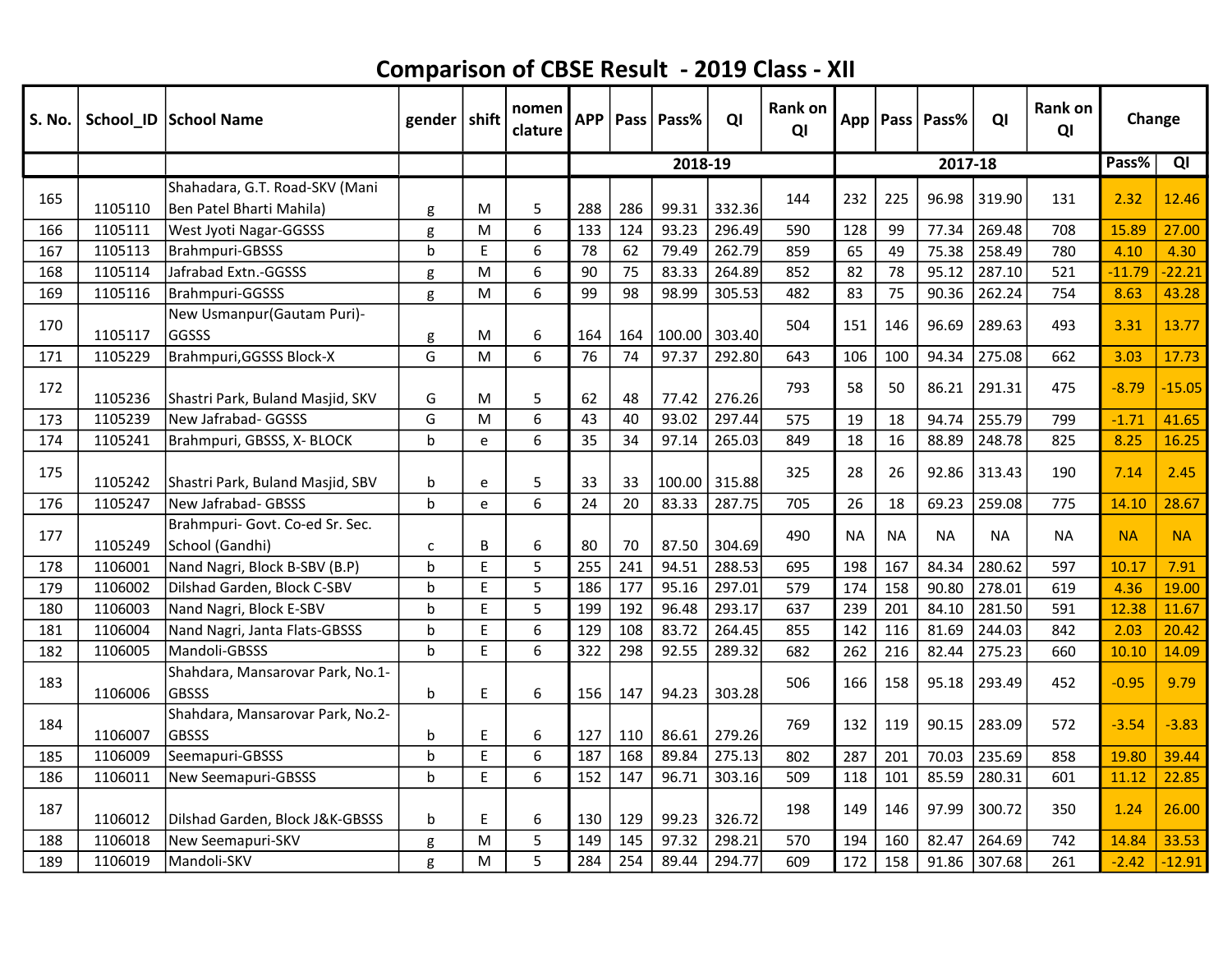| S. No. |         | School_ID   School Name                                  | gender $ $ shift |   | nomen<br>clature | <b>APP</b> |     | Pass   Pass% | QI     | Rank on<br>QI |     |     | App   Pass   Pass% | QI     | <b>Rank on</b><br>QI | Change  |          |
|--------|---------|----------------------------------------------------------|------------------|---|------------------|------------|-----|--------------|--------|---------------|-----|-----|--------------------|--------|----------------------|---------|----------|
|        |         |                                                          |                  |   |                  |            |     | 2018-19      |        |               |     |     | 2017-18            |        |                      | Pass%   | QI       |
| 190    | 1106020 | Shahdara, Mansarovar Park, No.1-<br><b>SKV</b>           | g                | м | 5                | 137        | 129 | 94.16        | 303.87 | 495           | 126 | 119 | 94.44              | 300.73 | 349                  | $-0.28$ | 3.14     |
| 191    | 1106021 | Seemapuri-SKV (Vishwamitra)                              | g                | M | 5                | 462        | 409 | 88.53        | 294.86 | 606           | 455 | 344 | 75.60              | 265.92 | 735                  | 12.92   | 28.94    |
| 192    | 1106022 | Nand Nagri, Block B-SKV (Raja Ravi<br>Verma)             | g                | М | 5                | 298        | 286 | 95.97        | 305.20 | 489           | 327 | 294 | 89.91              | 291.52 | 474                  | 6.06    | 13.69    |
| 193    | 1106023 | Dilshad Garden, Block J&K-SKV (St.<br>Eknath)            | g                | M | 5                | 321        | 309 | 96.26        | 310.00 | 408           | 351 | 339 | 96.58              | 297.23 | 398                  | $-0.32$ | 12.78    |
| 194    | 1106024 | East of Loni Road, DDA Flats-SKV                         | g                | M | 5                | 580        | 552 | 95.17        | 295.26 | 604           | 547 | 501 | 91.59              | 288.53 | 506                  | 3.58    | 6.73     |
| 195    | 1106025 | Dilshad Garden, Block C-GGSSS                            | g                | M | 6                | 325        | 315 | 96.92        | 319.13 | 284           | 327 | 295 | 90.21              | 293.74 | 449                  | 6.71    | 25.39    |
| 196    | 1106113 | Nand Nagri, Block E-SKV                                  | g                | M | 5                | 348        | 330 | 94.83        | 321.21 | 262           | 297 | 287 | 96.63              | 314.04 | 179                  | $-1.81$ | 7.17     |
| 197    | 1106114 | Shahdara, Mansarover Park, No.2-<br><b>SKV</b>           | g                | M | 5                | 210        | 197 | 93.81        | 299.84 | 549           | 146 | 140 | 95.89              | 298.25 | 382                  | $-2.08$ | 1.59     |
| 198    | 1106115 | Nand Nagri, Janta Flats-GGSSS                            | g                | M | 6                | 246        | 236 | 95.93        | 292.39 | 647           | 164 | 164 | 100.00             | 316.68 | 153                  | $-4.07$ | $-24.29$ |
| 199    | 1106116 | Nand Nagri, Block A-GGSSS                                | g                | M | 6                | 367        | 330 | 89.92        | 268.83 | 834           | 251 | 215 | 85.66              | 273.66 | 678                  | 4.26    | $-4.82$  |
| 200    | 1106117 | Saboli- GGSSS                                            | g                | M | 6                | 32         | 32  | 100.00       | 303.97 | 494           | 52  | 39  | 75.00              | 255.48 | 801                  | 25.00   | 48.49    |
| 201    | 1106118 | East of Loni Road, DDA Flats-GBSSS                       | $\mathbf b$      | E | 6                | 349        | 341 | 97.71        | 303.84 | 497           | 321 | 316 | 98.44              | 295.18 | 430                  | $-0.73$ | 8.66     |
| 202    | 1106119 | Nand Nagri, Block A-GBSSS                                | b                | E | 6                | 231        | 210 | 90.91        | 288.76 | 692           | 185 | 169 | 91.35              | 276.91 | 638                  | $-0.44$ | 11.85    |
| 203    | 1106120 | Saboli- GBSSS                                            | b                | E | 6                | 55         | 28  | 50.91        | 227.80 | 895           | 51  | 31  | 60.78              | 245.14 | 839                  | $-9.88$ | $-17.34$ |
| 204    | 1106252 | Nand Nagri, Block D-RPVV                                 | $\mathsf{C}$     | B | $\overline{7}$   | 147        | 147 | 100.00       | 387.69 | 16            | 100 | 99  | 99.00              | 386.14 | 10                   | 1.00    | 1.55     |
| 205    | 1106259 | <b>Mandoli Extension-GGSSS</b>                           | G                | M | 6                | 328        | 264 | 80.49        | 261.75 | 861           | 373 | 317 | 84.99              | 279.40 | 606                  | $-4.50$ | $-17.65$ |
| 206    | 1106264 | Sunder Nagri- GGSSS                                      | G                | М | 6                | 230        | 192 | 83.48        | 272.51 | 817           | 193 | 140 | 72.54              | 245.93 | 836                  | 10.94   | 26.58    |
| 207    | 1106265 | Mandoli Extension-GBSSS                                  | h                | е | 6                | 223        | 174 | 78.03        | 259.38 | 870           | 287 | 214 | 74.56              | 249.45 | 823                  | 3.46    | 9.93     |
| 208    | 1106279 | Sunder Nagari- GBSSS                                     | b                | e | 6                | 203        | 171 | 84.24        | 260.59 | 867           | 240 | 151 | 62.92              | 232.40 | 867                  | 21.32   | 28.19    |
| 209    | 1207004 | Nehru Vihar-SKV                                          | g                | B | 5                | 293        | 288 | 98.29        | 313.46 | 357           | 216 | 207 | 95.83              | 287.20 | 520                  | 2.46    | 26.26    |
| 210    | 1207008 | Shankaracharya Marg, Shahed Bhai<br><b>Bal Mukand-SV</b> | C                | B | 5                | 269        | 263 | 97.77        | 333.92 | 128           | 173 | 170 | 98.27              | 321.51 | 123                  | $-0.50$ | 12.40    |
| 211    | 1207009 | <b>Burari-SBV</b>                                        | $\mathbf b$      | E | 5                | 324        | 305 | 94.14        | 306.96 | 460           | 235 | 204 | 86.81              | 281.34 | 592                  | 7.33    | 25.62    |
| 212    | 1207011 | Govt. Sarvodaya Vidyalaya No.3,<br> Shakti Nagar         | c                | В | 5                | 75         | 73  | 97.33        | 287.09 | 713           | 53  | 48  | 90.57              | 275.13 | 661                  | 6.77    | 11.96    |
| 213    | 1207012 | <b>Timar Pur-SBV</b>                                     | b                | B | 5                | 90         | 87  | 96.67        | 310.12 | 407           | 145 | 116 | 80.00              | 269.17 | 710                  | 16.67   | 40.95    |
| 214    | 1207013 | Roop Nagar, RSV NO-4                                     | C                | B | 5                | 106        | 106 | 100.00       | 338.44 | 106           | 88  | 84  | 95.45              | 312.18 | 209                  | 4.55    | 26.26    |
| 215    | 1207014 | Gokhle Marg-SBV                                          | h                | B | 5                | 80         | 73  | 91.25        | 293.59 | 632           | 80  | 69  | 86.25              | 267.94 | 720                  | 5.00    | 25.65    |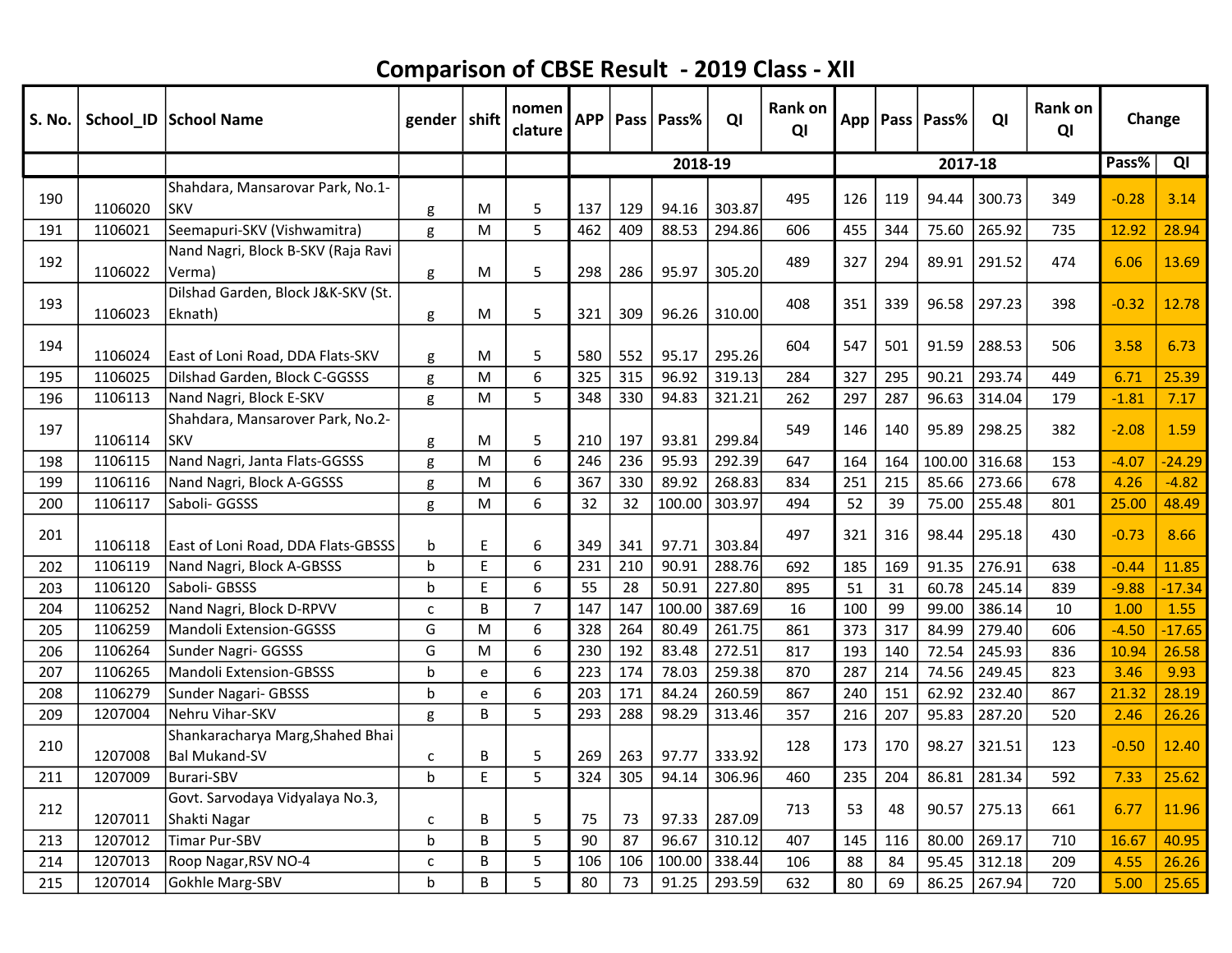| S. No. |         | School_ID   School Name                                         | gender   shift |           | nomen<br>clature | <b>APP</b> | Pass | Pass%   | QI     | <b>Rank on</b><br>QI |     |     | App   Pass   Pass% | QI     | Rank on<br>QI | Change  |          |
|--------|---------|-----------------------------------------------------------------|----------------|-----------|------------------|------------|------|---------|--------|----------------------|-----|-----|--------------------|--------|---------------|---------|----------|
|        |         |                                                                 |                |           |                  |            |      | 2018-19 |        |                      |     |     | 2017-18            |        |               | Pass%   | QI       |
| 216    | 1207015 | Roshanara Road-SBV                                              | b              | В         | 5                | 25         | 24   | 96.00   | 293.72 | 630                  | 27  | 25  | 92.59              | 263.26 | 749           | 3.41    | 30.46    |
| 217    | 1207016 | Roop Nagar, No.2-GBSSS                                          | b              | B         | 6                | 154        | 145  | 94.16   | 301.59 | 525                  | 124 | 122 | 98.39              | 308.97 | 247           | $-4.23$ | $-7.38$  |
| 218    | 1207017 | Roop Nagar, No.1-GBSSS                                          | b              | E         | 6                | 114        | 91   | 79.82   | 271.30 | 821                  | 67  | 56  | 83.58              | 274.30 | 670           | $-3.76$ | $-3.00$  |
| 219    | 1207019 | Shakti Nagar, No.1-GBSSS                                        | b              | E         | 6                | 165        | 150  | 90.91   | 291.32 | 659                  | 137 | 135 | 98.54              | 305.55 | 287           | $-7.63$ | $-14.24$ |
| 220    | 1207022 | Mori Gate, No.1-SBV                                             | b              | B         | 5                | 146        | 134  | 91.78   | 323.10 | 243                  | 101 | 78  | 77.23              | 299.90 | 360           | 14.55   | 23.19    |
| 221    | 1207032 | Lancer Road Near Maal Road                                      | $\mathsf{C}$   | M         | 5                | 168        | 164  | 97.62   | 323.31 | 236                  | 173 | 170 | 98.27              | 301.79 | 335           | $-0.65$ | 21.52    |
| 222    | 1207033 | Sabzi Mandi, Kedar Building, Amar<br>Shaheed Matadeen Lodha-SKV | g              | В         | 5                | 57         | 57   | 100.00  | 317.49 | 305                  | 75  | 73  | 97.33              | 283.39 | 566           | 2.67    | 34.10    |
| 223    | 1207034 | Timar Pur-SKV                                                   | g              | B         | 5                | 155        | 151  | 97.42   | 324.62 | 226                  | 139 | 136 | 97.84              | 317.69 | 143           | $-0.42$ | 6.93     |
| 224    | 1207035 | Malka Ganj-SKV                                                  | g              | B         | 5                | 83         | 79   | 95.18   | 313.48 | 354                  | 42  | 42  | 100.00             | 294.05 | 445           | $-4.82$ | 19.43    |
| 225    | 1207036 | Burari-SKV                                                      | g              | M         | 5                | 473        | 469  | 99.15   | 337.16 | 109                  | 254 | 254 | 100.00             | 334.72 | 67            | $-0.85$ | 2.44     |
| 226    | 1207037 | Shakti Nagar, No.1-SKV                                          | g              | M         | 5                | 285        | 280  | 98.25   | 324.81 | 222                  | 186 | 184 | 98.92              | 344.80 | 44            | $-0.68$ | $-19.98$ |
| 227    | 1207038 | Shakti Nagar, No.2-GGSSS                                        | g              | B         | 6                | 55         | 53   | 96.36   | 317.05 | 309                  | 55  | 54  | 98.18              | 325.38 | 101           | $-1.82$ | $-8.33$  |
| 228    | 1207039 | Roop Nagar, No.1-GGSSS                                          | g              | ${\sf M}$ | 6                | 221        | 216  | 97.74   | 336.42 | 113                  | 199 | 193 | 96.98              | 326.20 | 96            | 0.75    | 10.22    |
| 229    | 1207041 | Roop Nagar, No.3-GGSSS                                          | g              | B         | 6                | 92         | 91   | 98.91   | 302.18 | 520                  | 114 | 110 | 96.49              | 319.24 | 135           | 2.42    | $-17.05$ |
| 230    | 1207042 | Chabi Ganj, Kashmiri Gate-GGSSS                                 | g              | B         | 6                | 69         | 68   | 98.55   | 325.87 | 212                  | 82  | 80  | 97.56              | 314.50 | 175           | 0.99    | 11.37    |
| 231    | 1207043 | Nicholson Road-GGSSS                                            | g              | B         | 6                | 35         | 34   | 97.14   | 307.94 | 444                  | 64  | 60  | 93.75              | 303.80 | 303           | 3.39    | 4.15     |
| 232    | 1207107 | Sham Nath Marg, Shaheed Amir<br>Chand-SV                        | $\mathsf{C}$   | B         | 5                | 173        | 161  | 93.06   | 316.97 | 311                  | 187 | 171 | 91.44              | 316.56 | 155           | 1.62    | 0.41     |
| 233    | 1207108 | Raj Niwas Marg, RPVV                                            | C              | B         | $\overline{7}$   | 141        | 141  | 100.00  | 365.79 | 28                   | 146 | 146 | 100.00             | 366.94 | 22            | 0.00    | $-1.15$  |
| 234    | 1207109 | Magazine Road-GBSSS                                             | b              | E         | 6                | 28         | 28   | 100.00  | 351.61 | 53                   | 45  | 44  | 97.78              | 304.47 | 299           | 2.22    | 47.14    |
| 235    | 1207110 | Nathupura-GBSSS                                                 | b              | E         | 6                | 116        | 110  | 94.83   | 294.47 | 619                  | 68  | 65  | 95.59              | 292.32 | 465           | $-0.76$ | 2.14     |
| 236    | 1207111 | Nathupura-GGSSS                                                 | g              | M         | 6                | 317        | 300  | 94.64   | 314.02 | 349                  | 252 | 236 | 93.65              | 295.09 | 432           | 0.99    | 18.92    |
| 237    | 1207112 | Magazine Road-SKV                                               | g              | M         | 5                | 75         | 74   | 98.67   | 316.64 | 315                  | 64  | 64  | 100.00             | 316.72 | 151           | $-1.33$ | $-0.08$  |
| 238    | 1207113 | Civil Lines, RPVV                                               | c              | B         | $\overline{7}$   | 168        | 168  | 100.00  | 403.46 | 11                   | 149 | 149 | 100.00             | 396.42 | 6             | 0.00    | 7.04     |
| 239    | 1207114 | Nehru Vihar-GBSSS                                               | b              | M         | 6                | 250        | 236  | 94.40   | 306.40 | 468                  | 104 | 90  | 86.54              | 276.21 | 646           | 7.86    | 30.18    |
| 240    | 1208001 | Gulabi Bagh-SBV                                                 | b              | E         | 5                | 58         | 56   | 96.55   | 313.36 | 359                  | 46  | 40  | 86.96              | 267.52 | 724           | 9.60    | 45.84    |
| 241    | 1208002 | <b>Qutab Road-SBV</b>                                           | b              | B         | 5                | 48         | 48   | 100.00  | 297.08 | 578                  | 63  | 59  | 93.65              | 268.63 | 713           | 6.35    | 28.45    |
| 242    | 1208004 | Sarai Rohilla-GBSSS                                             | b              | E         | 6                | 68         | 68   | 100.00  | 309.84 | 412                  | 59  | 57  | 96.61              | 289.24 | 499           | 3.39    | 20.60    |
| 243    | 1208006 | Padam Nagar-GBSSS                                               | b              | E         | 6                | 70         | 66   | 94.29   | 277.29 | 790                  | 44  | 36  | 81.82              | 252.34 | 811           | 12.47   | 24.94    |
| 244    | 1208013 | Gulabi Bagh-SKV                                                 | g              | M         | 5                | 71         | 70   | 98.59   | 312.48 | 373                  | 62  | 60  | 96.77              | 319.05 | 137           | 1.82    | $-6.57$  |
| 245    | 1208014 | Partap Nagar-SKV                                                | G              | M         | 5                | 18         | 18   | 100.00  | 330.83 | 160                  | 24  | 24  | 100.00             | 315.71 | 160           | 0.00    | 15.13    |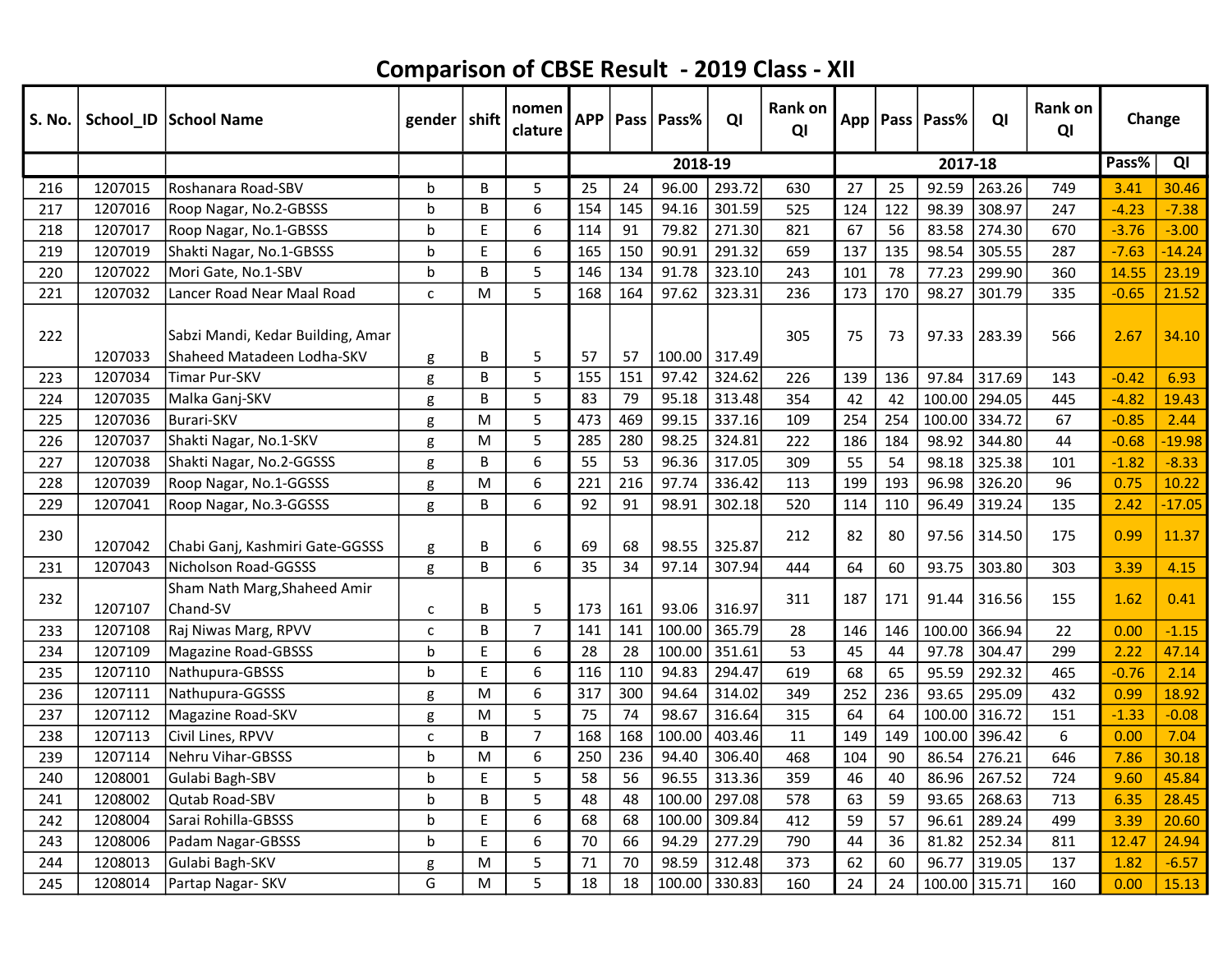| S. No. |         | School_ID   School Name            | gender $ $ shift |   | nomen<br>clature | <b>APP</b> |     | Pass   Pass% | QI     | <b>Rank on</b><br>QI |           |           | App   Pass   Pass% | QI        | Rank on<br>QI  | Change    |           |
|--------|---------|------------------------------------|------------------|---|------------------|------------|-----|--------------|--------|----------------------|-----------|-----------|--------------------|-----------|----------------|-----------|-----------|
|        |         |                                    |                  |   |                  |            |     | 2018-19      |        |                      |           |           | 2017-18            |           |                | Pass%     | QI        |
| 246    | 1208015 | Sarai Rohilla-SKV                  | g                | M | 5                | 131        | 129 | 98.47        | 313.34 | 360                  | 82        | 82        | 100.00             | 294.44    | 442            | $-1.53$   | 18.90     |
| 247    | 1208016 | Idgah Road-SKV                     | g                | B | 5                | 57         | 55  | 96.49        | 329.89 | 166                  | 56        | 53        | 94.64              | 297.61    | 391            | 1.85      | 32.29     |
| 248    | 1208018 | Padam Nagar-SKV                    | g                | M | 5                | 43         | 43  | 100.00       | 346.49 | 70                   | 48        | 47        | 97.92              | 322.96    | 115            | 2.08      | 23.53     |
| 249    | 1208021 | Tulsi Nagar-GGSSS                  | g                | M | 6                | 35         | 32  | 91.43        | 308.66 | 433                  | 32        | 31        | 96.88              | 302.72    | 321            | $-5.45$   | 5.94      |
| 250    | 1208023 | Kinari Bazar, Gali Barf Wali-GGSSS | g                | B | 6                | 11         | 11  | 100.00       | 336.18 | 117                  | 24        | 22        | 91.67              | 274.58    | 667            | 8.33      | 61.60     |
| 251    | 1208025 | Pul Bangash-SKV                    | g                | B | 5                | 15         | 15  | 100.00       | 377.47 | 19                   | 20        | 20        | 100.00 317.50      |           | 144            | 0.00      | 59.97     |
| 252    | 1208027 | Quresh Nagar, GGSSS                | g                | B | 6                | 12         | 12  | 100.00       | 368.50 | 24                   | 17        | 17        | 100.00 351.94      |           | 34             | 0.00      | 16.56     |
| 253    | 1208090 | Inder Lok-SKV                      | g                | B | 5                | 53         | 53  | 100.00       | 315.26 | 331                  | 65        | 63        | 96.92              | 299.20    | 370            | 3.08      | 16.06     |
| 254    | 1208092 | Kishan Ganj-RPVV                   | c                | B | $\overline{7}$   | 89         | 89  | 100.00       | 401.51 | 13                   | 83        | 83        | 100.00             | 397.31    | $\overline{4}$ | 0.00      | 4.19      |
| 255    | 1208095 | Shastri Nagar-SKV                  | g                | B | 5                | 140        | 138 | 98.57        | 326.09 | 204                  | 120       | 120       | 100.00 319.88      |           | 132            | $-1.43$   | 6.21      |
| 256    | 1208219 | Tulsi Nagar- GBSSS                 | b                | E | 6                | 66         | 56  | 84.85        | 243.77 | 890                  | 26        | 26        | 100.00             | 300.04    | 357            | $-15.15$  | $-56.27$  |
| 257    | 1208232 | Pratap Nagar-GBSSS                 | b                | e | 6                | 34         | 21  | 61.76        | 220.79 | 896                  | 26        | 23        | 88.46              | 250.85    | 816            | $-26.70$  | $-30.05$  |
| 258    | 1309001 | IC.C. Colony-SBV                   | b                | B | 5                | 47         | 44  | 93.62        | 307.06 | 458                  | 47        | 36        | 76.60              | 245.49    | 838            | 17.02     | 61.57     |
| 259    | 1309002 | Shalimar Bagh, Block B(AH)-GBSSS   | b                | E | 6                | 81         | 76  | 93.83        | 293.75 | 629                  | 77        | 63        | 81.82              | 267.78    | 721            | 12.01     | 25.97     |
| 260    | 1309003 | Dr. Mukharjee Nagar-GBSSS          | h                | В | 6                | 242        | 224 | 92.56        | 301.55 | 528                  | 248       | 212       | 85.48              | 266.74    | 733            | 7.08      | 34.81     |
| 261    | 1309004 | <b>New Police Lines-SV</b>         | $\mathsf{C}$     | B | 5                | 165        | 144 | 87.27        | 287.00 | 714                  | 132       | 119       | 90.15              | 289.03    | 502            | $-2.88$   | $-2.03$   |
| 262    | 1309005 | Shalimar Bagh, Block BT-SBV        | C                | B | 5                | 161        | 144 | 89.44        | 283.04 | 741                  | 97        | 97        | 100.00             | 315.40    | 162            | $-10.56$  | $-32.36$  |
| 263    | 1309007 | Shalimar Bagh, Block AP-GBSSS      | b                | E | 6                | 53         | 45  | 84.91        | 275.74 | 796                  | 48        | 41        | 85.42              | 256.75    | 792            | $-0.51$   | 18.99     |
| 264    | 1309008 | Guru Teg Bahadur Nagar-GBSSS       | b                | E | 6                | 91         | 85  | 93.41        | 301.53 | 529                  | 91        | 84        | 92.31              | 277.90    | 622            | 1.10      | 23.63     |
| 265    | 1309010 | Model Town, No.1-GBSSS             | b                | E | 6                | 176        | 140 | 79.55        | 269.87 | 827                  | 174       | 149       | 85.63              | 274.53    | 668            | $-6.09$   | $-4.66$   |
| 266    | 1309011 | Model Town, No.2-GBSSS             | b                | E | 6                | 69         | 65  | 94.20        | 311.19 | 392                  | 45        | 42        | 93.33              | 295.36    | 428            | 0.87      | 15.83     |
| 267    | 1309012 | Rana Partap Bagh-GBSSS             | b                | E | 6                | 19         | 15  | 78.95        | 273.16 | 811                  | 16        | 9         | 56.25              | 253.56    | 808            | 22.70     | 19.60     |
| 268    | 1309013 | Adarsh Nagar, No.1-GBSSS           | b                | E | 6                | 143        | 139 | 97.20        | 305.69 | 477                  | 126       | 122       | 96.83              | 305.17    | 291            | 0.38      | 0.52      |
| 269    | 1309017 | Kewal Park-G(Co-ed)SSS             | C                | E | 6                | 73         | 71  | 97.26        | 302.90 | 512                  | 107       | 102       | 95.33              | 306.12    | 281            | 1.93      | $-3.22$   |
| 270    | 1309022 | Dhakka-GBSSS                       | b                | B | 6                | 123        | 87  | 70.73        | 245.03 | 888                  | <b>NA</b> | <b>NA</b> | <b>NA</b>          | <b>NA</b> | <b>NA</b>      | <b>NA</b> | <b>NA</b> |
| 271    | 1309023 | Shalamar Village-GGSSS             | G                | M | 6                | 188        | 186 | 98.94        | 312.64 | 370                  | 144       | 137       | 95.14              | 293.14    | 456            | 3.80      | 19.50     |
| 272    | 1309025 | Dhakka-SKV                         | g                | M | 5                | 141        | 140 | 99.29        | 298.13 | 571                  | 169       | 156       | 92.31              | 272.38    | 689            | 6.98      | 25.75     |
| 273    | 1309026 | Model Town, No.1-SKV               | g                | M | 5                | 225        | 220 | 97.78        | 308.32 | 437                  | 180       | 174       | 96.67              | 311.91    | 211            | 1.11      | $-3.58$   |
| 274    | 1309027 | Guru Teg Bahadur Nagar-SKV         | g                | M | 5                | 138        | 132 | 95.65        | 309.07 | 424                  | 228       | 204       | 89.47              | 283.65    | 562            | 6.18      | 25.42     |
| 275    | 1309028 | Rana Partap Bagh-SKV               | g                | M | 5                | 42         | 39  | 92.86        | 289.07 | 685                  | 71        | 66        | 92.96              | 274.85    | 663            | $-0.10$   | 14.23     |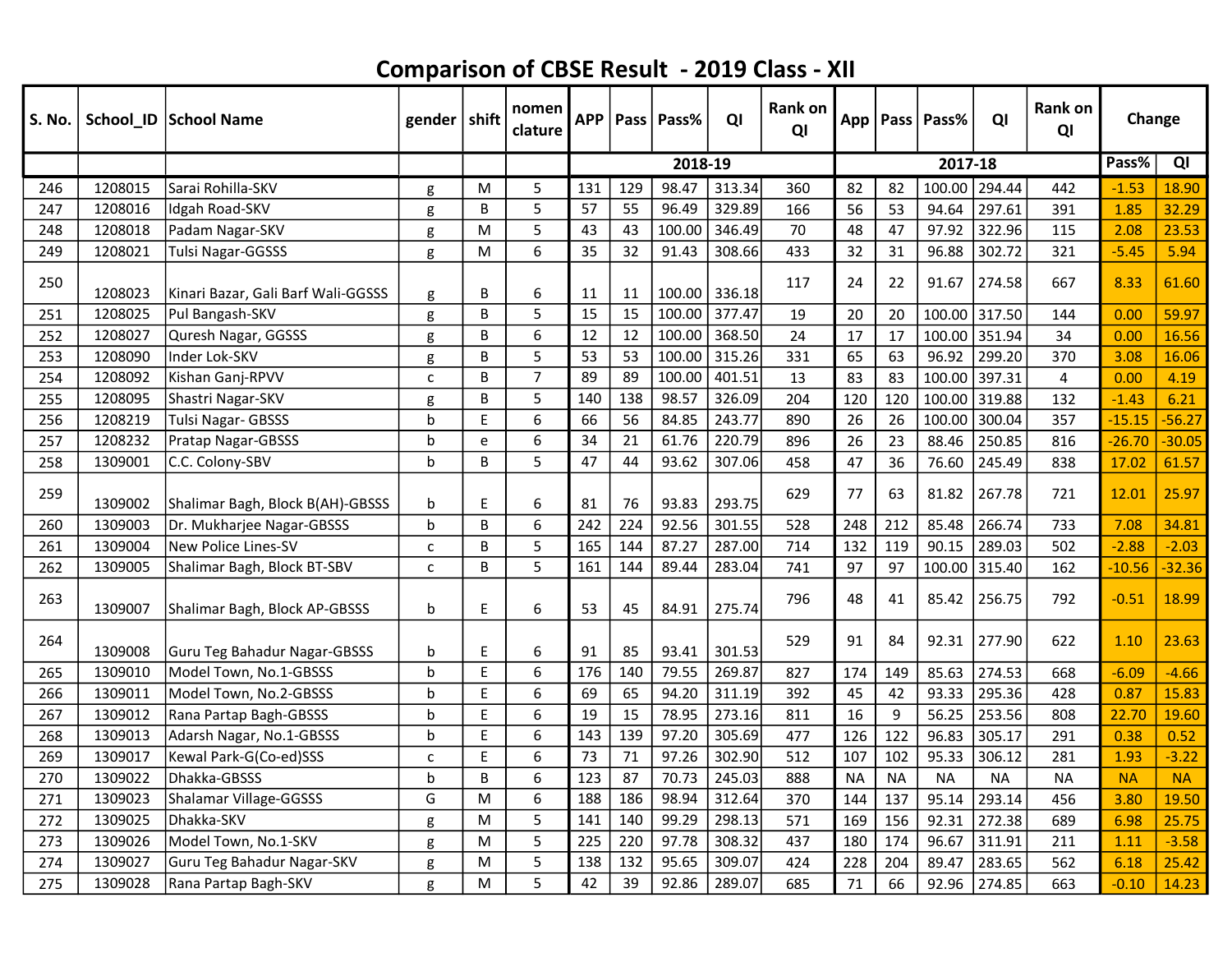| S. No. |         | School_ID School Name                            | gender   shift |    | nomen<br>clature | <b>APP</b> |     | Pass   Pass% | QI     | <b>Rank on</b><br>QI |     |     | App   Pass   Pass% | QI     | Rank on<br>QI | Change   |          |
|--------|---------|--------------------------------------------------|----------------|----|------------------|------------|-----|--------------|--------|----------------------|-----|-----|--------------------|--------|---------------|----------|----------|
|        |         |                                                  |                |    |                  |            |     | 2018-19      |        |                      |     |     | 2017-18            |        |               | Pass%    | QI       |
| 276    | 1309030 | Shalimar Bagh, Block BL-SKV                      | g              | B  | 5                | 179        | 173 | 96.65        | 300.59 | 542                  | 145 | 136 | 93.79              | 288.08 | 510           | 2.85     | 12.52    |
| 277    | 1309031 | Adarsh Nagar-SKV                                 | g              | M  | 5                | 281        | 262 | 93.24        | 307.86 | 447                  | 217 | 198 | 91.24              | 299.85 | 362           | 1.99     | 8.01     |
| 278    | 1309032 | Shalimar Bagh, Block B(AH)-SKV                   | g              | M  | 5                | 139        | 131 | 94.24        | 315.29 | 329                  | 146 | 113 | 77.40              | 275.54 | 656           | 16.85    | 39.75    |
| 279    | 1309033 | Shalimar Bagh, Block AP-GGSSS                    | g              | M  | 6                | 103        | 103 | 100.00       | 323.23 | 239                  | 107 | 105 | 98.13              | 296.22 | 415           | 1.87     | 27.01    |
| 280    | 1309034 | Adarsh Nagar-GGSSS                               | g              | M  | 6                | 221        | 219 | 99.10        | 314.52 | 344                  | 191 | 189 | 98.95              | 323.82 | 109           | 0.14     | $-9.30$  |
| 281    | 1309124 | Shalimar Bagh, Block BT-RPVV                     | $\mathsf{C}$   | B  | $\overline{7}$   | 137        | 136 | 99.27        | 407.66 | 5                    | 99  | 99  | 100.00             | 386.62 | 9             | $-0.73$  | 21.05    |
| 282    | 1309125 | Adarsh Nagar, No.2-GBSSS                         | $\sf b$        | E  | 6                | 165        | 151 | 91.52        | 296.63 | 585                  | 149 | 121 | 81.21              | 268.13 | 718           | 10.31    | 28.50    |
| 283    | 1309126 | Model Town, No.2-GGSSS                           | g              | M  | 6                | 122        | 120 | 98.36        | 334.04 | 127                  | 61  | 61  | 100.00             | 331.28 | 79            | $-1.64$  | 2.76     |
| 284    | 1309127 | Azadpur Colony-GGSSS                             | g              | M  | 6                | 114        | 109 | 95.61        | 282.89 | 743                  | 132 | 127 | 96.21              | 269.71 | 705           | $-0.60$  | 13.18    |
| 285    | 1309128 | Azadpur Colony-GBSSS                             | b              | E  | 6                | 41         | 32  | 78.05        | 257.22 | 879                  | 56  | 52  | 92.86              | 287.25 | 519           | $-14.81$ | $-30.03$ |
| 286    | 1309167 | Vijay Nagar-SKV                                  | G              | B  | 5                | 58         | 58  | 100.00       | 332.16 | 147                  | 56  | 55  | 98.21              | 306.04 | 283           | 1.79     | 26.12    |
| 287    | 1309253 | Jahangirpuri, Block A-SBV                        | b              | E  | 5                | 231        | 172 | 74.46        | 267.01 | 843                  | 293 | 134 | 45.73              | 211.02 | 881           | 28.73    | 55.99    |
| 288    | 1309254 | Jahangirpuri, Block A, No.2 - SKV                | g              | M  | 5                | 314        | 307 | 97.77        | 298.86 | 566                  | 204 | 200 | 98.04              | 304.00 | 302           | $-0.27$  | $-5.14$  |
| 289    | 1309255 | Jahangirpuri, Block D-GBSSS                      | $\mathbf b$    | E. | 6                | 181        | 174 | 96.13        | 291.99 | 651                  | 218 | 165 | 75.69              | 247.10 | 830           | 20.44    | 44.89    |
| 290    | 1309256 | Jahangirpuri, Block D-SKV (Rani<br>Chennama)     | g              | M  | 5                | 356        | 329 | 92.42        | 286.44 | 716                  | 283 | 263 | 92.93              | 286.98 | 526           | $-0.52$  | $-0.54$  |
| 291    | 1309259 | Jahangirpuri, Block K-GBSSS                      | b              | E  | 6                | 278        | 236 | 84.89        | 284.33 | 733                  | 259 | 187 | 72.20              | 244.63 | 841           | 12.69    | 39.70    |
| 292    | 1309260 | Jahangirpuri, Block K-GGSSS                      | g              | M  | 6                | 432        | 412 | 95.37        | 291.98 | 652                  | 403 | 319 | 79.16              | 257.22 | 787           | 16.21    | 34.77    |
| 293    | 1309262 | Libaspur-GBSSS                                   | b              | E  | 6                | 221        | 211 | 95.48        | 301.23 | 533                  | 176 | 138 | 78.41              | 257.29 | 786           | 17.07    | 43.94    |
| 294    | 1309263 | Libaspur-GGSSS                                   | g              | M  | 6                | 273        | 263 | 96.34        | 309.34 | 421                  | 241 | 231 | 95.85              | 305.42 | 289           | 0.49     | 3.92     |
| 295    | 1309264 | Qadipur-GBSSS                                    | b              | E  | 6                | 129        | 122 | 94.57        | 296.61 | 587                  | 184 | 145 | 78.80              | 257.48 | 785           | 15.77    | 39.13    |
| 296    | 1309265 | Qadipur-GGSSS                                    | g              | M  | 6                | 226        | 218 | 96.46        | 305.66 | 478                  | 253 | 223 | 88.14              | 285.17 | 545           | 8.32     | 20.49    |
| 297    | 1309266 | Bakhtawarpur-GBSSS                               | $\mathsf b$    | B  | 6                | 165        | 165 | 100.00       | 308.22 | 440                  | 134 | 116 | 86.57              | 277.00 | 635           | 13.43    | 31.22    |
| 298    | 1309267 | Bakhtawarpur-SKV (BMS)                           | g              | B  | 5                | 144        | 144 | 100.00       | 351.69 | 52                   | 173 | 166 | 95.95              | 316.62 | 154           | 4.05     | 35.07    |
| 299    | 1309268 | Singhu-G(Co-Ed)SSS                               | C              | B  | 6                | 59         | 59  | 100.00       | 344.71 | 82                   | 50  | 50  | 100.00             | 337.08 | 60            | 0.00     | 7.63     |
| 300    | 1309269 | Palla Majra-GBSSS                                | b              | B  | 6                | 60         | 57  | 95.00        | 267.50 | 841                  | 43  | 40  | 93.02              | 261.37 | 761           | 1.98     | 6.13     |
| 301    | 1309270 | Mukhmail Pur-G(Co-ed)SSS                         | C              | B  | 6                | 70         | 67  | 95.71        | 289.40 | 680                  | 74  | 61  | 82.43              | 267.65 | 722           | 13.28    | 21.75    |
| 302    | 1309273 | Shalamar Village-GBSSS                           | b              | e  | 6                | 165        | 137 | 83.03        | 261.71 | 862                  | 104 | 96  | 92.31              | 250.30 | 820           | $-9.28$  | 11.41    |
| 303    | 1309279 | Jahangirpuri, Plot No.5, A-Block -<br><b>SKV</b> | g              | B  | 5                | 34         | 34  | 100.00       | 341.71 | 90                   | 30  | 30  | 100.00             | 303.70 | 308           | 0.00     | 38.01    |
| 304    | 1310002 | Prahalad Pur-SBV                                 | h              | E  | 5                | 123        | 120 | 97.56        | 300.76 | 541                  | 136 | 131 | 96.32              | 260.87 | 764           | 1.24     | 39.89    |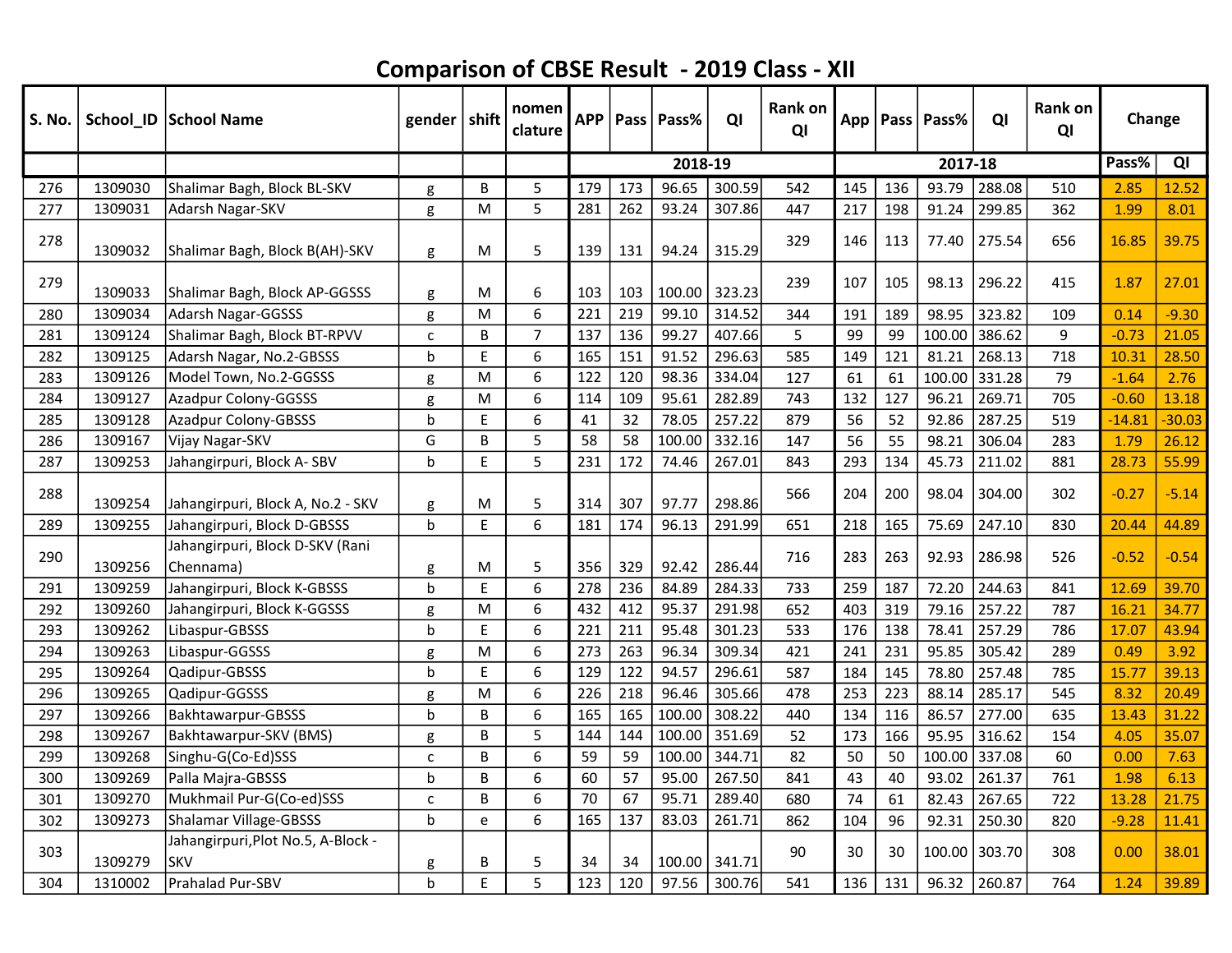| S. No. |         | School_ID   School Name                       | gender   shift |   | nomen<br>clature | <b>APP</b> | Pass | Pass%   | QI     | <b>Rank on</b><br>QI |     |     | App   Pass   Pass% | QI     | Rank on<br>QI | Change  |          |
|--------|---------|-----------------------------------------------|----------------|---|------------------|------------|------|---------|--------|----------------------|-----|-----|--------------------|--------|---------------|---------|----------|
|        |         |                                               |                |   |                  |            |      | 2018-19 |        |                      |     |     | 2017-18            |        |               | Pass%   | QI       |
| 305    | 1310004 | Sannoth-SV                                    | $\mathsf{C}$   | B | 5                | 53         | 43   | 81.13   | 289.19 | 683                  | 40  | 27  | 67.50              | 255.18 | 802           | 13.63   | 34.01    |
| 306    | 1310005 | Tikri Khurd- SKV                              | G              | M | 5                | 53         | 51   | 96.23   | 307.36 | 454                  | 64  | 59  | 92.19              | 293.50 | 451           | 4.04    | 13.86    |
| 307    | 1310007 | Nangal Thakran-SBV (Ved Pandit<br>Khushi Ram) | b              | В | 5                | 85         | 85   | 100.00  | 306.48 | 467                  | 74  | 53  | 71.62              | 270.55 | 699           | 28.38   | 35.93    |
| 308    | 1310008 | Pooth Khurd-GBSSS                             | b              | E | 6                | 40         | 38   | 95.00   | 317.60 | 303                  | 61  | 60  | 98.36              | 277.21 | 632           | $-3.36$ | 40.39    |
| 309    | 1310009 | Badli-GBSSS                                   | $\mathbf b$    | B | 6                | 191        | 188  | 98.43   | 302.14 | 522                  | 157 | 157 | 100.00             | 289.50 | 494           | $-1.57$ | 12.63    |
| 310    | 1310010 | Katewara-GBSSS                                | $\mathbf b$    | B | 6                | 47         | 47   | 100.00  | 305.40 | 486                  | 58  | 45  | 77.59              | 229.62 | 870           | 22.41   | 75.78    |
| 311    | 1310014 | Alipur-GBSSS                                  | b              | E | 6                | 248        | 237  | 95.56   | 287.21 | 711                  | 216 | 203 | 93.98              | 270.52 | 700           | 1.58    | 16.69    |
| 312    | 1310015 | Khera Khurd-GBSSS                             | b              | E | 6                | 49         | 49   | 100.00  | 277.90 | 784                  | 43  | 42  | 97.67              | 262.30 | 753           | 2.33    | 15.60    |
| 313    | 1310017 | Narela, SBV                                   | b              | B | 5                | 225        | 223  | 99.11   | 285.92 | 721                  | 241 | 219 | 90.87              | 284.51 | 553           | 8.24    | 1.41     |
| 314    | 1310019 | Bawana-GBSSS                                  | b              | B | 6                | 220        | 216  | 98.18   | 296.27 | 592                  | 205 | 174 | 84.88              | 275.87 | 651           | 13.30   | 20.40    |
| 315    | 1310022 | Bhorgarh-G(Co-ed)SSS                          | $\mathsf{C}$   | B | 6                | 106        | 104  | 98.11   | 287.96 | 703                  | 84  | 79  | 94.05              | 291.86 | 471           | 4.07    | $-3.89$  |
| 316    | 1310025 | Shahabad Dairy- GGSSS                         | g              | M | 6                | 229        | 216  | 94.32   | 288.62 | 694                  | 294 | 237 | 80.61              | 251.18 | 815           | 13.71   | 37.44    |
| 317    | 1310026 | Harewali-G(Co-ed)SSS                          | $\mathsf{C}$   | B | 6                | 29         | 29   | 100.00  | 295.72 | 598                  | 31  | 31  | 100.00             | 272.10 | 692           | 0.00    | 23.63    |
| 318    | 1310030 | Holambi Kalan-G(CO-ED)SSS                     | C              | B | 6                | 71         | 68   | 95.77   | 291.28 | 661                  | 42  | 42  | 100.00             | 296.62 | 408           | $-4.23$ | $-5.34$  |
| 319    | 1310031 | Alipur-SKV                                    | g              | M | 5                | 191        | 181  | 94.76   | 299.13 | 561                  | 240 | 219 | 91.25              | 276.59 | 642           | 3.51    | 22.54    |
| 320    | 1310032 | Prahalad Pur-SKV                              | g              | B | 5                | 158        | 158  | 100.00  | 325.99 | 207                  | 179 | 178 | 99.44              | 302.53 | 325           | 0.56    | 23.46    |
| 321    | 1310033 | Dariyapur Kalan-SKV (Updesh<br>Kaur)          | g              | B | 5                | 122        | 120  | 98.36   | 327.44 | 191                  | 128 | 101 | 78.91              | 275.34 | 659           | 19.45   | 52.11    |
| 322    | 1310034 | Badli-SKV                                     | g              | B | 5                | 246        | 241  | 97.97   | 309.37 | 419                  | 226 | 220 | 97.35              | 291.14 | 478           | 0.62    | 18.23    |
| 323    | 1310036 | Narela, No.1-SKV                              | g              | B | 5                | 444        | 440  | 99.10   | 321.77 | 256                  | 373 | 366 | 98.12              | 302.95 | 317           | 0.98    | 18.82    |
| 324    | 1310039 | Khera Kalan-SKV (Baba Nane Nath)              | g              | В | 5                | 63         | 63   | 100.00  | 338.87 | 102                  | 75  | 75  | 100.00             | 345.05 | 42            | 0.00    | $-6.18$  |
| 325    | 1310041 | Khera Khurd-SKV                               | g              | M | 5                | 54         | 54   | 100.00  | 364.43 | 29                   | 45  | 45  | 100.00             | 351.96 | 33            | 0.00    | 12.47    |
| 326    | 1310042 | Bawana-SKV (Ravi Shankar)                     | g              | B | 5                | 144        | 143  | 99.31   | 327.77 | 187                  | 161 | 159 | 98.76              | 302.91 | 318           | 0.55    | 24.86    |
| 327    | 1310043 | Pooth Khurd-SKV (Raja RamMohan<br>(Roy        | g              | M | 5                | 76         | 76   | 100.00  | 333.07 | 136                  | 64  | 62  | 96.88              | 319.81 | 133           | 3.13    | 13.25    |
| 328    | 1310045 | Samaipur-GGSSS                                | g              | B | 6                | 347        | 321  | 92.51   | 288.19 | 699                  | 309 | 284 | 91.91              | 283.77 | 559           | 0.60    | 4.42     |
| 329    | 1310049 | Bankner-GGSSS                                 | g              | B | 6                | 121        | 112  | 92.56   | 295.31 | 603                  | 147 | 139 | 94.56              | 282.27 | 584           | $-2.00$ | 13.03    |
| 330    | 1310157 | Siraspur-GGSSS                                | G              | M | 6                | 113        | 109  | 96.46   | 289.04 | 686                  | 134 | 132 | 98.51              | 306.21 | 280           | $-2.05$ | $-17.17$ |
| 331    | 1310161 | Barwala-G(Co-ed)SSS                           | C              | B | 6                | 35         | 34   | 97.14   | 305.69 | 476                  | 45  | 45  | 100.00             | 303.36 | 313           | $-2.86$ | 2.33     |
| 332    | 1310164 | Narela, Pocket 5 & 6-GGSSS                    | g              | B | 6                | 77         | 75   | 97.40   | 309.68 | 416                  | 83  | 76  | 91.57              | 279.14 | 610           | 5.84    | 30.53    |
| 333    | 1310166 | Narela-GBSSS (Mussadi Lal)                    | b              | B | 6                | 163        | 151  | 92.64   | 273.45 | 809                  | 152 | 152 | 100.00             | 307.78 | 260           | $-7.36$ | $-34.32$ |
| 334    | 1310168 | Bankner-SBV                                   | $\mathbf b$    | B | 5                | 189        | 182  | 96.30   | 271.15 | 823                  | 179 | 130 | 72.63              | 252.06 | 812           | 23.67   | 19.10    |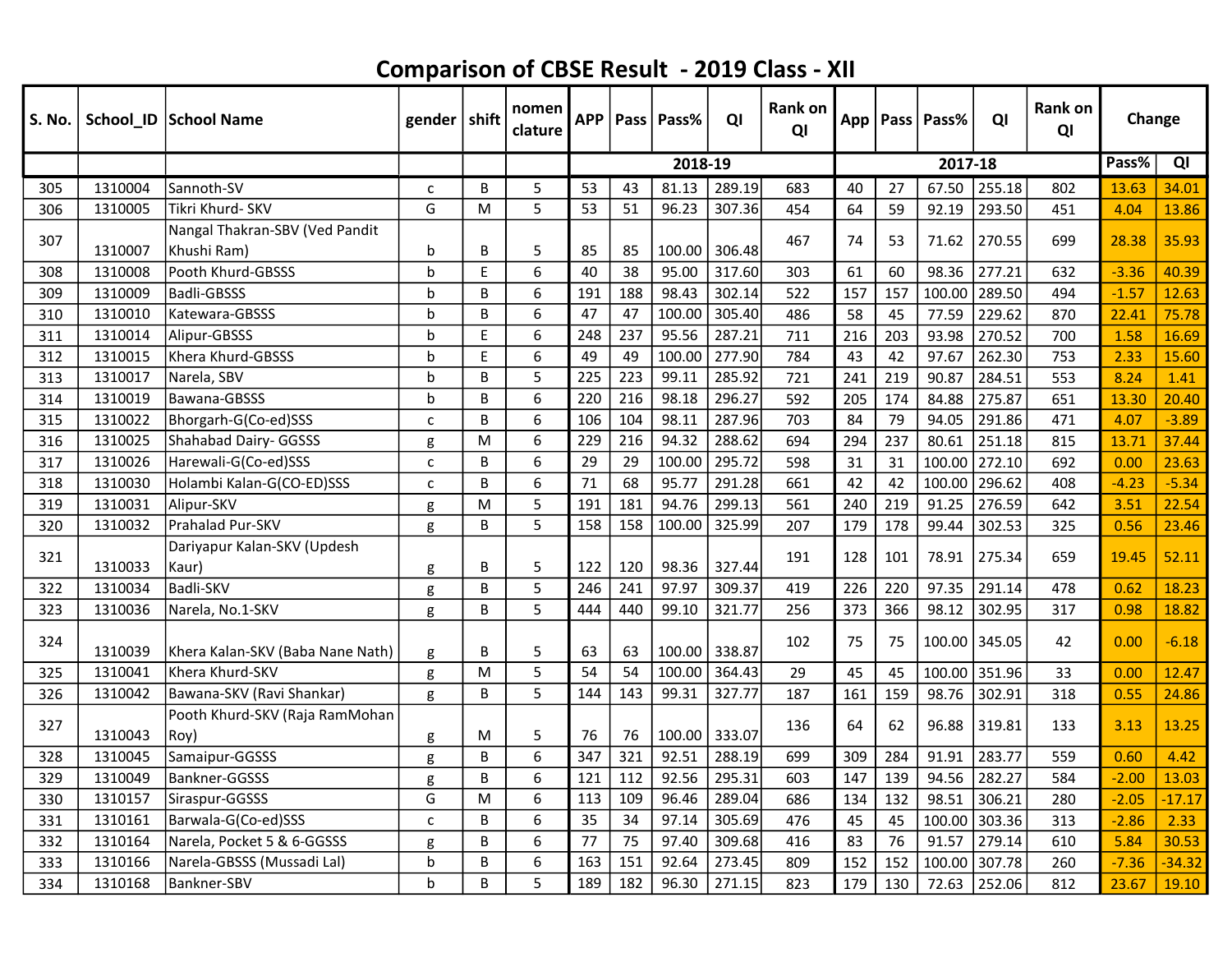| S. No. |         | School_ID   School Name                             | gender   shift |   | nomen<br>clature | <b>APP</b> |     | Pass   Pass% | QI     | <b>Rank on</b><br>QI | App |     | Pass   Pass% | QI     | <b>Rank on</b><br>QI | Change   |          |
|--------|---------|-----------------------------------------------------|----------------|---|------------------|------------|-----|--------------|--------|----------------------|-----|-----|--------------|--------|----------------------|----------|----------|
|        |         |                                                     |                |   |                  |            |     | 2018-19      |        |                      |     |     | 2017-18      |        |                      | Pass%    | QI       |
| 335    | 1310169 | Holambi Kalan, B-Block GGSSS                        | G              | M | 6                | 92         | 88  | 95.65        | 292.14 | 649                  | 107 | 104 | 97.20        | 290.21 | 487                  | $-1.54$  | 1.93     |
| 336    | 1310170 | Narela, No.2-SKV                                    | g              | B | 5                | 223        | 217 | 97.31        | 303.47 | 502                  | 286 | 273 | 95.45        | 297.05 | 400                  | 1.85     | 6.41     |
| 337    | 1310395 | <b>Shahabad Dairy-GBSSS</b>                         | $\mathbf b$    | E | 6                | 244        | 236 | 96.72        | 285.91 | 722                  | 137 | 130 | 94.89        | 276.82 | 639                  | 1.83     | 9.08     |
| 338    | 1310399 | HOLAMBI KALAN, METRO VIHAR, A-<br>BLK G(CO-ED)SSS   | $\mathsf{C}$   | В | 6                | 131        | 126 | 96.18        | 282.51 | 745                  | 146 | 98  | 67.12        | 227.55 | 875                  | 29.06    | 54.96    |
| 339    | 1310400 | GHOGA G(CO-ED)SSS                                   | $\mathsf{C}$   | B | 6                | 31         | 26  | 83.87        | 261.39 | 865                  | 19  | 13  | 68.42        | 246.74 | 831                  | 15.45    | 14.65    |
| 340    | 1310407 | Holambi Kalan, Metro Vihar, C-<br>Block-G(Co-ed)SSS | C              | B | 6                | 56         | 56  | 100.00       | 320.45 | 270                  | 53  | 53  | 100.00       | 273.34 | 680                  | 0.00     | 47.11    |
| 341    | 1310408 | Narela Sector B-4, SV-1310408                       | $\mathsf{C}$   | B | 5                | 87         | 61  | 70.11        | 259.69 | 868                  | 46  | 38  | 82.61        | 264.20 | 746                  | $-12.49$ | $-4.51$  |
| 342    | 1310409 | Narela, A-10 Pocket-5, RPVV                         | C              | B | $\overline{7}$   | 90         | 90  | 100.00       | 400.69 | 14                   | 95  | 94  | 98.95        | 376.52 | 15                   | 1.05     | 24.17    |
| 343    | 1310410 | Narela, Sect. A-6, Pocket-2- GGSSS                  | G              | M | $\boldsymbol{6}$ | 124        | 123 | 99.19        | 324.15 | 229                  | 91  | 81  | 89.01        | 285.01 | 549                  | 10.18    | 39.13    |
| 344    | 1310411 | <b>Shahbad Daulatpur- GGSSS</b>                     | G              | M | 6                | 63         | 62  | 98.41        | 323.30 | 237                  | 53  | 52  | 98.11        | 296.89 | 402                  | 0.30     | 26.41    |
| 345    | 1310414 | Bawana J. J. Colony No.1 GGSSS                      | g              | В | 6                | 229        | 219 | 95.63        | 288.83 | 690                  | 197 | 180 | 91.37        | 270.76 | 697                  | 4.26     | 18.08    |
| 346    | 1310415 | Bawana J. J. Colony No.2 GBSSS                      | b              | E | 6                | 133        | 114 | 85.71        | 280.04 | 761                  | 170 | 101 | 59.41        | 233.86 | 864                  | 26.30    | 46.18    |
| 347    | 1310420 | Siraspur-GBSSS                                      | $\mathbf b$    | e | 6                | 45         | 44  | 97.78        | 291.82 | 653                  | 45  | 41  | 91.11        | 262.42 | 752                  | 6.67     | 29.40    |
| 348    | 1310429 | Holambi Kalan, B-Block GBSSS                        | b              | e | 6                | 86         | 65  | 75.58        | 259.05 | 872                  | 124 | 97  | 78.23        | 267.06 | 727                  | $-2.64$  | $-8.02$  |
| 349    | 1310430 | Narela, Sect. A-6, Pkt-2 - GBSSS                    | b              | M | 6                | 104        | 96  | 92.31        | 270.87 | 824                  | 80  | 51  | 63.75        | 232.75 | 866                  | 28.56    | 38.12    |
| 350    | 1310431 | <b>Shahbad Daulatpur- GBSSS</b>                     | h              | e | 6                | 88         | 87  | 98.86        | 317.78 | 302                  | 37  | 33  | 89.19        | 313.89 | 182                  | 9.67     | 3.89     |
| 351    | 1310458 | Tikri Khurd- SBV                                    | b              | M | 5                | 65         | 63  | 96.92        | 282.46 | 747                  | 51  | 36  | 70.59        | 268.41 | 716                  | 26.33    | 14.05    |
| 352    | 1411001 | Anandwas-SBV                                        | b              | B | 5                | 172        | 171 | 99.42        | 308.02 | 442                  | 127 | 111 | 87.40        | 289.50 | 495                  | 12.02    | 18.52    |
| 353    | 1411002 | Shakurpur, No.1-SBV                                 | b              | B | 5                | 106        | 104 | 98.11        | 312.01 | 378                  | 104 | 100 | 96.15        | 315.26 | 163                  | 1.96     | $-3.25$  |
| 354    | 1411003 | Ashok Vihar, Phase I, Block H-SBV                   | b              | E | 5                | 54         | 50  | 92.59        | 292.07 | 650                  | 49  | 39  | 79.59        | 260.00 | 768                  | 13.00    | 32.07    |
| 355    | 1411005 | Kailash Enclave-SV                                  | $\mathsf{C}$   | B | 5                | 106        | 94  | 88.68        | 305.64 | 479                  | 100 | 97  | 97.00        | 290.17 | 488                  | $-8.32$  | 15.47    |
| 356    | 1411007 | Pitampura, Block ZP- Sarvodaya Co-<br>ed SSS        | C              | B | 5                | 115        | 114 | 99.13        | 307.50 | 449                  | 90  | 84  | 93.33        | 295.42 | 427                  | 5.80     | 12.07    |
| 357    | 1411008 | Pitampura, Block FU-SV                              | $\mathsf{C}$   | B | 5                | 171        | 164 | 95.91        | 327.53 | 190                  | 143 | 118 | 82.52        | 270.52 | 701                  | 13.39    | 57.01    |
| 358    | 1411009 | Keshavpuram, No.1-GBSSS                             | b              | E | 6                | 39         | 37  | 94.87        | 256.36 | 880                  | 52  | 49  | 94.23        | 285.65 | 539                  | 0.64     | $-29.29$ |
| 359    | 1411011 | Shakurpur, No.2-GBSSS                               | b              | E | 6                | 83         | 82  | 98.80        | 310.24 | 404                  | 77  | 72  | 93.51        | 285.61 | 541                  | 5.29     | 24.63    |
| 360    | 1411014 | Ashok Vihar, Block D-GBSSS                          | b              | E | 6                | 69         | 69  | 100.00       | 329.74 | 167                  | 66  | 66  | 100.00       | 303.74 | 306                  | 0.00     | 26.00    |
| 361    | 1411015 | Ashok Vihar, Phase II-GBSSS                         | h              | E | 6                | 145        | 119 | 82.07        | 272.58 | 815                  | 89  | 78  | 87.64        | 279.53 | 604                  | $-5.57$  | $-6.95$  |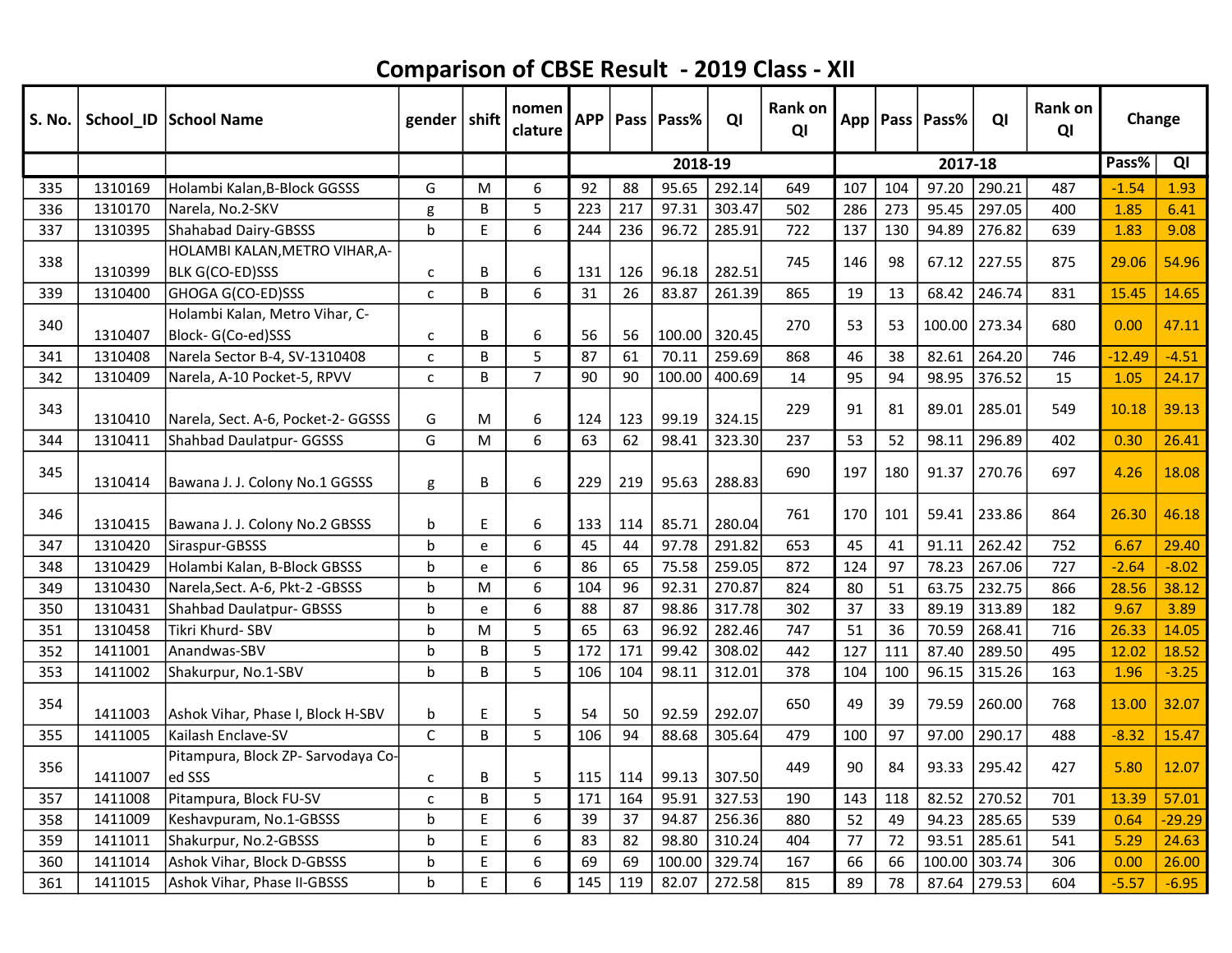| S. No. |         | School ID School Name                                | gender $ $ shift |   | nomen<br>clature | <b>APP</b> |     | Pass   Pass% | QI     | Rank on<br>QI |     |     | App   Pass   Pass% | QI     | Rank on<br>QI | Change  |          |
|--------|---------|------------------------------------------------------|------------------|---|------------------|------------|-----|--------------|--------|---------------|-----|-----|--------------------|--------|---------------|---------|----------|
|        |         |                                                      |                  |   |                  |            |     | 2018-19      |        |               |     |     | 2017-18            |        |               | Pass%   | QI       |
| 362    | 1411016 | Rani Bagh-GBSSS                                      | b                | E | 6                | 40         | 40  | 100.00       | 314.40 | 346           | 45  | 43  | 95.56              | 275.91 | 650           | 4.44    | 38.49    |
| 363    | 1411017 | Pitampura, Block SU-GBSSS                            | b                | B | 6                | 91         | 91  | 100.00       | 333.90 | 129           | 67  | 66  | 98.51              | 319.06 | 136           | 1.49    | 14.84    |
| 364    | 1411019 | <b>Bharat Nagar-GBSSS</b>                            | b                | E | 6                | 22         | 22  | 100.00       | 328.55 | 178           | 23  | 23  | 100.00 330.17      |        | 83            | 0.00    | $-1.63$  |
| 365    | 1411021 | Keshavpuram, Block A-SKV                             | g                | M | 5                | 49         | 49  | 100.00       | 331.12 | 158           | 28  | 27  | 96.43              | 317.21 | 148           | 3.57    | 13.91    |
| 366    | 1411022 | Wazirpur, J.J. Colony-GBSSS                          | b                | E | 6                | 72         | 71  | 98.61        | 328.22 | 181           | 77  | 72  | 93.51              | 285.32 | 543           | 5.10    | 42.90    |
| 367    | 1411026 | Ashok Vihar, Phase I, Block H-SKV                    | g                | м | 5                | 154        | 153 | 99.35        | 314.73 | 338           | 149 | 147 | 98.66              | 312.95 | 198           | 0.69    | 1.77     |
| 368    | 1411027 | Ashok Vihar, Phase II-SKV                            | g                | M | 5                | 123        | 122 | 99.19        | 328.67 | 176           | 107 | 106 | 99.07              | 302.14 | 330           | 0.12    | 26.53    |
| 369    | 1411028 | Keshavpuram, No.1-SKV                                | g                | B | 5                | 110        | 110 | 100.00       | 332.32 | 145           | 95  | 92  | 96.84              | 313.03 | 194           | 3.16    | 19.29    |
| 370    | 1411029 | Keshavpuram-SBV                                      | b                | B | 5                | 96         | 91  | 94.79        | 298.66 | 568           | 75  | 49  | 65.33              | 264.91 | 740           | 29.46   | 33.75    |
| 371    | 1411030 | Shakurpur, No.2-SKV                                  | g                | B | 5                | 87         | 86  | 98.85        | 318.08 | 298           | 73  | 72  | 98.63              | 336.27 | 64            | 0.22    | $-18.19$ |
| 372    | 1411031 | <b>Bharat Nagar-SKV</b>                              | g                | M | 5                | 72         | 69  | 95.83        | 308.36 | 436           | 60  | 58  | 96.67              | 302.53 | 324           | $-0.83$ | 5.83     |
| 373    | 1411032 | Rampura- Govt. Co-ed Sarvodaya<br>Vidyalaya          | C                | B | 5                | 46         | 46  | 100.00       | 357.65 | 41            | 52  | 50  | 96.15              | 298.12 | 384           | 3.85    | 59.54    |
| 374    | 1411034 | Wazirpur, J.J. Colony-SKV                            | g                | M | 5                | 163        | 161 | 98.77        | 307.04 | 459           | 126 | 123 | 97.62              | 310.51 | 227           | 1.15    | $-3.46$  |
| 375    | 1411035 | Wazirpur Village-SV                                  | $\mathsf{C}$     | B | 5                | 53         | 53  | 100.00       | 341.75 | 89            | 40  | 38  | 95.00              | 302.15 | 329           | 5.00    | 39.60    |
| 376    | 1411037 | Tri Nagar, Narang Colony- Govt. Co-<br>ed SSS        | C                | B | 6                | 119        | 116 | 97.48        | 314.07 | 348           | 100 | 87  | 87.00              | 274.40 | 669           | 10.48   | 39.67    |
| 377    | 1411038 | Anandwas-GGSSS                                       | g                | B | 6                | 89         | 89  | 100.00       | 308.26 | 439           | 70  | 68  | 97.14              | 328.56 | 89            | 2.86    | $-20.30$ |
| 378    | 1411040 | Ashok Vihar, Block D-GGSSS                           | g                | M | 6                | 63         | 61  | 96.83        | 301.57 | 526           | 54  | 53  | 98.15              | 300.91 | 348           | $-1.32$ | 0.66     |
| 379    | 1411041 | Pitampura, Block SU-GGSSS                            | g                | B | 6                | 118        | 118 | 100.00       | 325.67 | 213           | 103 | 94  | 91.26              | 289.43 | 497           | 8.74    | 36.24    |
| 380    | 1411042 | Saraswati Vihar, Block A-GGSSS                       | g                | B | 6                | 114        | 112 | 98.25        | 321.54 | 259           | 108 | 104 | 96.30              | 321.62 | 122           | 1.95    | $-0.09$  |
| 381    | 1411043 | Rani Bagh-GGSSS                                      | g                | M | 6                | 147        | 143 | 97.28        | 324.65 | 225           | 124 | 119 | 95.97              | 306.22 | 278           | 1.31    | 18.44    |
| 382    | 1411046 | Anandwas- GGSSS                                      | g                | B | 6                | 112        | 112 | 100.00       | 328.14 | 184           | 71  | 71  | 100.00             | 314.85 | 165           | 0.00    | 13.30    |
| 383    | 1411123 | Saraswati Vihar, Block C-SV                          | C                | B | 5                | 184        | 176 | 95.65        | 332.79 | 140           | 161 | 153 | 95.03              | 324.23 | 107           | 0.62    | 8.56     |
| 384    | 1411124 | Sharda Niketan-SV                                    | C                | B | 5                | 68         | 67  | 98.53        | 315.26 | 330           | 58  | 58  | 100.00             | 303.45 | 311           | $-1.47$ | 11.82    |
| 385    | 1411125 | Shakurpur, No.1-GGSSS                                | g                | M | 6                | 117        | 116 | 99.15        | 320.13 | 273           | 85  | 84  | 98.82              | 289.15 | 501           | 0.32    | 30.98    |
| 386    | 1411178 | Sainik Vihar-G(Co-ed)SSS                             | $\mathsf{C}$     | B | 6                | 55         | 54  | 98.18        | 330.80 | 161           | 23  | 23  | 100.00             | 313.70 | 183           | $-1.82$ | 17.10    |
| 387    | 1412001 | Sultanpuri, Block-C, Sarvodaya Sr.<br>Sec. Vidyalaya | c                | M | 5                | 208        | 178 | 85.58        | 278.21 | 781           | 193 | 166 | 86.01              | 276.93 | 637           | $-0.43$ | 1.27     |
| 388    | 1412002 | Mangolpuri, Block K-SBV                              | b                | B | 5                | 184        | 171 | 92.93        | 302.54 | 516           | 173 | 132 | 76.30              | 280.58 | 598           | 16.63   | 21.96    |
| 389    | 1412005 | Sultanpuri, Block C-SBV                              | b                | E | 5                | 99         | 90  | 90.91        | 289.79 | 677           | 127 | 91  | 71.65              | 238.79 | 852           | 19.26   | 51.00    |
| 390    | 1412006 | Sultanpuri, Block BC-GBSSS                           | h                | E | 6                | 28         | 26  | 92.86        | 296.75 | 582           | 51  | 43  | 84.31              | 240.67 | 846           | 8.54    | 56.08    |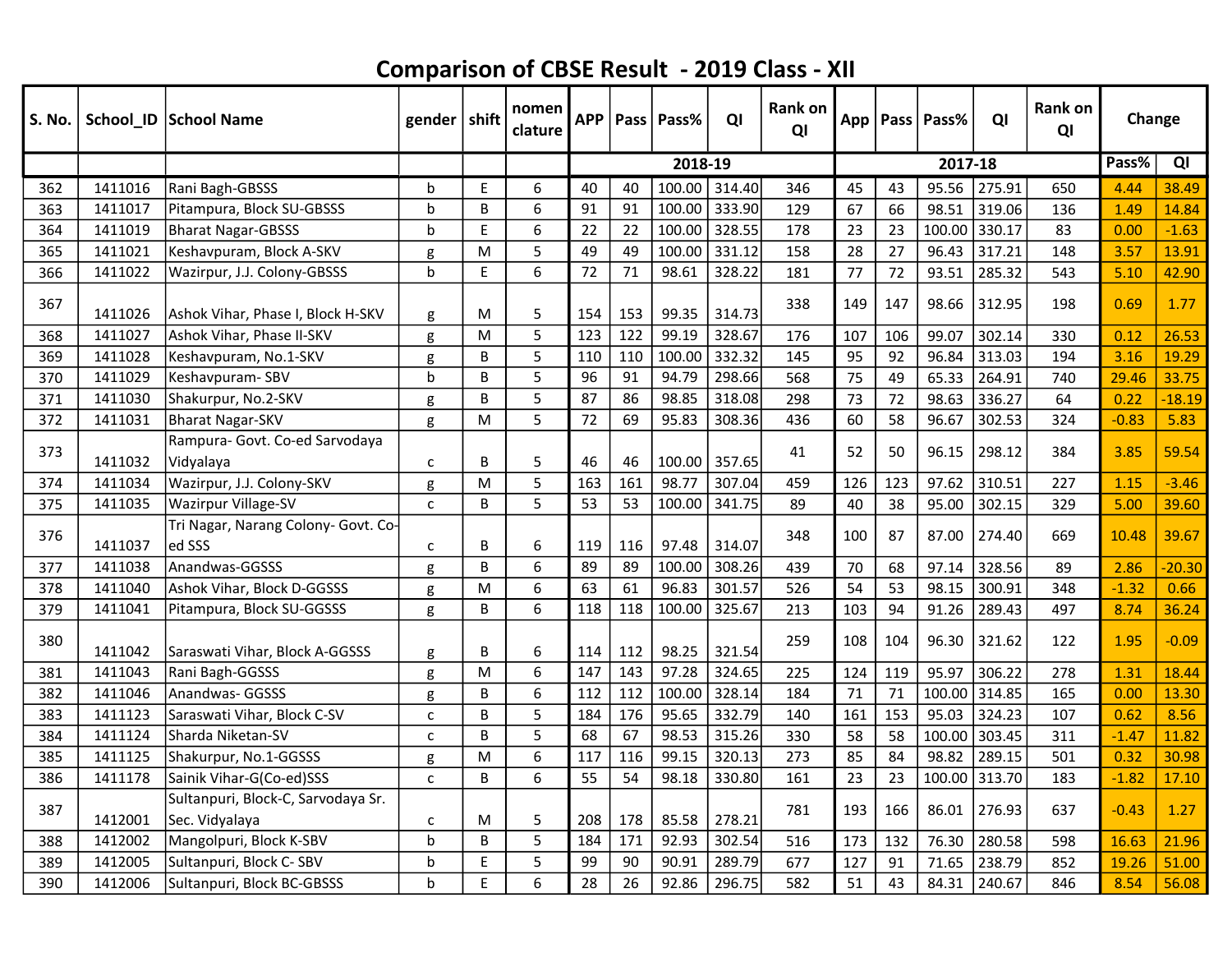| <b>S. No.</b> |         | School_ID   School Name                               | gender   shift |                                                | nomen<br>clature | <b>APP</b> |     | Pass   Pass% | QI     | Rank on<br>QI |           |           | App   Pass   Pass% | QI        | <b>Rank on</b><br>QI | Change    |           |
|---------------|---------|-------------------------------------------------------|----------------|------------------------------------------------|------------------|------------|-----|--------------|--------|---------------|-----------|-----------|--------------------|-----------|----------------------|-----------|-----------|
|               |         |                                                       |                |                                                |                  |            |     | 2018-19      |        |               |           |           | 2017-18            |           |                      | Pass%     | QI        |
| 391           | 1412007 | Pooth Kalan-SBV                                       | b              | E                                              | 5                | 127        | 123 | 96.85        | 302.70 | 515           | 170       | 145       | 85.29              | 294.81    | 436                  | 11.56     | 7.89      |
| 392           | 1412008 | Sultanpuri, Block H-SBV                               | b              | E                                              | 5                | 174        | 156 | 89.66        | 277.49 | 789           | 170       | 124       | 72.94              | 270.09    | 703                  | 16.71     | 7.40      |
| 393           | 1412009 | Mangolpuri, Block U-GBSSS                             | b              | B                                              | 6                | 129        | 115 | 89.15        | 278.12 | 782           | 129       | 119       | 92.25              | 277.13    | 634                  | $-3.10$   | 0.99      |
| 394           | 1412011 | Mangolpuri, Block R-SBV                               | $\mathsf{b}$   | B                                              | 5                | 138        | 128 | 92.75        | 283.25 | 739           | 139       | 116       | 83.45              | 275.49    | 657                  | 9.30      | 7.76      |
| 395           | 1412013 | Mangolpuri, Plot II, Kamdhenu-SBV                     | b              | E                                              | 5                | 52         | 49  | 94.23        | 302.75 | 513           | 55        | 50        | 90.91              | 264.64    | 743                  | 3.32      | 38.11     |
| 396           | 1412014 | Mangolpuri, Block O-SBV                               | $\mathbf b$    | E                                              | 5                | 71         | 66  | 92.96        | 307.38 | 453           | 64        | 64        | 100.00             | 312.59    | 202                  | $-7.04$   | $-5.21$   |
| 397           | 1412016 | Sultanpur Majra- G (Co-ed) Senior<br>Secondary School | c              | B                                              | 6                | 47         | 38  | 80.85        | 269.11 | 831           | <b>NA</b> | <b>NA</b> | <b>NA</b>          | <b>NA</b> | <b>NA</b>            | <b>NA</b> | <b>NA</b> |
| 398           | 1412018 | Mangolpuri, Block Y-SBV                               | $\mathbf b$    | E                                              | 5                | 59         | 53  | 89.83        | 275.15 | 801           | 83        | 63        | 75.90              | 236.66    | 857                  | 13.93     | 38.49     |
| 399           | 1412019 | Sultanpuri, P-Block - GGSSS                           | G              | M                                              | 6                | 53         | 52  | 98.11        | 291.30 | 660           | 62        | 58        | 93.55              | 278.05    | 618                  | 4.56      | 13.25     |
| 400           | 1412022 | Mangolpuri, Block-C, S(Co-ed)Sr.<br>Sec. Vidyalaya    | $\mathsf{C}$   | M                                              | 5                | 181        | 161 | 88.95        | 281.56 | 756           | 229       | 180       | 78.60              | 247.93    | 828                  | 10.35     | 33.63     |
| 401           | 1412024 | Mangolpuri, Block H-SKV                               | g              | M                                              | 5                | 204        | 190 | 93.14        | 293.00 | 639           | 186       | 166       | 89.25              | 277.87    | 623                  | 3.89      | 15.13     |
| 402           | 1412025 | Mangolpuri, Block D-SKV<br>(Kamdhenu)                 | g              | M                                              | 5                | 170        | 162 | 95.29        | 305.91 | 474           | 151       | 145       | 96.03              | 311.67    | 216                  | $-0.73$   | $-5.76$   |
| 403           | 1412026 | Sultanpuri, Block C-SKV                               | g              | M                                              | 5                | 201        | 199 | 99.00        | 311.43 | 387           | 175       | 167       | 95.43              | 294.75    | 437                  | 3.58      | 16.67     |
| 404           | 1412027 | Pooth Kalan-SKV                                       | g              | M                                              | 5                | 249        | 242 | 97.19        | 314.78 | 337           | 291       | 279       | 95.88              | 302.95    | 316                  | 1.31      | 11.83     |
| 405           | 1412029 | Sultanpuri, Block H-SKV                               | g              | M                                              | 5                | 286        | 280 | 97.90        | 309.45 | 418           | 295       | 280       | 94.92              | 305.13    | 293                  | 2.99      | 4.33      |
| 406           | 1412030 | Mangolpuri, Block U-SKV                               | g              | B                                              | 5                | 142        | 131 | 92.25        | 279.37 | 765           | 166       | 154       | 92.77              | 286.24    | 536                  | $-0.52$   | $-6.87$   |
| 407           | 1412031 | Mangolpuri, Block O-SKV                               | g              | M                                              | 5                | 222        | 208 | 93.69        | 309.80 | 414           | 140       | 118       | 84.29              | 295.85    | 421                  | 9.41      | 13.95     |
| 408           | 1412033 | Mangolpur Kalan-G(co-ed)sss                           | $\mathsf{C}$   | B                                              | 6                | 130        | 124 | 95.38        | 303.18 | 508           | 70        | 61        | 87.14              | 290.10    | 489                  | 8.24      | 13.08     |
| 409           | 1412035 | Sultanpuri, Block BC-GGSSS                            | g              | M                                              | 6                | 217        | 208 | 95.85        | 294.49 | 617           | 117       | 113       | 96.58              | 287.91    | 513                  | $-0.73$   | 6.58      |
| 410           | 1412079 | Mangolpur Khrud- GBSSS                                | $\mathbf b$    | B                                              | 6                | 103        | 102 | 99.03        | 291.16 | 664           | 57        | 55        | 96.49              | 272.86    | 682                  | 2.54      | 18.30     |
| 411           | 1412080 | Mangolpuri, Block Q-SKV                               | g              | B                                              | 5                | 210        | 199 | 94.76        | 296.63 | 584           | 158       | 145       | 91.77              | 282.48    | 580                  | 2.99      | 14.15     |
| 412           | 1412082 | Mangolpuri, Block-K-2,SV                              | $\mathsf{C}$   | B                                              | 5                | 196        | 174 | 88.78        | 269.57 | 828           | 169       | 125       | 73.96              | 257.07    | 789                  | 14.81     | 12.50     |
| 413           | 1412083 | Sultanpuri, F-Block, GBSSS                            | $\mathbf b$    | E                                              | 6                | 51         | 42  | 82.35        | 268.80 | 835           | 49        | 43        | 87.76              | 283.51    | 565                  | $-5.40$   | $-14.71$  |
| 414           | 1412084 | Pooth Kalan, Rohini Extn., Sector<br>20- SKV          | g              | M                                              | 5                | 241        | 230 | 95.44        | 293.58 | 633           | 209       | 204       | 97.61              | 296.80    | 404                  | $-2.17$   | $-3.23$   |
| 415           | 1412085 | Sultanpuri, D-Block, GBSSS                            | $\mathbf b$    | E                                              | 6                | 35         | 34  | 97.14        | 292.83 | 642           | 33        | 30        | 90.91              | 282.94    | 573                  | 6.23      | 9.89      |
| 416           | 1412086 | Sultanpuri, E-Block, GBSSS                            | b              | $\mathsf{E}% _{0}\left( \mathsf{E}_{0}\right)$ | 6                | 85         | 64  | 75.29        | 258.26 | 877           | 106       | 54        | 50.94              | 227.94    | 874                  | 24.35     | 30.32     |
| 417           | 1412087 | Sultanpuri, A-Block-SBV                               | b              | E                                              | 5                | 80         | 69  | 86.25        | 279.03 | 770           | 69        | 40        | 57.97              | 240.26    | 847                  | 28.28     | 38.76     |
| 418           | 1412088 | Sultanpuri, D-Block, GGSSS                            | g              | M                                              | 6                | 77         | 46  | 59.74        | 244.62 | 889           | 99        | 97        | 97.98              | 267.02    | 730                  | $-38.24$  | $-22.40$  |
| 419           | 1412089 | Sultanpuri, Block F-GGSSS                             | g              | M                                              | 6                | 89         | 88  | 98.88        | 328.17 | 183           | 60        | 58        | 96.67              | 295.85    | 421                  | 2.21      | 32.32     |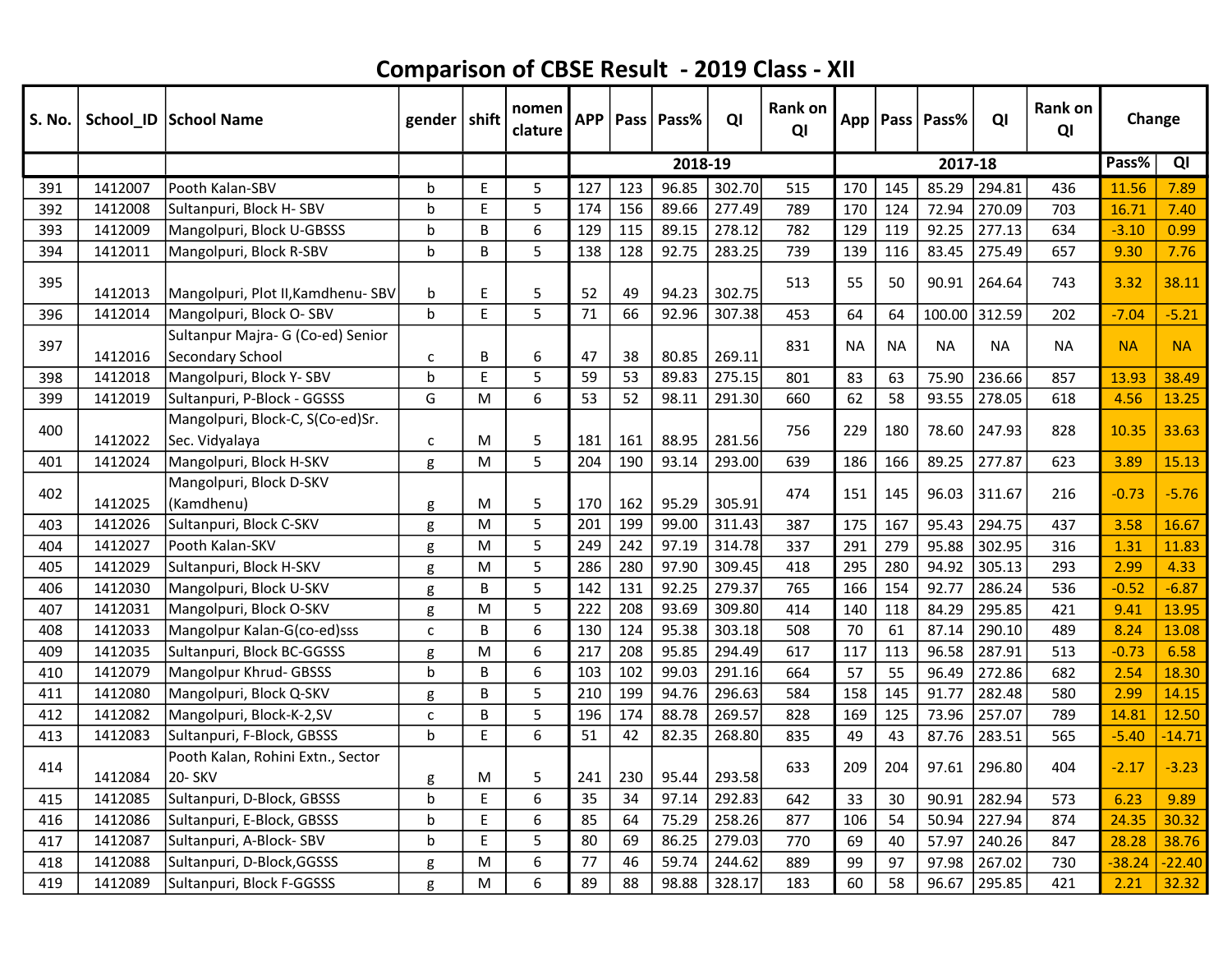| S. No. |         | School_ID School Name                        | gender $ $ shift |    | nomen<br>clature | <b>APP</b> |     | Pass   Pass% | QI     | Rank on<br>QI | App       |           | Pass Pass% | QI        | <b>Rank on</b><br>QI | Change    |           |
|--------|---------|----------------------------------------------|------------------|----|------------------|------------|-----|--------------|--------|---------------|-----------|-----------|------------|-----------|----------------------|-----------|-----------|
|        |         |                                              |                  |    |                  |            |     | 2018-19      |        |               |           |           | 2017-18    |           |                      | Pass%     | QI        |
| 420    | 1412090 | Mangolpuri, Block P-SBV                      | b                | E  | 5                | 79         | 67  | 84.81        | 264.56 | 854           | 82        | 64        | 78.05      | 258.73    | 777                  | 6.76      | 5.83      |
| 421    | 1412091 | Mubarkpur Dabas, No.1-GBSSS                  | b                | E  | 6                | 127        | 108 | 85.04        | 264.91 | 851           | 123       | 99        | 80.49      | 248.80    | 824                  | 4.55      | 16.11     |
| 422    | 1412092 | Nithari Village-SBV                          | h                | E  | 5                | 394        | 327 | 82.99        | 277.22 | 791           | 387       | 292       | 75.45      | 259.65    | 771                  | 7.54      | 17.56     |
| 423    | 1412093 | Nithari-SKV                                  | g                | M  | 5                | 596        | 588 | 98.66        | 319.39 | 281           | 513       | 500       | 97.47      | 310.47    | 228                  | 1.19      | 8.92      |
| 424    | 1412095 | Rani Khera-S(Co-ed)V                         | $\mathsf{C}$     | B  | 5                | 118        | 116 | 98.31        | 310.25 | 403           | 106       | 105       | 99.06      | 317.85    | 142                  | $-0.75$   | $-7.60$   |
| 425    | 1412130 | Mongolpuri, Block D GBSSS                    | h                | B  | 6                | 77         | 76  | 98.70        | 282.35 | 749           | 91        | 84        | 92.31      | 254.30    | 806                  | 6.39      | 28.05     |
| 426    | 1412131 | lNithari-GGSSS                               | g                | M  | 6                | 201        | 199 | 99.00        | 319.37 | 282           | 280       | 255       | 91.07      | 297.65    | 390                  | 7.93      | 21.72     |
| 427    | 1412132 | Nithari-GBSSS                                | b                | E  | 6                | 270        | 256 | 94.81        | 302.41 | 517           | 308       | 287       | 93.18      | 290.81    | 482                  | 1.63      | 11.61     |
| 428    | 1412133 | Mubarikpur Dabas-GGSSS                       | g                | M  | 6                | 235        | 221 | 94.04        | 299.42 | 556           | 267       | 207       | 77.53      | 272.40    | 688                  | 16.51     | 27.02     |
| 429    | 1412248 | Pooth Kalan, Rohini Extn., Sector<br>20- SBV | b                |    | 5                | 270        |     | 80.74        | 258.14 | 878           | 176       | 140       | 79.55      | 256.06    | 795                  | 1.20      | 2.08      |
|        |         | Mubarakpur Dabas, No-2,GGSSS-                |                  | e  |                  |            | 218 |              |        |               |           |           |            |           |                      |           |           |
| 430    | 1412253 | 1412253                                      | g                | m  | 6                | 113        | 113 | 100.00       | 323.99 | 231           | 117       | 111       | 94.87      | 293.64    | 450                  | 5.13      | 30.35     |
| 431    | 1412254 | Mubarkpur Dabas, No.2-GBSSS                  | $\mathbf b$      | e  | 6                | 97         | 85  | 87.63        | 276.49 | 792           | 54        | 50        | 92.59      | 272.56    | 685                  | $-4.96$   | 3.94      |
| 432    | 1412288 | Sultanpuri, P-Block - GBSSS                  | h                | e  | 6                | 42         | 40  | 95.24        | 289.02 | 687           | 59        | 51        | 86.44      | 259.76    | 769                  | 8.80      | 29.26     |
|        |         | Rohini, Phase-III, Sec-21- Govt. Co-         |                  |    |                  |            |     |              |        |               |           |           |            |           |                      |           |           |
| 433    | 1412289 | ed Sarvodaya Vidyalaya                       | $\mathsf{C}$     | B  | 5                | 142        | 142 | 100.00       | 309.36 | 420           | <b>NA</b> | <b>NA</b> | <b>NA</b>  | <b>NA</b> | <b>NA</b>            | <b>NA</b> | <b>NA</b> |
| 434    |         | Rohini, Sec-22- Govt. Co-ed                  |                  |    |                  |            |     |              |        | 763           | <b>NA</b> | <b>NA</b> | <b>NA</b>  | <b>NA</b> | <b>NA</b>            | <b>NA</b> | <b>NA</b> |
|        | 1412290 | Sarvodaya Vidyalaya                          | C                | B  | 5                | 119        | 113 | 94.96        | 279.58 |               |           |           |            |           |                      |           |           |
| 435    | 1412291 | Rohini, Phase-II, Sec-21- RPVV               | $\mathsf{C}$     | B  | $\overline{7}$   | 134        | 134 | 100.00       | 407.34 | 6             | <b>NA</b> | <b>NA</b> | <b>NA</b>  | <b>NA</b> | <b>NA</b>            | <b>NA</b> | <b>NA</b> |
| 436    | 1413001 | Chandpur Majra-SV                            | C                | B  | 5                | 29         | 22  | 75.86        | 277.69 | 787           | 27        | 25        | 92.59      | 289.96    | 491                  | $-16.73$  | $-12.27$  |
| 437    | 1413002 | Rohini, Sector 3-SV                          | C                | B  | 5                | 386        | 337 | 87.31        | 298.97 | 564           | 374       | 306       | 81.82      | 276.74    | 641                  | 5.49      | 22.23     |
| 438    | 1413003 | Ghevra-SV                                    | $\mathsf{C}$     | B  | 5                | 66         | 63  | 95.45        | 278.44 | 776           | 46        | 45        | 97.83      | 295.89    | 420                  | $-2.37$   | $-17.45$  |
| 439    | 1413004 | Rohini, Sector 6-SV                          | $\mathsf{C}$     | B  | 5                | 295        | 261 | 88.47        | 299.13 | 560           | 264       | 222       | 84.09      | 277.59    | 629                  | 4.38      | 21.53     |
| 440    |         | Rohini, Sector 2 - G(Co-ed)                  |                  |    |                  |            |     |              |        | 697           | 268       | 252       | 94.03      | 296.24    | 414                  | 2.18      | $-7.78$   |
|        | 1413006 | Sarvodaya Vidyalaya                          | C                | E  | 5                | 317        | 305 | 96.21        | 288.46 |               |           |           |            |           |                      |           |           |
| 441    | 1413009 | Nizam Pur-G(Co-Ed)SSS                        | $\mathsf{C}$     | B  | 6                | 30         | 30  | 100.00       | 345.00 | 78            | 26        | 26        | 100.00     | 350.42    | 37                   | 0.00      | $-5.42$   |
| 442    |         | Rohini, Sector 9-SV (shaheed capt.           |                  |    |                  |            |     |              |        | 195           | 234       | 225       | 96.15      | 309.75    | 240                  | 0.32      | 17.25     |
|        | 1413010 | Sanjeev Dahiya)                              | C                | B  | 5                | 170        | 164 | 96.47        | 327.00 |               |           |           |            |           |                      |           |           |
| 443    |         | Rohini, Avantika, Sector 1, No.1-            |                  |    |                  |            |     |              |        | 599           | 127       | 118       | 92.91      | 281.66    | 588                  | 5.74      | 14.03     |
|        | 1413011 | lGBSSS                                       | b                | E  | 6                | 148        | 146 | 98.65        | 295.70 |               |           |           |            |           |                      |           |           |
| 444    | 1413013 | Rithala-GBSSS                                | b                | E  | 6                | 187        | 168 | 89.84        | 279.00 | 771           | 173       | 139       | 80.35      | 261.84    | 757                  | 9.49      | 17.16     |
| 445    | 1413016 | Parshant Vihar-GBSSS                         | b                | E. | 6                | 172        | 164 | 95.35        | 307.18 | 457           | 185       | 136       | 73.51      | 277.96    | 620                  | 21.84     | 29.22     |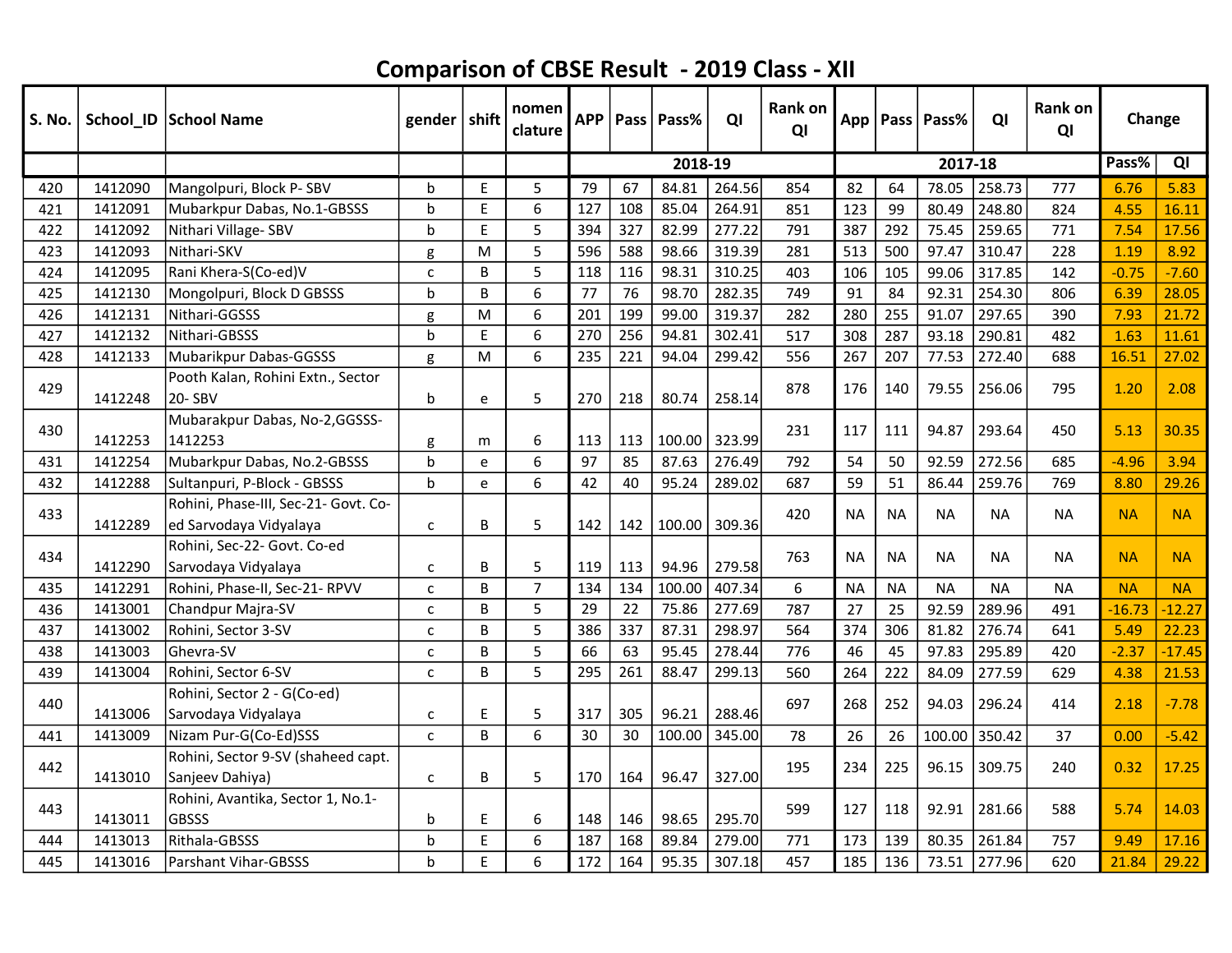| S. No. |         | School_ID School Name                             | gender   shift |   | nomen<br>clature | <b>APP</b> |     | Pass   Pass% | QI            | Rank on<br>QI |           |           | App   Pass   Pass% | QI     | <b>Rank on</b><br>QI | Change    |           |
|--------|---------|---------------------------------------------------|----------------|---|------------------|------------|-----|--------------|---------------|---------------|-----------|-----------|--------------------|--------|----------------------|-----------|-----------|
|        |         |                                                   |                |   |                  |            |     | 2018-19      |               |               |           |           | 2017-18            |        |                      | Pass%     | QI        |
| 446    | 1413019 | Rohini, Avantika, Sector 1, No.2-<br><b>GBSSS</b> | b              | E | 6                | 67         | 48  | 71.64        | 258.82        | 874           | 88        | 77        | 87.50              | 251.95 | 813                  | $-15.86$  | 6.87      |
| 447    | 1413023 | Rohini, Sector 11-G(Co-ed)SSS                     | C              | B | 6                | 116        | 109 | 93.97        | 288.66        | 693           | 99        | 94        | 94.95              | 287.67 | 515                  | $-0.98$   | 1.00      |
| 448    | 1413025 | Kanjhawala-SKV                                    | g              | B | 5                | 99         | 97  | 97.98        | 333.14        | 135           | 87        | 86        | 98.85              | 333.85 | 70                   | $-0.87$   | $-0.71$   |
| 449    | 1413026 | Rithala-SKV                                       | g              | M | 5                | 351        | 339 | 96.58        | 303.18        | 507           | 257       | 250       | 97.28              | 302.11 | 331                  | $-0.70$   | 1.07      |
| 450    | 1413027 | Sarvodaya Co-ed Vidyalaya Sec. 8<br>Rohini        | $\mathsf{C}$   | B | 5                | 165        | 162 | 98.18        | 359.81        | 38            | 166       | 162       | 97.59              | 323.21 | 113                  | 0.59      | 36.60     |
| 451    | 1413028 | Qutabgarh-SKV                                     | g              | B | 5                | 127        | 127 | 100.00       | 346.69        | 69            | 71        | 71        | 100.00             | 332.30 | 74                   | 0.00      | 14.40     |
| 452    | 1413030 | Rohini, Avantika, Sector 1-SKV                    | g              | M | 5                | 169        | 166 | 98.22        | 305.93        | 473           | 146       | 143       | 97.95              | 313.54 | 185                  | 0.28      | $-7.61$   |
| 453    | 1413067 | <b>Prashant Vihar-SKV</b>                         | g              | B | 5                | 129        | 127 | 98.45        | 335.52        | 120           | 113       | 103       | 91.15              | 312.30 | 205                  | 7.30      | 23.22     |
| 454    | 1413069 | Rohini, Avantika, Sector 1-GGSSS                  | g              | M | 6                | 229        | 228 | 99.56        | 299.71        | 552           | 228       | 225       | 98.68              | 299.29 | 368                  | 0.88      | 0.43      |
| 455    | 1413070 | Rohini, Sector 16, Pocket A-SKV                   | G              | M | 5                | 115        | 114 | 99.13        | 349.97        | 57            | 85        | 85        | 100.00             | 339.24 | 51                   | $-0.87$   | 10.73     |
| 456    | 1413071 | Rohini, Sector 15-G(Co-ed)SSS                     | C              | B | 6                | 173        | 162 | 93.64        | 306.34        | 469           | 129       | 115       | 89.15              | 285.04 | 548                  | 4.49      | 21.30     |
| 457    | 1413074 | Rohini, Sector 7-SV                               | $\mathsf{C}$   | B | 5                | 199        | 190 | 95.48        | 301.55        | 527           | 135       | 129       | 95.56              | 301.01 | 346                  | $-0.08$   | 0.55      |
| 458    | 1413076 | Rohini, Sector 11-RPVV                            | $\mathsf{C}$   | B | $\overline{7}$   | 134        | 134 | 100.00       | 403.31        | 12            | 133       | 133       | 100.00             | 402.11 | 3                    | 0.00      | 1.20      |
| 459    | 1413077 | Begumpur-GBSSS                                    | B              | F | 6                | 91         | 90  | 98.90        | 308.99        | 426           | 104       | 99        | 95.19              | 284.57 | 551                  | 3.71      | 24.42     |
| 460    | 1413078 | Karala-SKV                                        | g              | M | 5                | 205        | 205 | 100.00       | 356.42        | 43            | 148       | 148       | 100.00             | 356.06 | 26                   | 0.00      | 0.36      |
| 461    | 1413079 | Karala-GBSSS                                      | b              | E | 6                | 114        | 98  | 85.96        | 272.06        | 819           | 113       | 91        | 80.53              | 258.66 | 778                  | 5.43      | 13.40     |
| 462    | 1413181 | Jaunti-SV                                         | $\mathsf{C}$   | B | 5                | 63         | 62  | 98.41        | 325.25        | 218           | 47        | 47        | 100.00             | 298.68 | 375                  | $-1.59$   | 26.57     |
| 463    | 1413266 | Sawada(Ghevra) Colony, A-Block-<br><b>SKV</b>     | G              | b | 5                | 44         | 44  | 100.00       | 318.70        | 289           | 38        | 37        | 97.37              | 272.16 | 691                  | 2.63      | 46.55     |
| 464    | 1413267 | Sawada(Ghevra) Colony H-Block-<br><b>SV</b>       | C              | B | 5                | 52         | 51  | 98.08        | 340.63        | 93            | 39        | 37        | 94.87              | 268.46 | 715                  | 3.21      | 72.17     |
| 465    | 1413268 | Begampur, GGSSS                                   | g              | m | 6                | 295        | 286 | 96.95        | 295.81        | 596           | 201       | 196       | 97.51              | 320.10 | 128                  | $-0.56$   | $-24.30$  |
| 466    | 1413284 | Rohini, Sector 16, Pocket A-GBSSS                 | $\mathbf b$    | e | 6                | 102        | 98  | 96.08        | 318.34        | 293           | 76        | 69        | 90.79              | 283.09 | 571                  | 5.29      | 35.25     |
| 467    | 1413323 | Sawada(Ghevra) Colony, B-Block-<br>SBV            | $\mathbf b$    | b | 5                | 55         | 54  | 98.18        | 282.09        | 751           | 35        | 33        | 94.29              | 290.49 | 484                  | 3.90      | $-8.39$   |
| 468    | 1413336 | Rohini, Sec-4- Govt. Co-ed<br>Sarvodaya Vidyalaya | $\mathsf{C}$   | B | 5                | 96         | 93  | 96.88        | 295.63        | 600           | <b>NA</b> | <b>NA</b> | <b>NA</b>          | NA     | <b>NA</b>            | <b>NA</b> | <b>NA</b> |
| 469    | 1514003 | Khyala, J.J. Colony, No.1-GBSSS                   | b              | E | 6                | 51         | 51  |              | 100.00 333.88 | 130           | 50        | 49        | 98.00              | 314.74 | 167                  | 2.00      | 19.14     |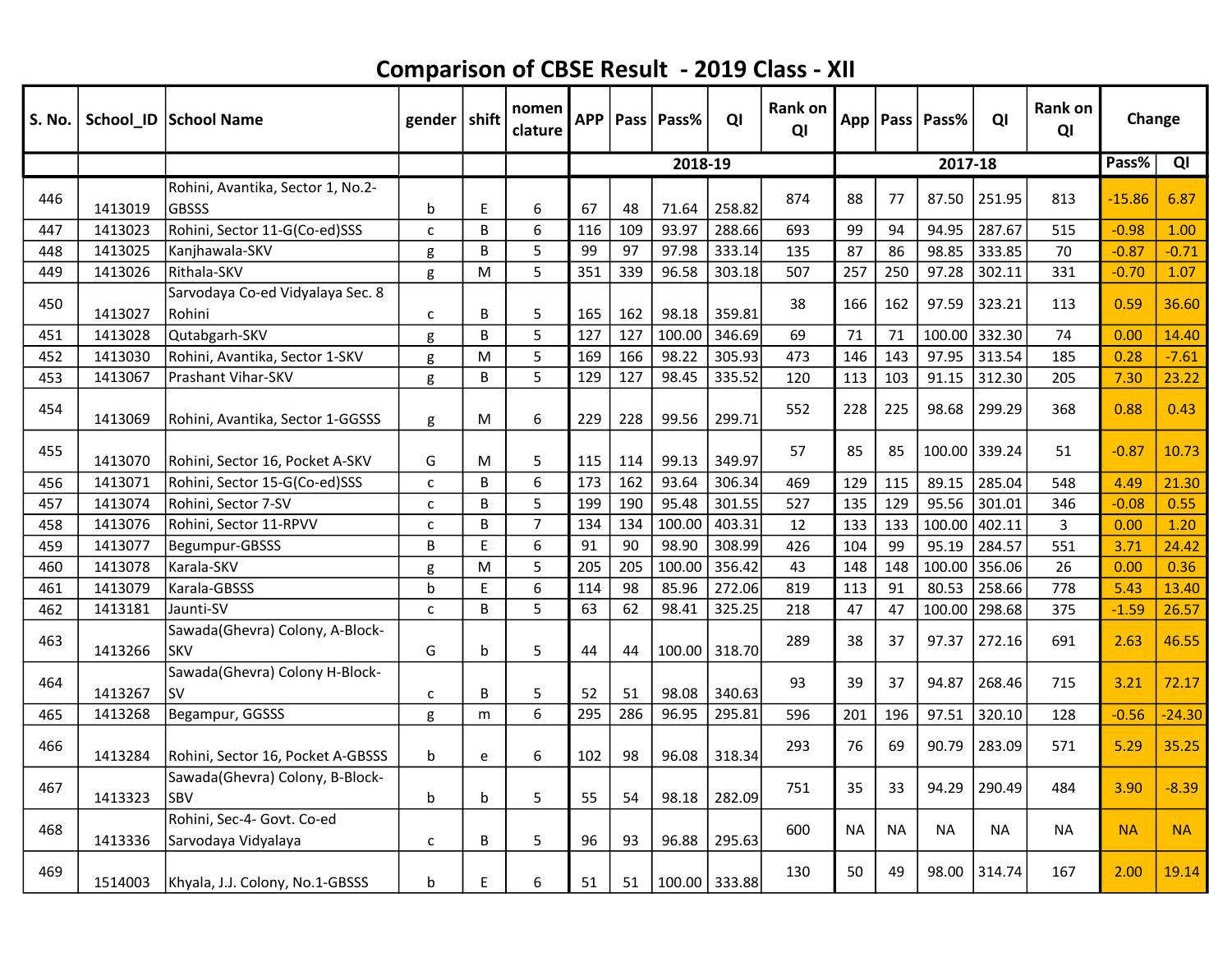| S. No. |         | School_ID School Name                            | gender $\vert$ shift |   | nomen<br>clature | <b>APP</b> |     | Pass   Pass% | QI     | <b>Rank on</b><br>QI |     |     | App   Pass   Pass% | QI     | Rank on<br>QI | Change   |          |
|--------|---------|--------------------------------------------------|----------------------|---|------------------|------------|-----|--------------|--------|----------------------|-----|-----|--------------------|--------|---------------|----------|----------|
|        |         |                                                  |                      |   |                  |            |     | 2018-19      |        |                      |     |     | 2017-18            |        |               | Pass%    | QI       |
| 470    | 1514004 | Khyala, No.2-GBSSS                               | b                    | E | 6                | 64         | 55  | 85.94        | 318.34 | 292                  | 51  | 49  | 96.08              | 313.65 | 184           | $-10.14$ | 4.70     |
| 471    | 1514005 | Tilak Nagar, No.1-SBV                            | h                    | B | 5                | 120        | 117 | 97.50        | 302.13 | 523                  | 51  | 50  | 98.04              | 299.73 | 364           | $-0.54$  | 2.40     |
| 472    | 1514006 | Tilak Nagar, No.2-SBV                            | b                    | B | 5                | 126        | 116 | 92.06        | 311.87 | 381                  | 134 | 129 | 96.27              | 299.89 | 361           | $-4.21$  | 11.98    |
| 473    |         | Janakpuri, Block B, No.2-SBV                     |                      |   |                  |            |     |              |        | 233                  | 122 | 120 | 98.36              | 302.74 | 320           | 0.71     | 21.14    |
|        | 1514008 | (Shaheed Capt. Anuj Nayyar)                      | b                    | B | 5                | 108        | 107 | 99.07        | 323.88 |                      |     |     |                    |        |               |          |          |
| 474    | 1514011 | Chand Nagar, No.1-SKV                            | g                    | M | 5                | 180        | 177 | 98.33        | 321.04 | 263                  | 187 | 181 | 96.79              | 319.58 | 134           | 1.54     | 1.47     |
| 475    | 1514012 | Khyala, No.1-GGSSS                               | g                    | M | 6                | 193        | 191 | 98.96        | 321.76 | 257                  | 161 | 157 | 97.52              | 294.12 | 444           | 1.45     | 27.64    |
| 476    | 1514013 | Khyala, No.2-SKV                                 | g                    | M | 5                | 124        | 121 | 97.58        | 303.83 | 498                  | 62  | 58  | 93.55              | 293.79 | 448           | 4.03     | 10.04    |
| 477    | 1514014 | Tilak Nagar, No.1-GGSSS                          | g                    | B | 6                | 149        | 148 | 99.33        | 344.83 | 80                   | 145 | 143 | 98.62              | 330.36 | 82            | 0.71     | 14.47    |
| 478    | 1514016 | Tilak Nagar, No.3-SKV                            | g                    | B | 5                | 126        | 120 | 95.24        | 303.81 | 499                  | 127 | 123 | 96.85              | 314.83 | 166           | $-1.61$  | $-11.02$ |
| 479    | 1514017 | Vikas Puri, Distt. Centre-SKV                    | g                    | B | 5                | 127        | 127 | 100.00       | 343.11 | 86                   | 116 | 114 | 98.28              | 314.09 | 178           | 1.72     | 29.02    |
| 480    | 1514018 | <b>Ashok Nagar-GGSSS</b>                         | g                    | B | 6                | 91         | 88  | 96.70        | 335.96 | 118                  | 67  | 63  | 94.03              | 312.67 | 201           | 2.67     | 23.28    |
| 481    | 1514019 | Janakpuri, Block B SKV                           | g                    | B | 5                | 136        | 136 | 100.00       | 345.63 | 74                   | 112 | 111 | 99.11              | 333.29 | 71            | 0.89     | 12.34    |
| 482    | 1514021 | Hari Nagar, Clock Tower- SKV                     | g                    | B | 5                | 107        | 106 | 99.07        | 313.19 | 362                  | 89  | 86  | 96.63              | 313.47 | 187           | 2.44     | $-0.28$  |
| 483    | 1514022 | Hari Nagar, Block-L S(Co-ed)V                    | C                    | B | 5                | 136        | 134 | 98.53        | 308.68 | 431                  | 119 | 117 | 98.32              | 306.56 | 272           | 0.21     | 2.12     |
| 484    | 1514023 | Hari Nagar, Block BE-RPVV                        | C                    | B | $\overline{7}$   | 97         | 96  | 98.97        | 366.53 | 26                   | 98  | 97  | 98.98              | 352.18 | 32            | $-0.01$  | 14.34    |
| 485    | 1514110 | Chand Nagar-SBV                                  | $\mathbf b$          | E | 5                | 75         | 70  | 93.33        | 280.07 | 760                  | 75  | 73  | 97.33              | 275.97 | 648           | $-4.00$  | 4.09     |
| 486    | 1514112 | Hari Nagar, Clock Tower, Site-2-<br><b>GBSSS</b> | b                    | B | 6                | 80         | 69  | 86.25        | 287.33 | 709                  | 71  | 65  | 91.55              | 275.39 | 658           | $-5.30$  | 11.93    |
| 487    | 1515001 | Jaidev Park-SV                                   | C                    | B | 5                | 147        | 145 | 98.64        | 322.64 | 246                  | 125 | 112 | 89.60              | 298.71 | 374           | 9.04     | 23.93    |
| 488    | 1515002 | Ashok Nagar-SBV                                  | h                    | B | 5                | 107        | 107 | 100.00       | 337.12 | 110                  | 114 | 112 | 98.25              | 317.11 | 149           | 1.75     | 20.01    |
| 489    | 1515003 | Subhash Nagar-SBV                                | h                    | B | 5                | 57         | 57  | 100.00       | 308.32 | 438                  | 39  | 37  | 94.87              | 308.21 | 255           | 5.13     | 0.11     |
| 490    | 1515004 | East Punjabi Bagh-SV                             | C                    | B | 5                | 108        | 93  | 86.11        | 278.31 | 777                  | 87  | 82  | 94.25              | 277.21 | 633           | $-8.14$  | 1.11     |
| 491    | 1515005 | Rajouri Garden Main-GBSSS                        | b                    | E | 6                | 60         | 56  | 93.33        | 286.02 | 720                  | 48  | 45  | 93.75              | 290.94 | 481           | $-0.42$  | $-4.92$  |
| 492    | 1515006 | Rajouri Garden Extn.-GBSSS                       | h                    | E | 6                | 145        | 138 | 95.17        | 301.79 | 524                  | 103 | 94  | 91.26              | 304.75 | 296           | 3.91     | $-2.96$  |
| 493    | 1515007 | Madipur, No.1-SBV                                | h                    | E | 5                | 71         | 71  | 100.00       | 335.70 | 119                  | 55  | 54  | 98.18              | 312.29 | 206           | 1.82     | 23.41    |
| 494    | 1515010 | Punjabi Bagh, No.1-GBSSS                         | $\mathsf{b}$         | B | 6                | 118        | 111 | 94.07        | 307.40 | 452                  | 95  | 76  | 80.00              | 293.04 | 457           | 14.07    | 14.36    |
| 495    | 1515018 | Rajouri Garden Extn., GBSSS                      | h                    | B | 6                | 24         | 22  | 91.67        | 267.96 | 839                  | 19  | 19  | 100.00             | 286.37 | 534           | $-8.33$  | $-18.41$ |
| 496    | 1515019 | Raghubir Nagar, J.J. Colony- G(Co-<br>ed)SSS     | C                    | B | 6                | 55         | 55  | 100.00       | 294.55 | 616                  | 23  | 23  | 100.00             | 293.35 | 453           | 0.00     | 1.20     |
| 497    | 1515021 | Rajouri Garden Extn.-SKV                         | g                    | M | 5                | 177        | 174 | 98.31        | 324.77 | 224                  | 171 | 162 | 94.74              | 304.63 | 298           | 3.57     | 20.15    |
| 498    | 1515022 | Rajouri Garden Main-SKV                          | g                    | M | 5                | 119        | 119 | 100.00       | 330.12 | 165                  | 60  | 60  | 100.00             | 334.60 | 69            | 0.00     | $-4.48$  |
| 499    | 1515023 | Punjabi Bagh, No.2-SKV                           | g                    | B | 5                | 92         | 91  | 98.91        | 327.84 | 186                  | 62  | 62  | 100.00             | 331.77 | 77            | $-1.09$  | $-3.94$  |
| 500    | 1515024 | Madipur, No.2-SKV                                | g                    | B | 5                | 93         | 91  | 97.85        | 332.26 | 146                  | 62  | 62  | 100.00             | 343.05 | 48            | $-2.15$  | $-10.79$ |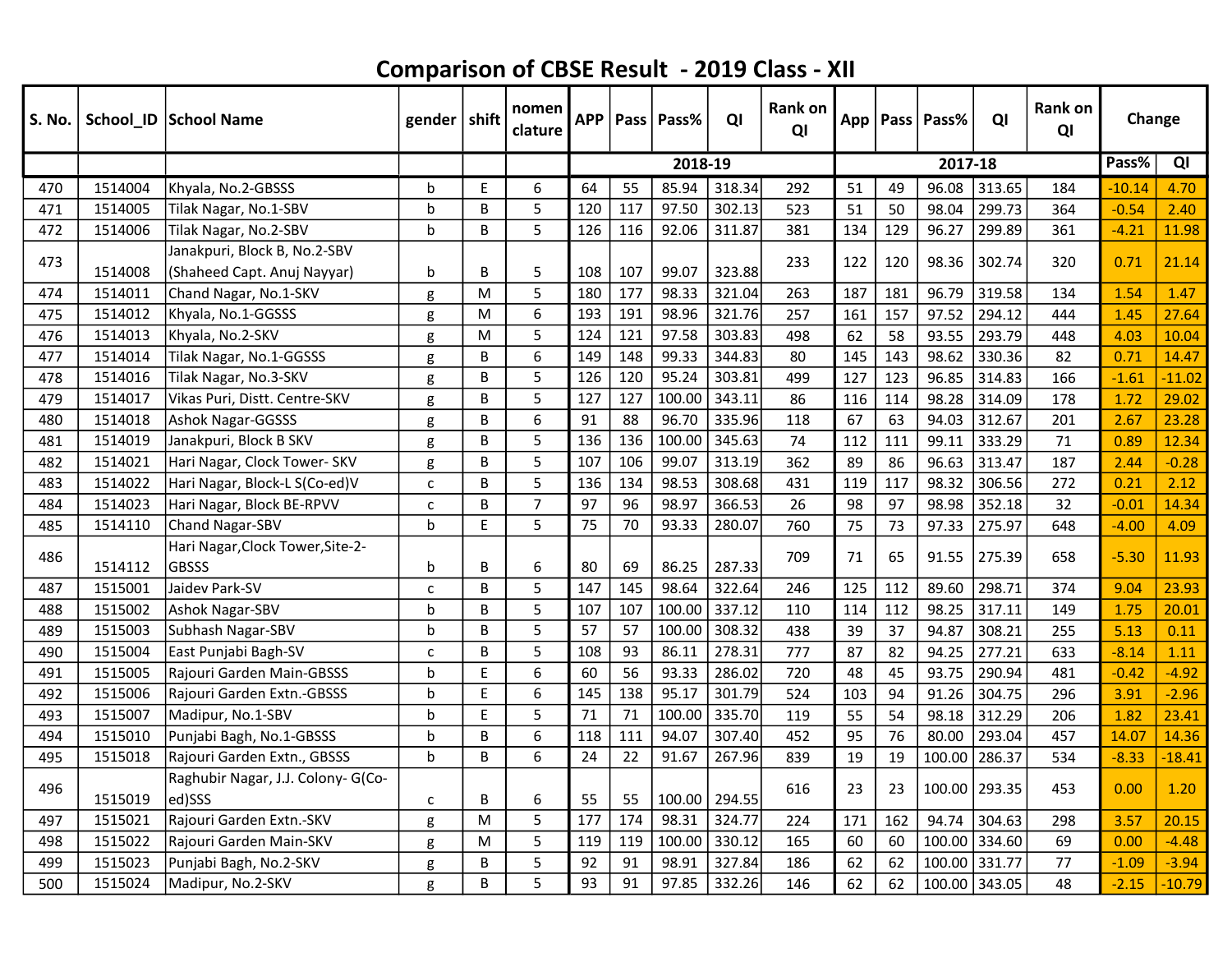| S. No. |         | School_ID School Name                              | gender $ $ shift |   | nomen<br>clature | <b>APP</b> |     | Pass   Pass% | QI     | Rank on<br>QI |     |     | App   Pass   Pass% | QI     | Rank on<br>QI | Change  |          |
|--------|---------|----------------------------------------------------|------------------|---|------------------|------------|-----|--------------|--------|---------------|-----|-----|--------------------|--------|---------------|---------|----------|
|        |         |                                                    |                  |   |                  |            |     | 2018-19      |        |               |     |     | 2017-18            |        |               | Pass%   | QI       |
| 501    | 1515025 | Tagore Garden, No.2-SKV                            | g                | B | 5                | 70         | 70  | 100.00       | 339.44 | 100           | 74  | 74  | 100.00             | 317.34 | 146           | 0.00    | 22.11    |
| 502    | 1515026 | Tagore Garden, No.1-GGSSS                          | g                | B | 6                | 105        | 102 | 97.14        | 305.78 | 475           | 77  | 74  | 96.10              | 311.84 | 212           | 1.04    | $-6.06$  |
| 503    | 1515028 | Madipur, No.1-GGSSS                                | g                | M | 6                | 102        | 101 | 99.02        | 329.20 | 172           | 70  | 70  | 100.00 329.47      |        | 85            | $-0.98$ | $-0.28$  |
| 504    | 1515029 | Subhash Nagar, No.1-GGSSS                          | g                | B | 6                | 91         | 90  | 98.90        | 295.86 | 594           | 71  | 69  | 97.18              | 313.96 | 181           | 1.72    | $-18.10$ |
| 505    | 1515030 | Raghubir Nagar, J.J. Colony-GGSSS                  | g                | M | 6                | 62         | 61  | 98.39        | 310.19 | 406           | 77  | 74  | 96.10              | 269.61 | 706           | 2.28    | 40.58    |
| 506    | 1515139 | <b>Tagore Garden-GBSSS</b>                         | $\mathbf b$      | B | 6                | 82         | 78  | 95.12        | 285.84 | 724           | 72  | 70  | 97.22              | 292.58 | 463           | $-2.10$ | $-6.74$  |
| 507    | 1516002 | Ramesh Nagar-SBV                                   | b                | B | 5                | 134        | 131 | 97.76        | 303.43 | 503           | 146 | 139 | 95.21              | 283.73 | 560           | 2.56    | 19.71    |
| 508    | 1516003 | Mansarovar Garden-SV                               | $\mathsf{C}$     | B | 5                | 94         | 93  | 98.94        | 327.04 | 194           | 56  | 56  | 100.00 311.82      |        | 213           | $-1.06$ | 15.22    |
| 509    | 1516010 | Moti Nagar SBV                                     | b                | B | 5                | 121        | 112 | 92.56        | 274.31 | 805           | 130 | 109 | 83.85              | 262.87 | 750           | 8.72    | 11.44    |
| 510    | 1516011 | Shadi Khampur-GBSSS                                | b                | B | 6                | 69         | 59  | 85.51        | 281.62 | 754           | 52  | 29  | 55.77              | 235.48 | 859           | 29.74   | 46.14    |
| 511    | 1516013 | Prem Nagar-GBSSS                                   | h                | E | 6                | 62         | 61  | 98.39        | 301.21 | 534           | 31  | 31  | 100.00             | 308.58 | 250           | $-1.61$ | $-7.37$  |
| 512    | 1516018 | Moti Nagar SKV                                     | g                | B | 5                | 142        | 142 | 100.00       | 346.96 | 68            | 121 | 121 | 100.00             | 336.87 | 62            | 0.00    | 10.10    |
| 513    | 1516019 | Basai Darapur-SKV                                  | g                | B | 5                | 60         | 60  | 100.00       | 312.50 | 372           | 39  | 39  | 100.00             | 332.87 | 72            | 0.00    | $-20.37$ |
| 514    | 1516021 | Ranjit Nagar-SKV                                   | g                | B | 5                | 72         | 72  | 100.00       | 305.64 | 480           | 54  | 54  | 100.00             | 312.81 | 200           | 0.00    | $-7.18$  |
| 515    | 1516022 | Shadi Khampur-SKV                                  | g                | B | 5                | 54         | 54  | 100.00       | 356.00 | 45            | 28  | 28  | 100.00             | 339.11 | 52            | 0.00    | 16.89    |
| 516    | 1516025 | Kirti Nagar-GGSSS                                  | g                | B | 6                | 105        | 104 | 99.05        | 334.06 | 126           | 81  | 81  | 100.00             | 304.10 | 301           | $-0.95$ | 29.96    |
| 517    | 1516027 | Ramesh Nagar-SKV                                   | g                | B | 5                | 119        | 118 | 99.16        | 349.67 | 61            | 63  | 63  | 100.00             | 336.98 | 61            | $-0.84$ | 12.69    |
| 518    | 1516030 | Prem Nagar-GGSSS                                   | g                | M | 6                | 122        | 121 | 99.18        | 323.11 | 242           | 129 | 127 | 98.45              | 303.75 | 305           | 0.73    | 19.36    |
| 519    | 1516068 | Karampura, Industrial Area-G(Co-<br>ed)SSS         | $\mathsf{C}$     | В | 6                | 70         | 69  | 98.57        | 289.33 | 681           | 39  | 35  | 89.74              | 277.74 | 625           | 8.83    | 11.58    |
| 520    | 1516104 | Karampura, Block H-G(Co-ed)<br>Sarvodaya Vidyalaya | $\mathsf{C}$     | B | 5                | 73         | 62  | 84.93        | 272.56 | 816           | 99  | 90  | 90.91              | 287.08 | 523           | $-5.98$ | $-14.52$ |
| 521    | 1516140 | <b>West Patel Nagar-GBSSS</b>                      | h                | B | 6                | 132        | 115 | 87.12        | 282.98 | 742           | 119 | 107 | 89.92              | 269.59 | 707           | $-2.79$ | 13.39    |
| 522    | 1516141 | <b>West Patel Nagar-GGSSS</b>                      | g                | B | 6                | 131        | 131 | 100.00       | 336.22 | 116           | 126 | 122 | 96.83              | 296.60 | 409           | 3.17    | 39.63    |
| 523    | 1516142 | West Patel Nagar-SKV                               | g                | B | 5                | 199        | 198 | 99.50        | 314.69 | 339           | 191 | 182 | 95.29              | 296.34 | 413           | 4.21    | 18.35    |
| 524    | 1516143 | West Patel Nagar-SBV                               | b                | B | 5                | 239        | 200 | 83.68        | 275.84 | 795           | 245 | 153 | 62.45              | 235.44 | 860           | 21.23   | 40.39    |
| 525    | 1617001 | Tikri Kalan- GBSSS                                 | b                | B | 6                | 148        | 146 | 98.65        | 316.46 | 317           | 110 | 82  | 74.55              | 279.49 | 605           | 24.10   | 36.97    |
| 526    | 1617002 | Nangloi-SBV                                        | b                | E | 5                | 331        | 327 | 98.79        | 306.85 | 461           | 279 | 275 | 98.57              | 310.28 | 230           | 0.23    | $-3.43$  |
| 527    | 1617003 | Paschim Vihar, A 2-SV(Co-ed)                       | $\mathsf{C}$     | B | 5                | 156        | 155 | 99.36        | 306.73 | 462           | 176 | 155 | 88.07              | 254.85 | 804           | 11.29   | 51.88    |
| 528    | 1617004 | Nangloi, Kavita Colony-G(Co-<br>ed)SSS             | C                | M | 6                | 128        | 127 | 99.22        | 318.38 | 291           | 178 | 178 | 100.00             | 303.16 | 315           | $-0.78$ | 15.21    |
| 529    | 1617005 | Ranhaula-SKV                                       | G                | M | 5                | 137        | 137 | 100.00       | 314.99 | 335           | 250 | 244 | 97.60              | 310.22 | 233           | 2.40    | 4.78     |
| 530    | 1617006 | Hiran Kudna-SV(Co-ed)                              | C                | B | 5                | 32         | 32  | 100.00       | 300.84 | 540           | 27  | 27  | 100.00             | 282.70 | 575           | 0.00    | 18.14    |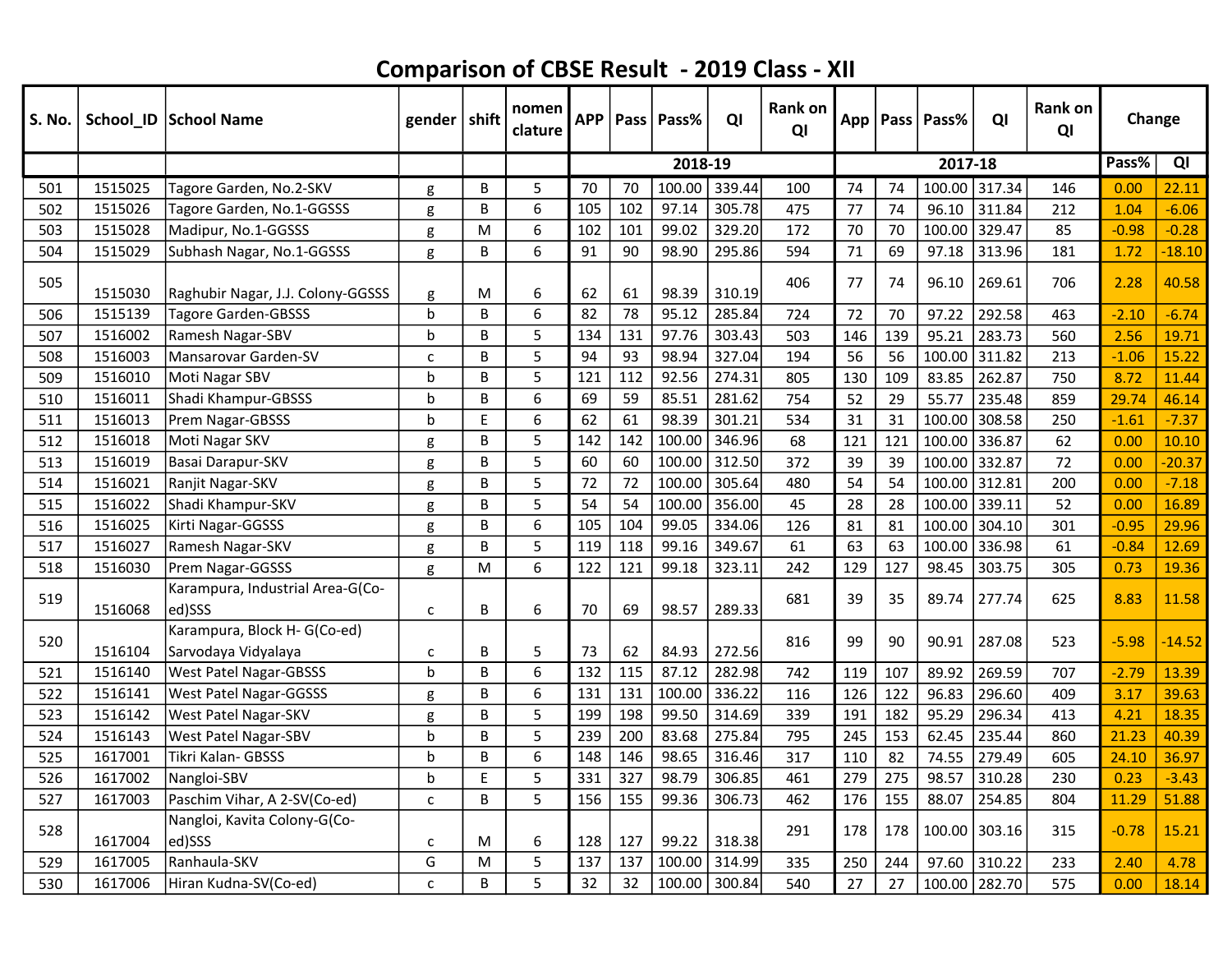| <b>S. No.</b> |         | School_ID School Name                                      | gender   shift |   | nomen<br>clature | <b>APP</b> | Pass | Pass%   | QI            | <b>Rank on</b><br>QI | App       |           | Pass   Pass% | QI     | <b>Rank on</b><br>QI | Change    |           |
|---------------|---------|------------------------------------------------------------|----------------|---|------------------|------------|------|---------|---------------|----------------------|-----------|-----------|--------------|--------|----------------------|-----------|-----------|
|               |         |                                                            |                |   |                  |            |      | 2018-19 |               |                      |           |           | 2017-18      |        |                      | Pass%     | QI        |
| 531           | 1617007 | New Multan Nagar-SV(Co-ed)                                 | C              | B | 5                | 212        | 201  | 94.81   | 322.43        | 250                  | 174       | 165       | 94.83        | 306.78 | 270                  | $-0.02$   | 15.65     |
| 532           | 1617008 | Paschim Vihar, B 4-SV(Co-ed)                               | C              | B | 5                | 168        | 165  | 98.21   | 331.89        | 153                  | 191       | 187       | 97.91        | 317.01 | 150                  | 0.31      | 14.89     |
| 533           | 1617009 | Paschim Vihar, A 6-RPVV                                    | C              | B | $\overline{7}$   | 133        | 133  | 100.00  | 397.00        | 15                   | 134       | 134       | 100.00       | 383.31 | 11                   | 0.00      | 13.69     |
| 534           | 1617010 | Nangloi-SKV                                                | g              | M | 5                | 347        | 341  | 98.27   | 327.71        | 189                  | 263       | 261       | 99.24        | 324.44 | 106                  | $-0.97$   | 3.27      |
| 535           | 1617011 | Paschim Vihar, B 3-SKV                                     | g              | B | 5                | 240        | 238  | 99.17   | 349.80        | 58                   | 200       | 192       | 96.00        | 327.87 | 91                   | 3.17      | 21.93     |
| 536           | 1617012 | Tikri Kalan-SKV                                            | g              | B | 5                | 144        | 142  | 98.61   | 332.08        | 148                  | 98        | 98        | 100.00       | 328.27 | 90                   | $-1.39$   | 3.81      |
| 537           | 1617013 | Nangloi, Sultanpuri Road-SKV                               | g              | M | 5                | 158        | 158  | 100.00  | 363.19        | 32                   | 181       | 181       | 100.00       | 343.57 | 47                   | 0.00      | 19.62     |
| 538           | 1617014 | Mundka Village-SKV                                         | g              | M | 5                | 236        | 235  | 99.58   | 336.25        | 114                  | 231       | 230       | 99.57        | 322.55 | 117                  | 0.01      | 13.70     |
| 539           | 1617015 | Amalwas, Jawalapuri-GBSSS                                  | $\mathbf b$    | B | 6                | 206        | 197  | 95.63   | 288.99        | 688                  | 108       | 107       | 99.07        | 301.65 | 336                  | $-3.44$   | $-12.66$  |
| 540           | 1617017 | Nangloi, Sultanpuri Road-GBSSS                             | b              | E | 6                | 71         | 70   | 98.59   | 319.20        | 283                  | 89        | 85        | 95.51        | 282.21 | 585                  | 3.09      | 36.98     |
| 541           | 1617018 | Mundka Village-GBSSS                                       | b              | E | 6                | 168        | 166  | 98.81   | 306.55        | 466                  | 94        | 85        | 90.43        | 315.57 | 161                  | 8.38      | $-9.03$   |
| 542           | 1617021 | Nangloi-GGSSS                                              | g              | В | 6                | 191        | 191  | 100.00  | 343.48        | 85                   | 134       | 134       | 100.00       | 354.57 | 28                   | 0.00      | $-11.09$  |
| 543           | 1617024 | Nangloi, Phase II-GBSSS                                    | b              | E | 6                | 99         | 94   | 94.95   | 287.11        | 712                  | 112       | 108       | 96.43        | 261.26 | 762                  | $-1.48$   | 25.85     |
| 544           | 1617025 | Nangloi, Phase I-GBSSS                                     | þ              | E | 6                | 77         | 76   | 98.70   | 310.44        | 398                  | 27        | 27        | 100.00       | 322.22 | 119                  | $-1.30$   | $-11.78$  |
| 545           | 1617026 | Nilothi-SKV                                                | G              | M | 5                | 141        | 141  | 100.00  | 352.06        | 51                   | 107       | 107       | 100.00       | 337.37 | 59                   | 0.00      | 14.68     |
| 546           | 1617027 | Punjabi Basti-G(Co-ed)SSS                                  | C              | M | 6                | 98         | 97   | 98.98   | 320.35        | 272                  | 47        | 46        | 97.87        | 308.96 | 248                  | 1.11      | 11.39     |
| 547           | 1617028 | Peera Garhi Village- SKV                                   | G              | B | 5                | 79         | 78   | 98.73   | 350.65        | 55                   | 47        | 46        | 97.87        | 348.45 | 40                   | 0.86      | 2.20      |
| 548           | 1617029 | Bakkarwala-G(Co-ed)SSS                                     | C              | B | 6                | 169        | 168  | 99.41   | 309.15        | 423                  | 116       | 116       | 100.00       | 304.63 | 297                  | $-0.59$   | 4.52      |
| 549           | 1617030 | Baprola-GGSSS-1617030                                      | G              | B | 6                | 717        | 694  | 96.79   | 307.94        | 445                  | 404       | 378       | 93.56        | 298.29 | 381                  | 3.23      | 9.65      |
| 550           | 1617032 | Paschim Vihar, A 6-G(Co-ed)SSS                             | C              | B | 6                | 121        | 120  | 99.17   | 342.26        | 87                   | 109       | 108       | 99.08        | 313.47 | 188                  | 0.09      | 28.80     |
| 551           | 1617033 | Ambika Vihar-GGSSS                                         | g              | M | 6                | 159        | 159  | 100.00  | 338.25        | 107                  | 126       | 124       | 98.41        | 311.77 | 214                  | 1.59      | 26.48     |
| 552           | 1617035 | Nangloi, J.J. Colony-GGSSS                                 | g              | M | 6                | 377        | 374  | 99.20   | 315.95        | 324                  | 208       | 208       | 100.00       | 325.71 | 97                   | $-0.80$   | $-9.76$   |
| 553           | 1617036 | Amalwas, Jawalapuri-SKV                                    | g              | B | 5                | 295        | 289  | 97.97   | 334.35        | 124                  | 241       | 239       | 99.17        | 314.41 | 177                  | $-1.20$   | 19.94     |
| 554           | 1617037 | Nangloi, J.J. Colony-GBSSS                                 | $\mathbf b$    | E | 6                | 211        | 202  | 95.73   | 289.64        | 678                  | 204       | 180       | 88.24        | 295.85 | 423                  | 7.50      | $-6.20$   |
| 555           | 1617137 | Paschim Vihar, B 3-G(Co-ed)SSS                             | C              | B | 6                | 90         | 87   | 96.67   | 305.42        | 485                  | 124       | 121       | 97.58        | 277.68 | 627                  | $-0.91$   | 27.74     |
| 556           | 1617214 | Kunwar Singh Nagar, Ranhaula-<br>G(Co-ed)SSS               | с              | B | 6                | 230        | 220  | 95.65   | 299.37        | 557                  | <b>NA</b> | <b>NA</b> | <b>NA</b>    | ΝA     | <b>NA</b>            | <b>NA</b> | <b>NA</b> |
| 557           | 1617219 | Nilothi-SBV                                                | $\mathbf b$    | e | 5                | 76         | 76   | 100.00  | 325.24        | 219                  | 61        | 61        | 100.00       | 297.51 | 394                  | 0.00      | 27.73     |
| 558           | 1617222 | Govt. Sarvodaya Kanya Vidyalaya,<br>Shiv Ram Park, Nangloi | g              | В | 5                | 91         | 91   |         | 100.00 341.40 | 91                   | 55        | 41        | 74.55        | 279.36 | 607                  | 25.45     | 62.03     |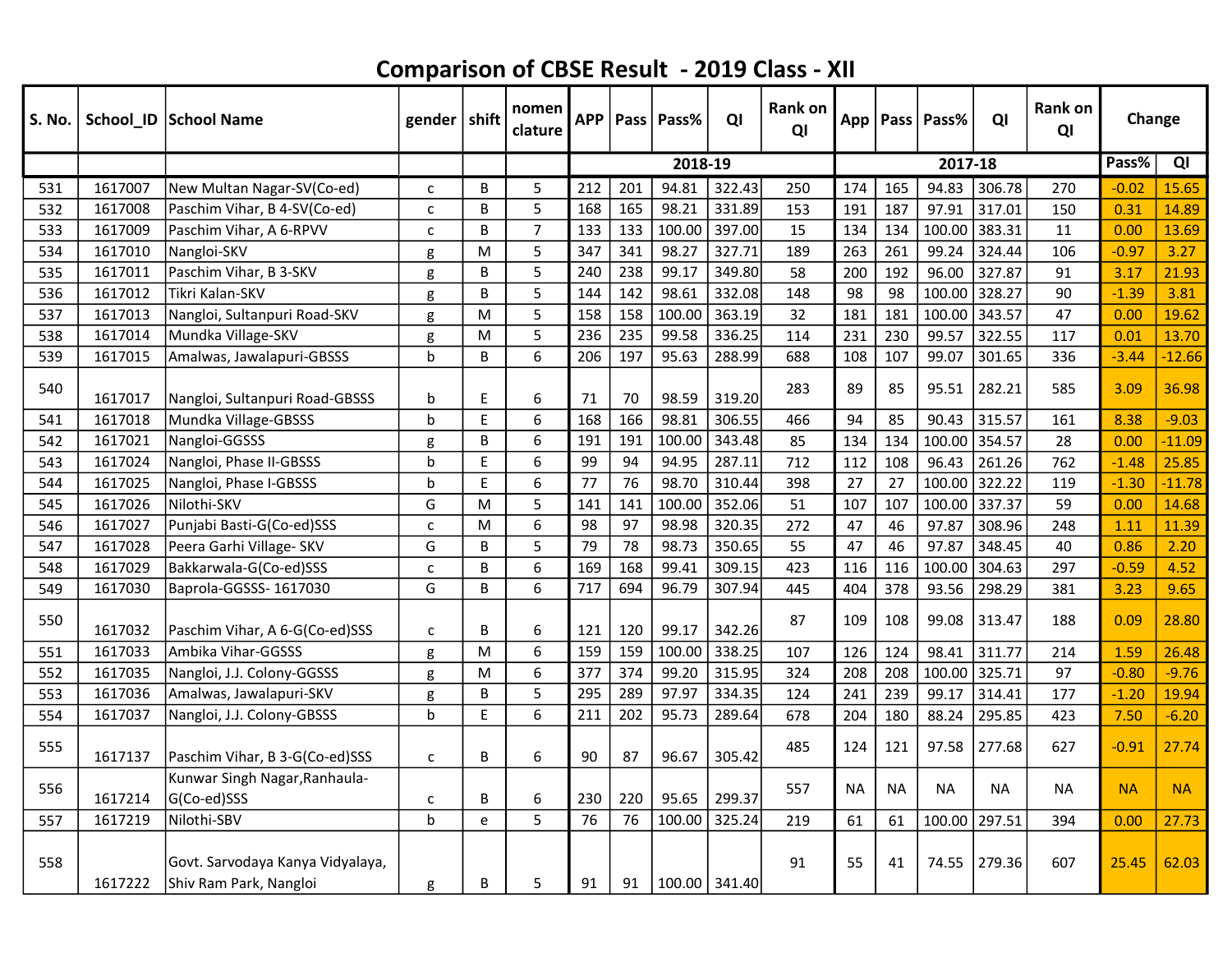| S. No. |         | School_ID School Name            | gender $ $ shift |   | nomen<br>clature | <b>APP</b> |     | <b>Pass   Pass%</b> | QI     | Rank on<br>QI | App |     | Pass Pass% | QI     | <b>Rank on</b><br>QI | Change   |          |
|--------|---------|----------------------------------|------------------|---|------------------|------------|-----|---------------------|--------|---------------|-----|-----|------------|--------|----------------------|----------|----------|
|        |         |                                  |                  |   |                  |            |     | 2018-19             |        |               |     |     | 2017-18    |        |                      | Pass%    | QI       |
| 559    |         | Govt. Sarvodava Bal              |                  |   |                  |            |     |                     |        | 151           | 62  | 58  | 93.55      | 301.37 | 340                  | 6.45     | 30.60    |
|        | 1617223 | Vidyalaya, Nihal Vihar, Nangloi  | b                | B | 5                | 77         | 77  | 100.00              | 331.97 |               |     |     |            |        |                      |          |          |
| 560    | 1617227 | Ranhaula-SBV                     | b                | e | 5                | 152        | 149 | 98.03               | 315.10 | 333           | 189 | 188 | 99.47      | 300.21 | 355                  | $-1.44$  | 14.89    |
| 561    | 1617254 | Peera Garhi Village- SBV         | b                | m | 5                | 223        | 212 | 95.07               | 304.27 | 492           | 176 | 168 | 95.45      | 302.03 | 332                  | $-0.39$  | 2.24     |
| 562    | 1618001 | Matiala-SBV                      | b                | E | 5                | 188        | 182 | 96.81               | 280.81 | 757           | 125 | 120 | 96.00      | 285.50 | 542                  | 0.81     | $-4.70$  |
| 563    | 1618002 | Vikas Puri, Block A-SBV          | h                | B | 5                | 304        | 283 | 93.09               | 301.06 | 537           | 244 | 216 | 88.52      | 278.44 | 613                  | 4.57     | 22.62    |
| 564    |         | Janakpuri, Possangipur B1-SV(Co- |                  |   |                  |            |     |                     |        | 547           | 129 | 124 | 96.12      | 287.57 | 516                  | 0.83     | 12.44    |
|        | 1618003 | ed)                              | C                | B | 5                | 197        | 191 | 96.95               | 300.01 |               |     |     |            |        |                      |          |          |
| 565    | 1618004 | Uttam Nagar, No.2-GBSSS          | b                | B | 6                | 85         | 84  | 98.82               | 345.06 | 76            | 49  | 49  | 100.00     | 351.41 | 35                   | $-1.18$  | $-6.35$  |
| 566    | 1618005 | Janakpuri, Block C, No.2-SBV     | h                | E | 5                | 76         | 71  | 93.42               | 287.59 | 706           | 96  | 90  | 93.75      | 264.63 | 744                  | $-0.33$  | 22.97    |
| 567    | 1618006 | Janakpuri, Block C, No.1-GBSSS   | h                | E | 6                | 133        | 127 | 95.49               | 306.70 | 463           | 130 | 118 | 90.77      | 277.32 | 630                  | 4.72     | 29.38    |
| 568    | 1618008 | <b>Uttam Nagar-SBV</b>           | b                | E | 5                | 99         | 91  | 91.92               | 299.71 | 553           | 96  | 94  | 97.92      | 278.60 | 612                  | $-6.00$  | 21.10    |
| 569    | 1618009 | Kakrola-SV                       | c                | В | 5                | 138        | 136 | 98.55               | 314.54 | 343           | 120 | 112 | 93.33      | 286.93 | 528                  | 5.22     | 27.62    |
| 570    | 1618010 | Vikas Puri, Block G-GBSSS        | h                | E | 6                | 109        | 96  | 88.07               | 300.24 | 545           | 89  | 88  | 98.88      | 309.93 | 236                  | $-10.80$ | $-9.69$  |
| 571    | 1618015 | Vikas Puri, KG-I/II-GBSSS        | h                | B | 6                | 34         | 33  | 97.06               | 278.44 | 775           | 38  | 35  | 92.11      | 280.76 | 596                  | 4.95     | $-2.32$  |
| 572    | 1618017 | Janakpuri - SKV No.1, C-Block    | g                | M | 5                | 170        | 161 | 94.71               | 332.81 | 139           | 176 | 173 | 98.30      | 331.03 | 80                   | $-3.59$  | 1.78     |
| 573    | 1618018 | Janakpuri, Block A-SKV           | g                | B | 5                | 208        | 205 | 98.56               | 343.67 | 84            | 201 | 197 | 98.01      | 324.96 | 102                  | 0.55     | 18.71    |
| 574    | 1618019 | Vikas Puri, Block G-SKV          | g                | M | 5                | 185        | 135 | 72.97               | 263.95 | 857           | 183 | 161 | 87.98      | 278.08 | 617                  | $-15.01$ | $-14.13$ |
| 575    | 1618020 | Kakrola-GGSSS                    | g                | M | 6                | 288        | 288 | 100.00              | 349.56 | 62            | 269 | 266 | 98.88      | 309.30 | 244                  | 1.12     | 40.26    |
| 576    | 1618021 | Uttam Nagar, No.2-GGSSS          | g                | B | 6                | 116        | 116 | 100.00              | 316.68 | 314           | 109 | 107 | 98.17      | 302.33 | 327                  | 1.83     | 14.35    |
| 577    | 1618022 | Janakpuri C-Block, SKV No.2      | g                | M | 5                | 169        | 159 | 94.08               | 298.88 | 565           | 143 | 133 | 93.01      | 281.73 | 587                  | 1.08     | 17.14    |
| 578    | 1618057 | <b>Uttam Nagar-SKV</b>           | g                | M | 5                | 187        | 172 | 91.98               | 294.89 | 605           | 177 | 160 | 90.40      | 275.86 | 652                  | 1.58     | 19.03    |
| 579    | 1618058 | Hastsal-GBSSS                    | B                | E | 6                | 244        | 219 | 89.75               | 306.57 | 465           | 229 | 220 | 96.07      | 313.16 | 193                  | $-6.32$  | $-6.60$  |
| 580    | 1618059 | Bindapur-GBSSS                   | h                | F | 6                | 181        | 181 | 100.00              | 326.10 | 203           | 107 | 107 | 100.00     | 311.39 | 219                  | 0.00     | 14.71    |
| 581    | 1618060 | <b>Bindapur-GGSSS</b>            | g                | M | 6                | 312        | 297 | 95.19               | 295.53 | 601           | 269 | 261 | 97.03      | 289.23 | 500                  | $-1.83$  | 6.31     |
| 582    | 1618061 | <b>HASTSAL-SKV</b>               | G                | M | 5                | 356        | 348 | 97.75               | 323.16 | 240           | 314 | 301 | 95.86      | 296.97 | 401                  | 1.89     | 26.18    |
| 583    | 1618062 | Vikas Puri, Block A-SKV          | g                | B | 5                | 315        | 312 | 99.05               | 327.74 | 188           | 243 | 236 | 97.12      | 312.33 | 204                  | 1.93     | 15.41    |
| 584    | 1618063 | Mohan Garden-SKV                 | g                | M | 5                | 431        | 417 | 96.75               | 317.45 | 307           | 396 | 383 | 96.72      | 303.24 | 314                  | 0.03     | 14.21    |
| 585    | 1618064 | Janakpuri, Block A, No.2-GGSSS   | g                | M | 6                | 188        | 185 | 98.40               | 325.95 | 209           | 155 | 153 | 98.71      | 295.34 | 429                  | $-0.31$  | 30.60    |
| 586    | 1618065 | Janakpuri, Block A-GBSSS         | b                | E | 6                | 113        | 110 | 97.35               | 332.06 | 149           | 91  | 89  | 97.80      | 321.84 | 121                  | $-0.46$  | 10.23    |
| 587    | 1618070 | Matiala-SKV                      | g                | M | 5                | 249        | 249 | 100.00              | 331.85 | 154           | 145 | 144 | 99.31      | 327.71 | 92                   | 0.69     | 4.14     |
| 588    | 1618072 | Mohan Garden-GBSSS No.1          | h                | E | 6                | 237        | 209 | 88.19               | 290.07 | 675           | 195 | 180 | 92.31      | 287.73 | 514                  | $-4.12$  | 2.34     |
| 589    | 1618191 | Bindapur-G(co-ed)SSS             | C                | M | 6                | 284        | 277 | 97.54               | 289.42 | 679           | 235 | 214 | 91.06      | 273.27 | 681                  | 6.47     | 16.15    |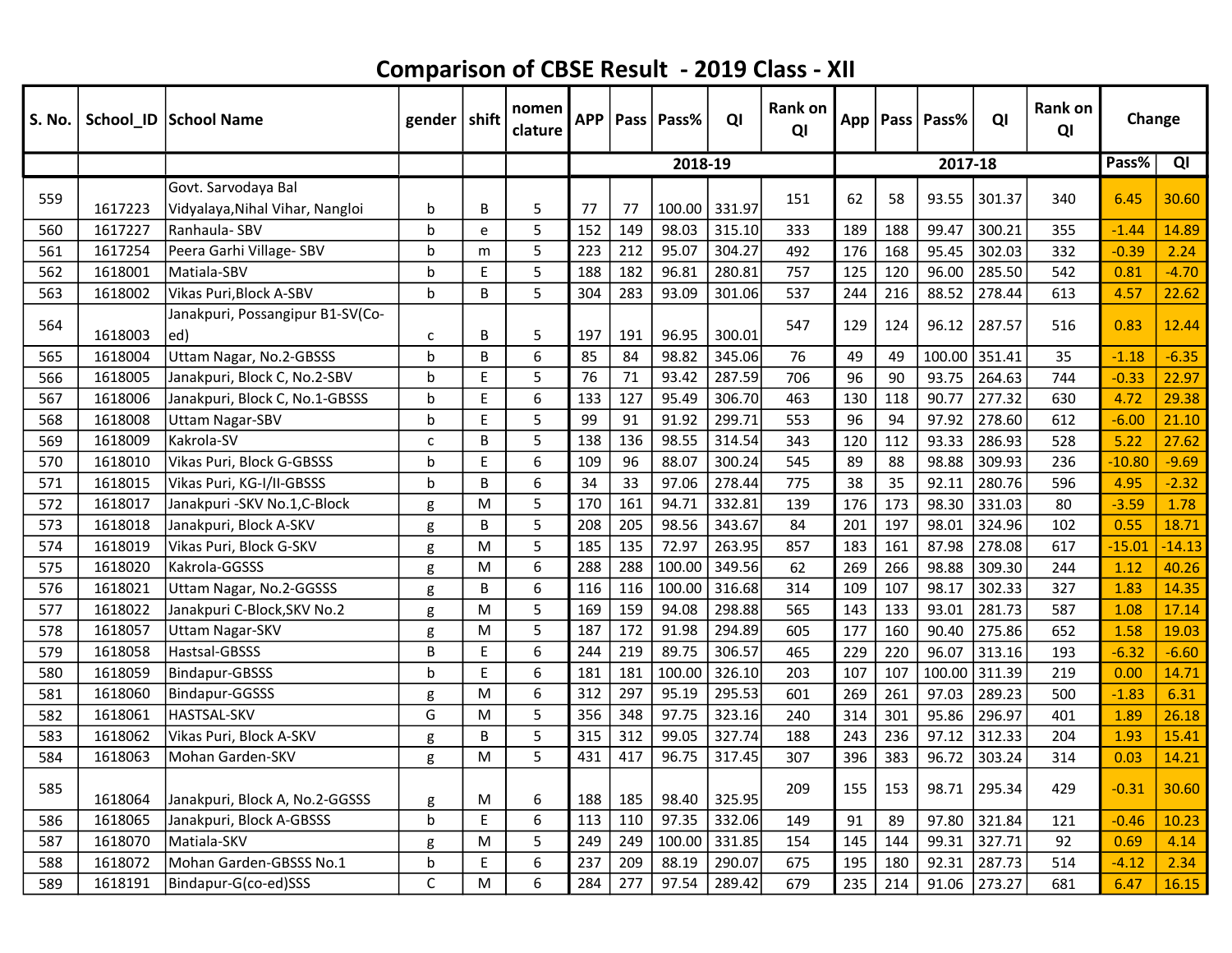| S. No. |         | School_ID School Name                      | gender $ $ shift |   | nomen<br>clature | <b>APP</b> |     | Pass   Pass% | QI     | <b>Rank on</b><br>QI |           |           | App   Pass   Pass% | QI        | Rank on<br>QI | Change    |           |
|--------|---------|--------------------------------------------|------------------|---|------------------|------------|-----|--------------|--------|----------------------|-----------|-----------|--------------------|-----------|---------------|-----------|-----------|
|        |         |                                            |                  |   |                  |            |     | 2018-19      |        |                      |           |           | 2017-18            |           |               | Pass%     | QI        |
| 590    | 1618193 | Shiv Vihar- GGSSS                          | G                | M | 6                | 167        | 160 | 95.81        | 312.81 | 368                  | 222       | 216       | 97.30              | 288.53    | 505           | $-1.49$   | 24.29     |
| 591    | 1618264 | Mohan Garden-GGSSS                         | G                | M | 6                | 280        | 279 | 99.64        | 346.39 | 71                   | 144       | 144       | 100.00             | 352.72    | 30            | $-0.36$   | $-6.32$   |
| 592    | 1618267 | <b>Shiv Vihar-GBSSS</b>                    | $\mathbf b$      | e | 6                | 18         | 18  | 100.00       | 347.78 | 66                   | <b>NA</b> | <b>NA</b> | <b>NA</b>          | <b>NA</b> | <b>NA</b>     | <b>NA</b> | <b>NA</b> |
| 593    | 1618277 | Mohan Garden-GBSSS No.2                    | $\mathbf b$      | e | 6                | 130        | 130 | 100.00       | 305.32 | 488                  | 55        | 47        | 85.45              | 295.98    | 417           | 14.55     | 9.34      |
| 594    | 1618278 | <b>HASTSAL-GGSSS</b>                       | g                | m | 6                | 200        | 200 | 100.00       | 326.47 | 200                  | 182       | 180       | 98.90              | 300.49    | 352           | 1.10      | 25.98     |
| 595    | 1618281 | Hastsal, Janta Flats- SBV                  | b                | e | 5                | 171        | 165 | 96.49        | 311.63 | 386                  | 164       | 149       | 90.85              | 280.58    | 599           | 5.64      | 31.05     |
| 596    | 1618314 | Bindapur, No.2- GBSSS                      | b                | e | 6                | 62         | 53  | 85.48        | 259.06 | 871                  | 41        | 37        | 90.24              | 274.15    | 672           | $-4.76$   | $-15.08$  |
| 597    |         | R.K. Puram, Sector 12-SV (Jose             |                  |   |                  |            |     |              |        | 326                  | 117       | 113       | 96.58              | 299.95    | 358           | 3.42      | 15.80     |
|        | 1719001 | Marti)                                     | $\mathsf{C}$     | В | 5                | 99         | 99  | 100.00       | 315.75 |                      |           |           |                    |           |               |           |           |
| 598    |         | Sarojini Nagar, No.1-SBV (Ganesh           |                  |   |                  |            |     |              |        | 79                   | 105       | 105       | 100.00             | 332.26    | 75            | 0.00      | 12.61     |
|        | 1719002 | Shankar Vidyarthi)                         | b                | В | 5                | 110        | 110 | 100.00       | 344.86 |                      |           |           |                    |           |               |           |           |
| 599    | 1719005 | Sarojini Nagar, No.3-GBSSS                 | $\mathbf b$      | B | 6                | 64         | 60  | 93.75        | 326.05 | 205                  | 56        | 43        | 76.79              | 276.75    | 640           | 16.96     | 49.30     |
| 600    | 1719006 | Sarojini Nagar, No.4-GBSSS                 | $\mathbf b$      | B | 6                | 125        | 122 | 97.60        | 310.70 | 397                  | 109       | 108       | 99.08              | 305.06    | 294           | $-1.48$   | 5.63      |
| 601    | 1719010 | Moti Bagh I-GBSSS                          | $\mathsf{h}$     | B | 6                | 53         | 53  | 100.00       | 305.47 | 483                  | 74        | 61        | 82.43              | 286.34    | 535           | 17.57     | 19.13     |
| 602    |         | R.K. Puram, Sector 2-Sarvodaya Co-         |                  |   |                  |            |     |              |        | 759                  | 38        |           |                    |           |               | $-13.98$  | 3.99      |
|        | 1719013 | ed Vidyalaya                               | C                | B | 5                | 32         | 25  | 78.13        | 280.44 |                      |           | 35        | 92.11              | 276.45    | 645           |           |           |
| 603    | 1719022 | R.K. Puram, Sector 7, No.3-SV              | $\mathsf{C}$     | B | 5                | 164        | 163 | 99.39        | 299.46 | 554                  | 127       | 124       | 97.64              | 305.54    | 288           | 1.75      | $-6.08$   |
| 604    | 1719027 | Sarojini Nagar, No.3-GGSSS                 | g                | B | 6                | 53         | 53  | 100.00       | 322.15 | 252                  | 56        | 55        | 98.21              | 309.18    | 246           | 1.79      | 12.97     |
| 605    | 1719029 | Sarojini Nagar, No.1-SKV                   | g                | B | 5                | 87         | 86  | 98.85        | 338.71 | 103                  | 107       | 100       | 93.46              | 306.79    | 269           | 5.39      | 31.93     |
| 606    | 1719030 | R.K. Puram, Sector 4- GGSSS                | g                | B | 6                | 37         | 37  | 100.00       | 333.19 | 134                  | 31        | 31        | 100.00             | 311.00    | 226           | 0.00      | 22.19     |
| 607    | 1719069 | R.K. Puram, Sector 2, No.1-SV              | $\mathsf{C}$     | B | 5                | 96         | 88  | 91.67        | 284.82 | 731                  | 91        | 85        | 93.41              | 269.80    | 704           | $-1.74$   | 15.02     |
| 608    |         | R.K.Puram, Sector-6, Govt. S.(Co-          |                  |   |                  |            |     |              |        | 215                  | 131       | 127       | 96.95              | 301.35    | 342           | 2.27      | 24.14     |
|        | 1719070 | ed) SSS                                    | C                | В | 5                | 127        | 126 | 99.21        | 325.50 |                      |           |           |                    |           |               |           |           |
| 609    | 1719073 | Moti Bagh I-SKV                            | g                | B | 5                | 82         | 82  | 100.00       | 340.38 | 95                   | 86        | 85        | 98.84              | 312.97    | 197           | 1.16      | 27.41     |
| 610    | 1719101 | Laxmi Bai Nagar(Co-Ed)-SSS                 | C                | В | 6                | 49         | 49  | 100.00       | 294.76 | 610                  | 41        | 41        | 100.00             | 307.80    | 259           | 0.00      | $-13.05$  |
| 611    | 1719102 | Netaji Nagar (Co-Ed)-SV                    | c                | B | 5                | 47         | 47  | 100.00       | 290.34 | 670                  | 42        | 42        | 100.00             | 311.52    | 218           | 0.00      | $-21.18$  |
| 612    | 1719103 | R. K. Puram, Sec-3-GBSSS                   | b                | B | 6                | 53         | 47  | 88.68        | 295.83 | 595                  | 65        | 50        | 76.92              | 255.85    | 797           | 11.76     | 39.98     |
| 613    | 1719104 | R. K. Puram, Sec-5(Co-Ed)-GSSS             | $\mathsf{C}$     | В | 6                | 190        | 172 | 90.53        | 287.38 | 708                  | 138       | 120       | 86.96              | 279.93    | 603           | 3.57      | 7.45      |
| 614    | 1719105 | Moti Bagh-II, Nanakpura-(Co-Ed)SV          | $\mathsf{C}$     | В | 5                | 87         | 85  | 97.70        | 292.39 | 646                  | 67        | 64        | 95.52              | 268.63    | 714           | 2.18      | 23.76     |
| 615    | 1719106 | Safdarjung Enclave-Sarvodaya(Co-<br>Ed)SSS | C                | В | 5                | 48         | 45  | 93.75        | 318.33 | 294                  | 20        | 20        | 100.00             | 327.05    | 93            | $-6.25$   | $-8.72$   |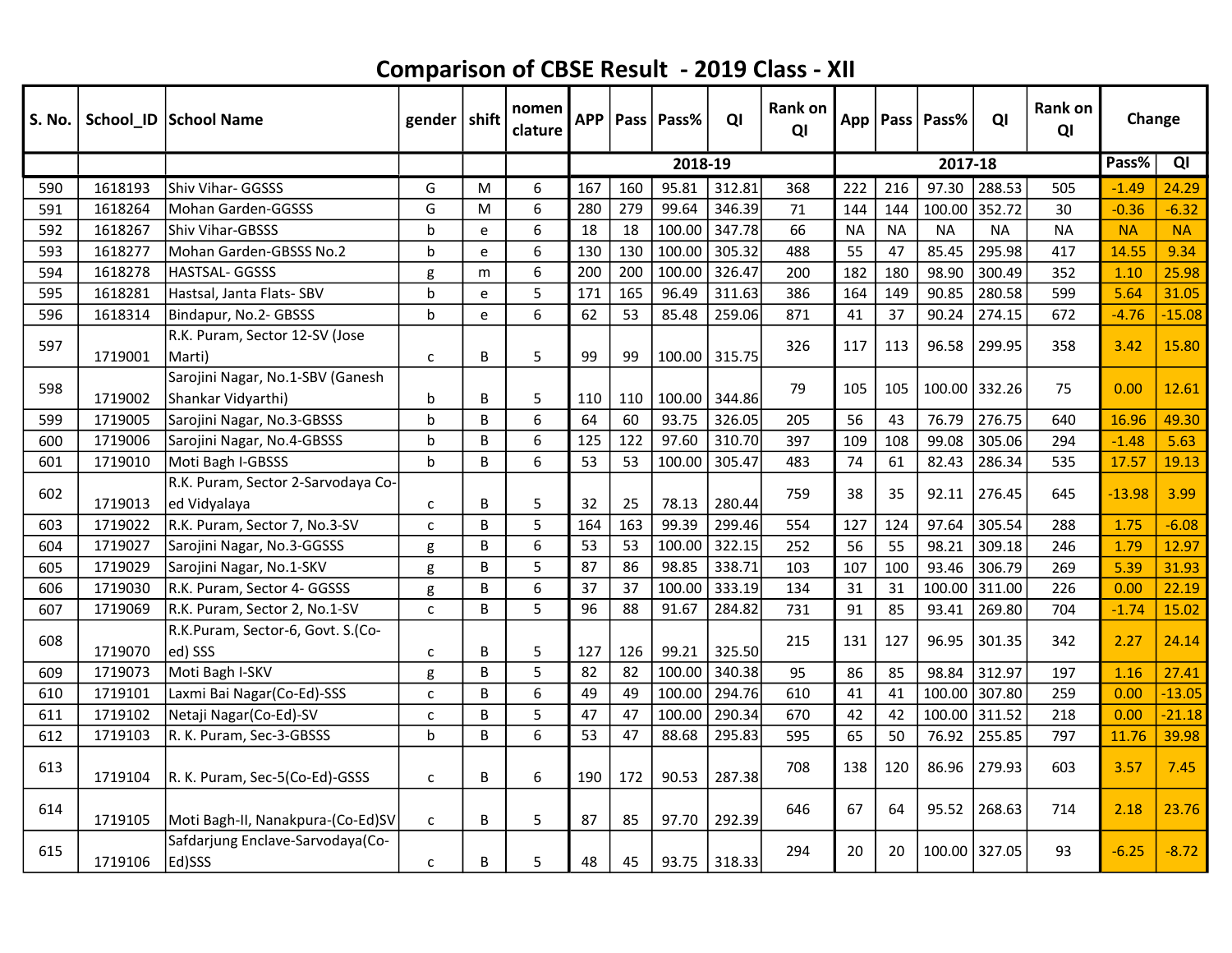| S. No. |         | School_ID   School Name                         | gender       | $\vert$ shift | nomen<br>clature | <b>APP</b> |     | Pass   Pass% | QI     | <b>Rank on</b><br>QI |     |     | App   Pass   Pass% | QI     | Rank on<br>QI | Change  |          |
|--------|---------|-------------------------------------------------|--------------|---------------|------------------|------------|-----|--------------|--------|----------------------|-----|-----|--------------------|--------|---------------|---------|----------|
|        |         |                                                 |              |               |                  |            |     | 2018-19      |        |                      |     |     | 2017-18            |        |               | Pass%   | QI       |
| 616    | 1719125 | Munirka, Sarvodaya(Co-ed) SSS                   | $\mathsf{C}$ | B             | 5                | 76         | 73  | 96.05        | 305.95 | 472                  | 39  | 39  | 100.00             | 295.49 | 426           | $-3.95$ | 10.46    |
| 617    | 1719130 | R.K. Puram, Sector-13 G(Co-ed)SV                | $\mathsf{C}$ | B             | 5                | 88         | 76  | 86.36        | 288.94 | 689                  | 59  | 53  | 89.83              | 285.83 | 538           | $-3.47$ | 3.11     |
| 618    | 1720001 | Delhi Cantt.-SBV                                | $\mathsf{b}$ | B             | 5                | 66         | 64  | 96.97        | 290.47 | 668                  | 83  | 77  | 92.77              | 282.49 | 578           | 4.20    | 7.98     |
| 619    | 1720002 | Naraina, Ist Shift-SBV                          | $\mathbf b$  | M             | 5                | 86         | 85  | 98.84        | 326.67 | 199                  | 98  | 84  | 85.71              | 274.81 | 664           | 13.12   | 51.87    |
| 620    | 1720003 | Mehram Nagar-S(Co-ed)V                          | C            | M             | 5                | 26         | 26  | 100.00       | 313.81 | 352                  | 20  | 20  | 100.00             | 318.15 | 140           | 0.00    | $-4.34$  |
| 621    | 1720005 | Pusa, IARI, 2nd Shift- GBSSS                    | b            | E             | 6                | 70         | 65  | 92.86        | 290.20 | 672                  | 30  | 26  | 86.67              | 301.47 | 338           | 6.19    | $-11.27$ |
| 622    | 1720008 | Janak Puri, Block D, No.2-GBSSS-<br>1720008     | b            | $\mathsf E$   | 6                | 39         | 38  | 97.44        | 315.00 | 334                  | 36  | 34  | 94.44              | 280.97 | 593           | 2.99    | 34.03    |
| 623    | 1720010 | Naraina, 2nd Shift-GBSSS                        | b            | $\mathsf E$   | 6                | 65         | 61  | 93.85        | 302.28 | 519                  | 19  | 18  | 94.74              | 297.26 | 397           | $-0.89$ | 5.01     |
| 624    | 1720014 | Janak Puri, Block D, No.1-SKV                   | g            | M             | 5                | 148        | 147 | 99.32        | 328.66 | 177                  | 119 | 119 | 100.00             | 311.61 | 217           | $-0.68$ | 17.05    |
| 625    | 1720015 | Inderpuri, Budh Nagar, F- Block-<br><b>SKV</b>  | g            | M             | 5                | 61         | 61  | 100.00       | 338.57 | 104                  | 40  | 40  | 100.00             | 352.58 | 31            | 0.00    | $-14.00$ |
| 626    | 1720017 | Pusa, IARI-SKV                                  | g            | M             | 5                | 122        | 121 | 99.18        | 328.31 | 180                  | 104 | 103 | 99.04              | 297.95 | 387           | 0.14    | 30.36    |
| 627    | 1720018 | Delhi Cantt.-SKV                                | g            | B             | 5                | 59         | 58  | 98.31        | 319.61 | 279                  | 61  | 61  | 100.00             | 338.05 | 57            | $-1.69$ | $-18.44$ |
| 628    | 1720021 | Janak Puri, Block D, No.2-GGSSS                 | g            | M             | 6                | 78         | 76  | 97.44        | 318.08 | 299                  | 57  | 56  | 98.25              | 291.61 | 473           | $-0.81$ | 26.46    |
| 629    | 1720022 | Naraina-SKV                                     | g            | B             | 5                | 254        | 248 | 97.64        | 313.88 | 351                  | 196 | 192 | 97.96              | 306.21 | 279           | $-0.32$ | 7.66     |
| 630    | 1720023 | GBSSS, F Block, Budh Nagar,<br>InderPuri        | b            | E             | 6                | 38         | 38  | 100.00       | 308.66 | 432                  | 28  | 28  | 100.00             | 304.79 | 295           | 0.00    | 3.87     |
| 631    | 1720024 | Vasant Vihar, SV                                | C            | B             | 5                | 164        | 163 | 99.39        | 288.51 | 696                  | 165 | 162 | 98.18              | 286.04 | 537           | 1.21    | 2.47     |
| 632    | 1720026 | <b>VASANT KUNJ- GGSSS</b>                       | G            | M             | 6                | 95         | 95  | 100.00       | 331.33 | 157                  | 73  | 73  | 100.00             | 282.49 | 579           | 0.00    | 48.83    |
| 633    | 1720027 | Janak Puri, Block D-SBV                         | $\mathbf b$  | E             | 5                | 127        | 125 | 98.43        | 303.84 | 496                  | 98  | 97  | 98.98              | 306.37 | 276           | $-0.55$ | $-2.52$  |
| 634    | 1720028 | Rajokari-GBSSS                                  | $\mathbf b$  | B             | 6                | 85         | 81  | 95.29        | 321.73 | 258                  | 99  | 84  | 84.85              | 283.32 | 568           | 10.45   | 38.41    |
| 635    | 1720029 | Mahipal Pur-GBSSS                               | b            | E             | 6                | 127        | 123 | 96.85        | 309.78 | 415                  | 88  | 88  | 100.00             | 330.95 | 81            | $-3.15$ | $-21.18$ |
| 636    | 1720030 | Rajokari-SKV                                    | g            | B             | 5                | 89         | 89  | 100.00       | 361.53 | 35                   | 62  | 61  | 98.39              | 331.69 | 78            | 1.61    | 29.83    |
| 637    | 1720031 | Vasant Kunj, B1-RPVV                            | $\mathsf{C}$ | B             | $\overline{7}$   | 90         | 90  | 100.00       | 404.09 | 10                   | 84  | 84  | 100.00             | 380.80 | 12            | 0.00    | 23.29    |
| 638    | 1720032 | Mahipal Pur- Amar Shaheed Major<br>Sehrawat SKV | g            | M             | 5                | 252        | 246 | 97.62        | 309.91 | 411                  | 173 | 166 | 95.95              | 305.23 | 290           | 1.67    | 4.68     |
| 639    | 1720033 | Ghitorni-SKV                                    | g            | B             | 5                | 88         | 88  | 100.00       | 360.76 | 37                   | 113 | 113 | 100.00             | 334.96 | 66            | 0.00    | 25.80    |
| 640    | 1720034 | Ghitorni-GBSSS                                  | $\mathbf b$  | B             | 6                | 86         | 84  | 97.67        | 305.43 | 484                  | 41  | 41  | 100.00             | 294.20 | 443           | $-2.33$ | 11.24    |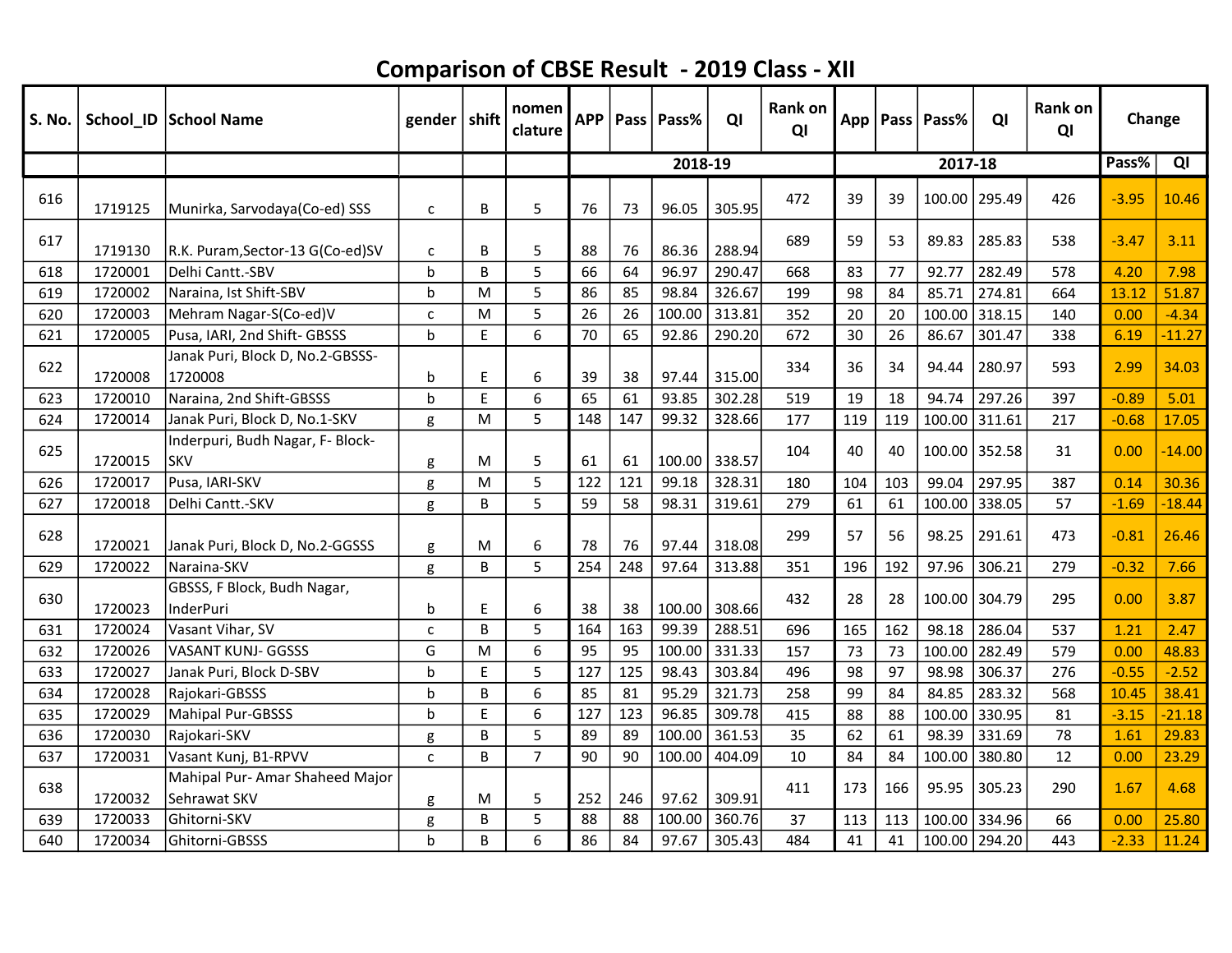| S. No. |         | School_ID School Name                                                         | gender $ $ shift |    | nomen<br>clature | <b>APP</b> |     | Pass   Pass% | QI     | <b>Rank on</b><br>QI | App |     | Pass Pass%    | QI            | <b>Rank on</b><br>QI | Change   |          |
|--------|---------|-------------------------------------------------------------------------------|------------------|----|------------------|------------|-----|--------------|--------|----------------------|-----|-----|---------------|---------------|----------------------|----------|----------|
|        |         |                                                                               |                  |    |                  |            |     | 2018-19      |        |                      |     |     | 2017-18       |               |                      | Pass%    | QI       |
| 641    | 1720121 | Inder Puri, Shahid Captain Amit<br>Verma Govt. Sarvodaya (Co-ed)<br>Vidyalaya | С                | B  | 5                | 158        | 152 | 96.20        | 299.42 | 555                  | 111 | 111 | 100.00        | 302.81        | 319                  | $-3.80$  | $-3.39$  |
| 642    | 1720173 | <b>VASANT KUNJ- GBSSS</b>                                                     | $\mathbf b$      | e  | 6                | 97         | 94  | 96.91        | 293.31 | 636                  | 27  | 27  | 100.00 324.70 |               | 104                  | $-3.09$  | $-31.39$ |
| 643    | 1720181 | Vasant Kunj, D-Block-RPVV                                                     | $\mathsf{C}$     | B  | 5                | 38         | 38  | 100.00       | 337.03 | 111                  | 21  | 21  |               | 100.00 338.95 | 53                   | 0.00     | $-1.93$  |
| 644    | 1821001 | Palam Enclave, No.2-SBV                                                       | $\mathsf{b}$     | E  | 5                | 125        | 123 | 98.40        | 329.45 | 169                  | 103 | 99  | 96.12         | 313.17        | 192                  | 2.28     | 16.27    |
| 645    | 1821003 | Palam Village, Raj Nagar Extn., Part<br>2-GBSSS                               | b                | E  | 6                | 105        | 104 | 99.05        | 311.81 | 383                  | 77  | 76  | 98.70         | 300.57        | 351                  | 0.35     | 11.24    |
| 646    | 1821004 | Palam Village, No.1- SBV                                                      | b                | E  | 5                | 100        | 98  | 98.00        | 300.34 | 544                  | 85  | 83  | 97.65         | 308.02        | 257                  | 0.35     | $-7.68$  |
| 647    | 1821005 | Samalka, No.1- GBSSS                                                          | B                | E. | 6                | 92         | 90  | 97.83        | 311.25 | 390                  | 44  | 42  | 95.45         | 307.61        | 262                  | 2.37     | 3.64     |
| 648    | 1821006 | Sagarpur, No.1-GBSSS                                                          | h                | E  | 6                | 153        | 149 | 97.39        | 326.01 | 206                  | 88  | 88  | 100.00        | 336.43        | 63                   | $-2.61$  | $-10.42$ |
| 649    | 1821007 | Sagarpur, No.2-GBSSS                                                          | h                | E  | 6                | 152        | 148 | 97.37        | 291.53 | 657                  | 88  | 81  | 92.05         | 286.44        | 532                  | 5.32     | 5.08     |
| 650    | 1821010 | Palam Enclave, No.3-GBSSS                                                     | $\mathsf{b}$     | E  | 6                | 97         | 92  | 94.85        | 296.90 | 581                  | 92  | 89  | 96.74         | 311.29        | 222                  | $-1.89$  | $-14.40$ |
| 651    | 1821014 | Palam Village, Raj Nagar, Part 1-<br><b>GBSSS</b>                             | b                | B  | 6                | 71         | 70  | 98.59        | 315.18 | 332                  | 57  | 56  | 98.25         | 282.75        | 574                  | 0.35     | 32.43    |
| 652    | 1821015 | Palam Village, No.2-SKV                                                       | g                | M  | 5                | 125        | 123 | 98.40        | 318.14 | 297                  | 121 | 118 | 97.52         | 298.85        | 373                  | 0.88     | 19.29    |
| 653    | 1821016 | Sagarpur, No.1-SKV                                                            | g                | M  | 5                | 305        | 300 | 98.36        | 325.89 | 210                  | 243 | 230 | 94.65         | 320.04        | 129                  | 3.71     | 5.85     |
| 654    | 1821017 | Sagarpur, No.2-SKV                                                            | g                | M  | 5                | 216        | 212 | 98.15        | 313.12 | 363                  | 212 | 208 | 98.11         | 302.55        | 323                  | 0.03     | 10.57    |
| 655    | 1821018 | Palam Enclave, No.1-SKV                                                       | g                | M  | 5                | 210        | 206 | 98.10        | 332.38 | 142                  | 162 | 162 | 100.00        | 326.85        | 94                   | $-1.90$  | 5.54     |
| 656    | 1821020 | Raj Nagar-II SKV                                                              | g                | M  | 5                | 177        | 177 | 100.00       | 326.91 | 197                  | 86  | 86  | 100.00        | 344.92        | 43                   | 0.00     | $-18.01$ |
| 657    | 1821022 | Samalka-SKV                                                                   | G                | M  | 5                | 253        | 248 | 98.02        | 325.97 | 208                  | 234 | 230 | 98.29         | 305.71        | 286                  | $-0.27$  | 20.26    |
| 658    | 1821024 | Palam Enclave, No.3-GGSSS                                                     | g                | M  | 6                | 173        | 173 | 100.00       | 326.13 | 202                  | 90  | 88  | 97.78         | 324.87        | 103                  | 2.22     | 1.26     |
| 659    | 1821025 | Vijay Enclave-SKV                                                             | g                | M  | 5                | 162        | 158 | 97.53        | 305.36 | 487                  | 95  | 94  | 98.95         | 312.25        | 207                  | $-1.42$  | $-6.89$  |
| 660    | 1821026 | Chhawla-SKV                                                                   | g                | B  | 5                | 144        | 144 | 100.00       | 362.88 | 33                   | 102 | 101 | 99.02         | 334.64        | 68                   | 0.98     | 28.24    |
| 661    | 1821027 | Raj Nagar-I SKV                                                               | g                | B  | 5                | 122        | 122 | 100.00       | 316.80 | 312                  | 102 | 101 | 99.02         | 311.20        | 223                  | 0.98     | 5.61     |
| 662    | 1821028 | Vijay Enclave-SBV                                                             | b                | E  | 5                | 85         | 63  | 74.12        | 278.12 | 783                  | 76  | 71  | 93.42         | 298.36        | 379                  | $-19.30$ | $-20.24$ |
| 663    | 1821029 | Dwarka, Sector II-G(Co-ed)SSS                                                 | C                | B  | 6                | 219        | 212 | 96.80        | 302.72 | 514                  | 174 | 173 | 99.43         | 323.61        | 111                  | $-2.62$  | $-20.89$ |
| 664    | 1821030 | Dwarka Sector-I Pkt-7-SKV                                                     | G                | M  | 5                | 143        | 142 | 99.30        | 321.04 | 264                  | 133 | 132 | 99.25         | 314.52        | 172                  | 0.05     | 6.52     |
| 665    | 1821031 | Dwarka, Sector-VI, G(Co-ed)SSS                                                | с                | B  | 6                | 175        | 174 | 99.43        | 329.15 | 173                  | 168 | 168 | 100.00        | 326.43        | 95                   | $-0.57$  | 2.73     |
| 666    | 1821032 | Bijwasan (Bharthal)SBV                                                        | $\mathbf b$      | B  | 5                | 138        | 138 | 100.00       | 339.83 | 98                   | 71  | 71  | 100.00        | 313.01        | 195                  | 0.00     | 26.81    |
| 667    | 1821033 | Shahabad Mohammadpur- SKV                                                     | g                | B  | 5                | 60         | 59  | 98.33        | 344.72 | 81                   | 32  | 32  | 100.00 379.28 |               | 13                   | $-1.67$  | $-34.56$ |
| 668    | 1821034 | Kangan Heri-G(Co-ed)SSS                                                       | $\mathsf{C}$     | B  | 6                | 37         | 37  | 100.00       | 345.05 | 77                   | 32  | 32  | 100.00 314.66 |               | 169                  | 0.00     | 30.40    |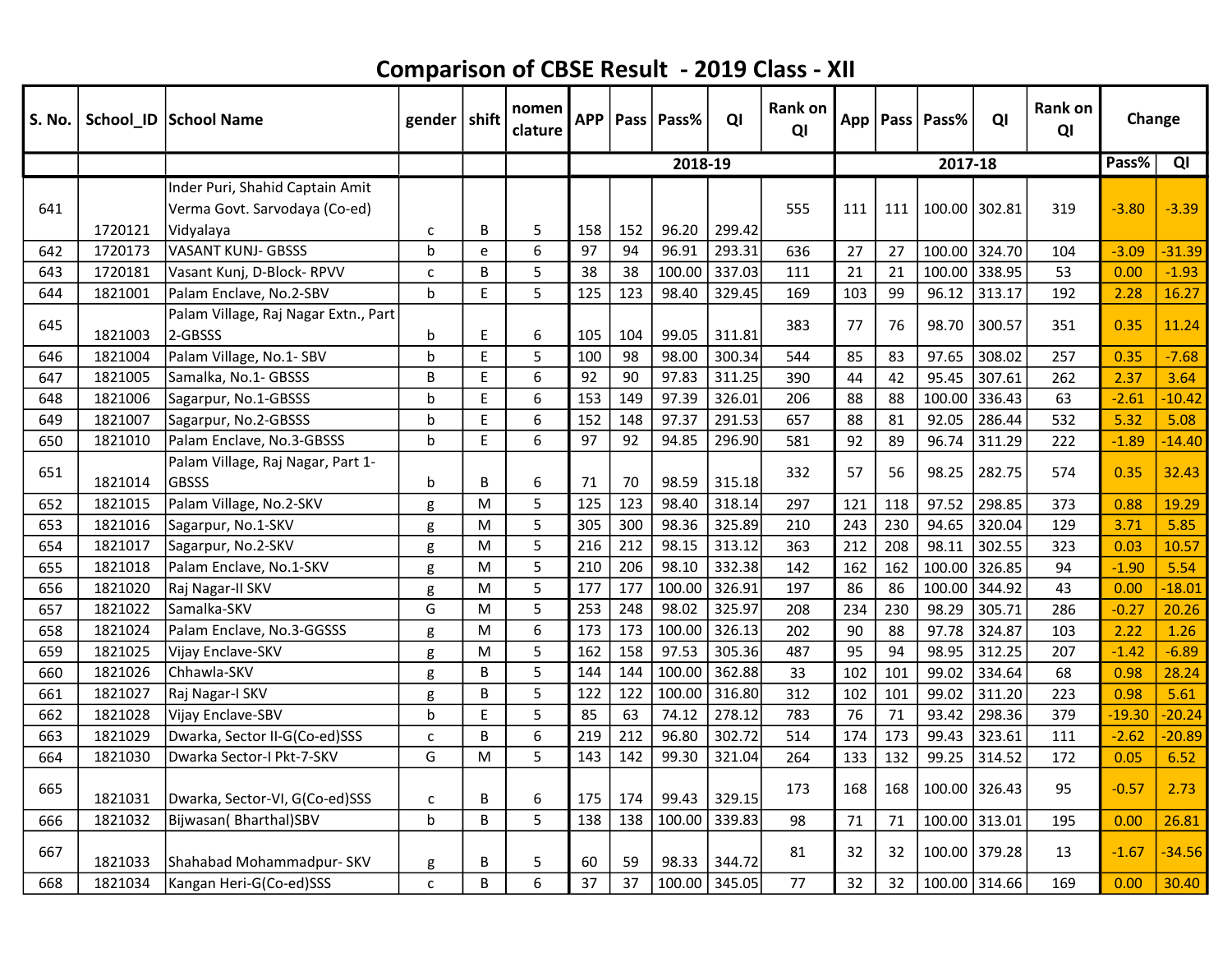| S. No. |         | School_ID   School Name                               | gender $ $ shift |   | nomen<br>clature | <b>APP</b> |                | Pass   Pass% | QI     | Rank on<br>QI  | App       |           | Pass   Pass% | QI            | Rank on<br>QI | Change    |           |
|--------|---------|-------------------------------------------------------|------------------|---|------------------|------------|----------------|--------------|--------|----------------|-----------|-----------|--------------|---------------|---------------|-----------|-----------|
|        |         |                                                       |                  |   |                  |            |                | 2018-19      |        |                |           |           | 2017-18      |               |               | Pass%     | QI        |
| 669    | 1821035 | Bijwasan, Bharthal Road, GGSSS                        | g                | В | 6                | 237        | 232            | 97.89        | 329.45 | 168            | 191       | 183       | 95.81        | 325.59        | 98            | 2.08      | 3.86      |
| 670    | 1821036 | Chhawla-GBSSS                                         | $\mathbf b$      | B | 6                | 19         | 19             | 100.00       | 314.21 | 347            | 26        | 26        | 100.00       | 292.65        | 462           | 0.00      | 21.56     |
| 671    | 1821037 | Pochanpur-G(Co-ed)SSS                                 | $\mathsf{C}$     | B | 6                | 122        | 121            | 99.18        | 332.05 | 150            | 102       | 102       | 100.00       | 314.52        | 171           | $-0.82$   | 17.53     |
| 672    | 1821039 | Bamnoli, Dhulsiras -G(Co-ed)<br>Sr.Sec.School         | C                | B | 6                | 32         | 32             | 100.00       | 342.00 | 88             | 40        | 40        | 100.00       | 325.48        | 100           | 0.00      | 16.53     |
| 673    | 1821041 | Shahabad Mohammadpur- SBV                             | b                | В | 5                | 38         | 37             | 97.37        | 321.53 | 260            | 25        | 25        | 100.00       | 295.92        | 419           | $-2.63$   | 25.61     |
| 674    | 1821137 | Dwarka Sector-10, RPVV                                | $\mathsf{C}$     | B | $\overline{7}$   | 138        | 138            | 100          | 435.24 | $\mathbf{1}$   | 135       | 135       | 100.00       | 424.84        | $\mathbf{1}$  | 0.00      | 10.40     |
| 675    | 1821203 | Dwarka, Sector III(Ist Site)-GGSSS                    | g                | M | 6                | 133        | 132            | 99.25        | 313.92 | 350            | 134       | 134       | 100.00       | 307.45        | 264           | $-0.75$   | 6.47      |
| 676    | 1821204 | Dwarka Sector-22, G(Co-ed)SSS                         | $\mathsf{C}$     | B | 6                | 64         | 64             | 100          | 409.45 | 3              | 91        | 91        |              | 100.00 374.60 | 16            | 0.00      | 34.85     |
| 677    | 1821206 | Dwarka Sector-6, Govt. (Co-ed) SSS<br>(Site-I)        | C                | В | 6                | 218        | 215            | 98.62        | 315.48 | 327            | 178       | 173       | 97.19        | 309.85        | 238           | 1.43      | 5.62      |
| 678    | 1821234 | Dwarka Sector-I Pkt-7 SBV                             | $\mathbf b$      | e | $\overline{5}$   | 142        | 136            | 95.77        | 293.89 | 628            | 84        | 79        | 94.05        | 300.27        | 354           | 1.73      | $-6.39$   |
| 679    | 1821237 | Dwarka, Sector III(Ist Site)-GBSSS                    | b                | e | 6                | 119        | 107            | 89.92        | 287.97 | 701            | 83        | 82        | 98.80        | 272.61        | 684           | $-8.88$   | 15.36     |
| 680    | 1821244 | Samalka, No.2- GBSSS                                  | $\mathbf b$      | e | 6                | 73         | 73             | 100.00       | 332.86 | 138            | 45        | 45        | 100.00       | 299.11        | 371           | 0.00      | 33.75     |
| 681    | 1821279 | DWARKA SEC-17 GOVT CO-ED<br>SARVODAYA VIDYALAYA       | $\mathsf{C}$     | B | 5                | 70         | 60             | 85.71        | 303.39 | 505            | <b>NA</b> | <b>NA</b> | <b>NA</b>    | <b>NA</b>     | <b>NA</b>     | <b>NA</b> | <b>NA</b> |
| 682    | 1821280 | Samalka- GGSSS                                        | g                | m | 6                | 158        | 157            | 99.37        | 328.19 | 182            | 56        | 56        | 100.00       | 314.54        | 170           | $-0.63$   | 13.65     |
| 683    | 1821281 | Dwarka, Sector-13- Govt. Co-ed<br>Sarvodaya Vidyalaya | C                | B | 5                | 103        | 103            | 100.00       | 322.23 | 251            | <b>NA</b> | <b>NA</b> | <b>NA</b>    | <b>NA</b>     | <b>NA</b>     | <b>NA</b> | <b>NA</b> |
| 684    | 1821285 | Dwarka, Sec-19- RPVV                                  | $\mathsf{C}$     | B | $\overline{7}$   | 88         | 88             | 100          | 418.23 | $\overline{2}$ | <b>NA</b> | <b>NA</b> | <b>NA</b>    | <b>NA</b>     | <b>NA</b>     | <b>NA</b> | <b>NA</b> |
| 685    | 1822002 | Najafgarh-S(Co-ed)V                                   | C                | B | 5                | 66         | 64             | 96.97        | 362.21 | 34             | 91        | 90        | 98.90        | 369.75        | 19            | $-1.93$   | $-7.54$   |
| 686    | 1822003 | Surhera-SV                                            | $\mathsf{C}$     | B | 5                | 148        | 148            | 100.00       | 361.41 | 36             | 125       | 125       | 100.00       | 374.49        | 17            | 0.00      | $-13.08$  |
| 687    | 1822004 | Mundela Kalan-Govt.(Co-ed)SSS                         | $\mathsf{C}$     | B | 6                | 24         | 24             | 100.00       | 352.08 | 50             | 18        | 18        | 100.00       | 323.44        | 112           | 0.00      | 28.64     |
| 688    | 1822005 | Pandwala Kalan-SV                                     | $\mathsf{C}$     | B | 5                | 16         | 16             | 100.00       | 346.19 | 73             | 17        | 16        | 94.12        | 320.76        | 126           | 5.88      | 25.42     |
| 689    | 1822006 | Daulat Pur-SV                                         | C                | B | 5                | 24         | 24             | 100.00       | 303.04 | 511            | 22        | 20        | 90.91        | 277.91        | 621           | 9.09      | 25.13     |
| 690    | 1822007 | Shikar Pur-SV                                         | C                | B | 5                | 18         | 18             | 100.00       | 291.72 | 654            | 32        | 22        | 68.75        | 282.41        | 582           | 31.25     | 9.32      |
| 691    | 1822009 | Najafgarh, No.2-GBSSS                                 | b                | E | 6                | 92         | 68             | 73.91        | 277.89 | 785            | 136       | 107       | 78.68        | 264.72        | 741           | $-4.76$   | 13.17     |
| 692    | 1822010 | Ghumanhera-GBSSS                                      | h                | B | 6                | 9          | $\overline{7}$ | 77.78        | 289.11 | 684            | 10        | 9         | 90.00        | 280.10        | 602           | $-12.22$  | 9.01      |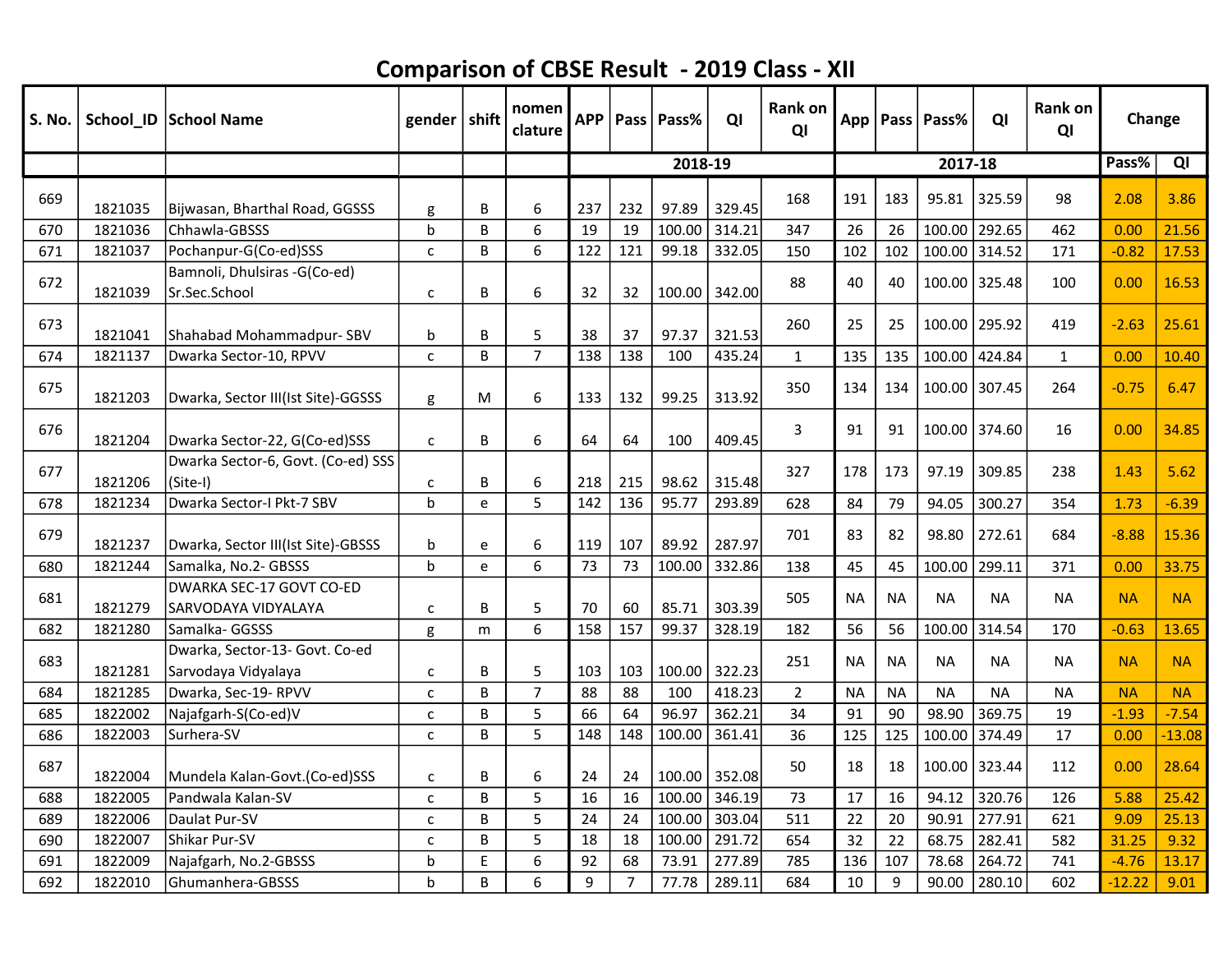| S. No. |         | School_ID   School Name                 | gender   shift |   | nomen<br>clature | <b>APP</b> |     | Pass   Pass% | QI     | Rank on<br>QI | App |     | Pass   Pass% | QI     | Rank on<br>QI | Change  |         |
|--------|---------|-----------------------------------------|----------------|---|------------------|------------|-----|--------------|--------|---------------|-----|-----|--------------|--------|---------------|---------|---------|
|        |         |                                         |                |   |                  |            |     | 2018-19      |        |               |     |     | 2017-18      |        |               | Pass%   | QI      |
| 693    | 1822012 | Kair-GBSSS                              | b              | B | 6                | 17         | 17  | 100.00       | 312.18 | 377           | 20  | 20  | 100.00       | 296.15 | 416           | 0.00    | 16.03   |
| 694    | 1822013 | Ujwa-GBSSS                              | h              | B | 6                | 15         | 15  | 100.00       | 310.73 | 396           | 13  | 13  | 100.00       | 295.15 | 431           | 0.00    | 15.58   |
| 695    | 1822014 | Dhansa-GBSSS                            | b              | B | 6                | 16         | 16  | 100.00       | 332.75 | 141           | 27  | 27  | 100.00       | 309.93 | 237           | 0.00    | 22.82   |
| 696    | 1822015 | Dichaon Kalan-GBSSS                     | h              | B | 6                | 45         | 45  | 100.00       | 306.60 | 464           | 32  | 32  | 100.00       | 309.69 | 241           | 0.00    | $-3.09$ |
| 697    | 1822024 | Rawta-G(Co-ed)SSS                       | c              | B | 6                | 20         | 20  | 100.00       | 327.30 | 193           | 15  | 13  | 86.67        | 296.87 | 403           | 13.33   | 30.43   |
| 698    | 1822025 | Jhatikara-G(Co-ed)SSS                   | $\mathbf{C}$   | B | 6                | 21         | 21  | 100.00       | 324.33 | 228           | 21  | 21  | 100.00       | 298.00 | 386           | 0.00    | 26.33   |
| 699    | 1822027 | Paprawat-GGSSS                          | G              | B | 6                | 43         | 43  | 100.00       | 351.26 | 54            | 63  | 49  | 77.78        | 280.38 | 600           | 22.22   | 70.87   |
| 700    | 1822028 | Goela Khurd-GGSSS                       | G              | B | 6                | 122        | 120 | 98.36        | 331.73 | 155           | 93  | 89  | 95.70        | 311.02 | 225           | 2.66    | 20.71   |
| 701    | 1822031 | Khera Dabar-G(Co-ed)SSS                 | C              | B | 6                | 23         | 23  | 100.00       | 368.61 | 23            | 22  | 22  | 100.00       | 369.27 | 20            | 0.00    | $-0.66$ |
| 702    | 1822033 | Kazipur-G(Co-ed)SSS                     | C              | B | 6                | 24         | 24  | 100.00       | 329.25 | 170           | 31  | 26  | 83.87        | 257.87 | 782           | 16.13   | 71.38   |
| 703    | 1822037 | Hasanpur Village- G(Co-ed)SSS           | C              | B | 6                | 18         | 18  | 100.00       | 322.94 | 244           | 19  | 19  | 100.00       | 297.58 | 392           | 0.00    | 25.37   |
| 704    | 1822039 | Dhansa-SKV                              | g              | B | 5                | 29         | 29  | 100.00       | 339.07 | 101           | 35  | 35  | 100.00       | 328.80 | 86            | 0.00    | 10.27   |
| 705    | 1822040 | Kair-SKV                                | g              | B | 5                | 10         | 10  | 100.00       | 367.30 | 25            | 19  | 19  | 100.00       | 355.68 | 27            | 0.00    | 11.62   |
| 706    | 1822044 | Najafgarh, No.1-GGSSS                   | g              | M | 6                | 299        | 294 | 98.33        | 326.99 | 196           | 321 | 293 | 91.28        | 306.56 | 273           | 7.05    | 20.43   |
| 707    | 1822047 | Najafgarh, No.2-GGSSS                   | g              | M | 6                | 264        | 250 | 94.70        | 322.60 | 248           | 188 | 161 | 85.64        | 296.65 | 405           | 9.06    | 25.95   |
| 708    | 1822048 | Ujwa-GGSSS                              | g              | B | 6                | 30         | 30  | 100.00       | 385.30 | 17            | 28  | 28  | 100.00       | 370.96 | 18            | 0.00    | 14.34   |
| 709    | 1822050 | Dichaon Kalan-GGSSS                     | g              | B | 6                | 49         | 49  | 100.00       | 357.82 | 40            | 35  | 35  | 100.00       | 343.71 | 46            | 0.00    | 14.10   |
| 710    | 1822051 | Ghumanhera-SV                           | g              | B | 5                | 32         | 32  | 100.00       | 370.78 | 21            | 22  | 22  | 100.00       | 376.59 | 14            | 0.00    | $-5.81$ |
| 711    | 1822055 | Jaffarpur Kalan-S(Co-ed)V               | C              | B | 5                | 107        | 104 | 97.20        | 352.13 | 49            | 81  | 81  | 100.00       | 347.31 | 41            | $-2.80$ | 4.82    |
| 712    | 1822056 | Khaira-GGSSS                            | g              | M | 6                | 77         | 77  | 100.00       | 370.30 | 22            | 69  | 69  | 100.00       | 366.62 | 23            | 0.00    | 3.68    |
| 713    | 1822057 | Najafgarh, No.3-GBSSS                   | h              | E | 6                | 161        | 160 | 99.38        | 339.53 | 99            | 140 | 138 | 98.57        | 308.44 | 252           | 0.81    | 31.09   |
| 714    | 1822058 | Pandawala Khurd-GGSSS                   | g              | B | 6                | 27         | 27  | 100.00       | 349.74 | 59            | 31  | 31  | 100.00       | 348.71 | 39            | 0.00    | 1.03    |
| 715    | 1822059 | Malikpur-G(Co-ed)SSS                    | C              | B | 6                | 63         | 62  | 98.41        | 310.40 | 399           | 44  | 41  | 93.18        | 303.39 | 312           | 5.23    | 7.01    |
| 716    | 1822060 | Najafgarh, No.3-GGSSS                   | g              | M | 6                | 233        | 232 | 99.57        | 340.00 | 96            | 171 | 170 | 99.42        | 344.80 | 45            | 0.16    | $-4.80$ |
| 717    | 1822061 | Najafgarh, Dharampura-SKV               | G              | M | 5                | 152        | 150 | 98.68        | 364.08 | 30            | 156 | 156 | 100.00       | 348.97 | 38            | $-1.32$ | 15.10   |
| 718    | 1822063 | Najafgarh, No.1-GBSSS                   | b              | E | 6                | 111        | 104 | 93.69        | 317.48 | 306           | 111 | 87  | 78.38        | 286.82 | 529           | 15.32   | 30.66   |
| 719    | 1822064 | Khaira-GBSSS                            | b              | E | 6                | 49         | 49  | 100.00       | 344.16 | 83            | 37  | 37  | 100.00       | 313.30 | 191           | 0.00    | 30.87   |
| 720    | 1822065 | Najafgarh, Jharoda Kalan-GBSSS          | b              | B | 6                | 89         | 85  | 95.51        | 294.79 | 607           | 119 | 106 | 89.08        | 282.41 | 581           | 6.43    | 12.37   |
| 721    | 1822066 | Najafgarh, Jharoda Kalan-GGSSS          | g              | В | 6                | 84         | 84  | 100.00       | 383.39 | 18            | 69  | 69  | 100.00       | 366.51 | 24            | 0.00    | 16.89   |
| 722    | 1822176 | Deendar Pur-Sarvodaya Kanya<br>Vidalaya | G              | B | 5                | 113        | 113 | 100.00       | 349.68 | 60            | 109 | 107 | 98.17        | 328.60 | 88            | 1.83    | 21.09   |
| 723    | 1822177 | Najafgarh Stadium-GGSSS                 | G              | M | 6                | 104        | 104 | 100.00       | 353.37 | 46            | 70  | 70  | 100.00       | 342.84 | 49            | 0.00    | 10.52   |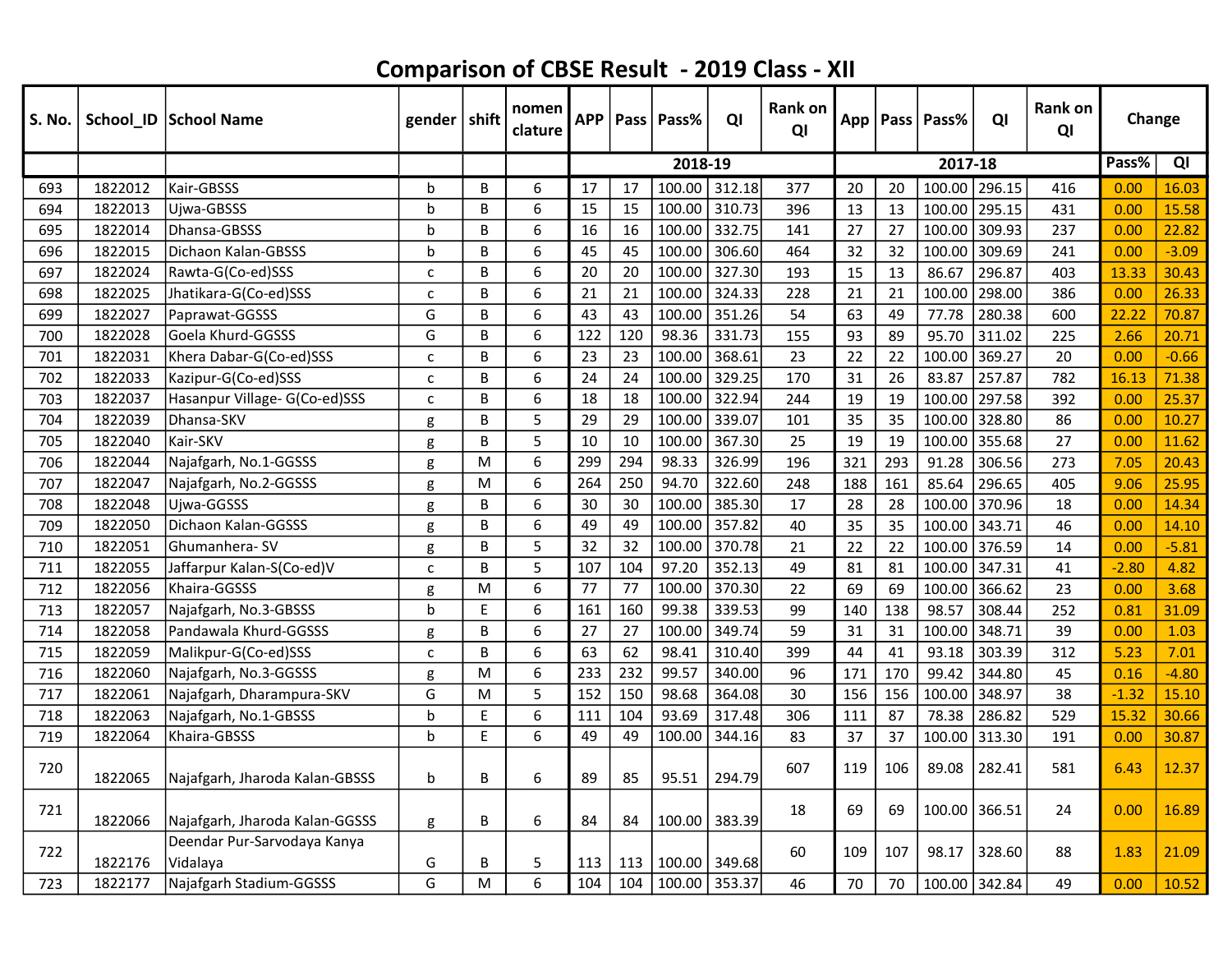| <b>S. No.</b> |         | School_ID School Name                                                   | gender   shift |    | nomen<br>clature | <b>APP</b> |     | Pass   Pass% | QI     | <b>Rank on</b><br>QI |           |           | App   Pass   Pass% | QI        | Rank on<br>QI | Change    |           |
|---------------|---------|-------------------------------------------------------------------------|----------------|----|------------------|------------|-----|--------------|--------|----------------------|-----------|-----------|--------------------|-----------|---------------|-----------|-----------|
|               |         |                                                                         |                |    |                  |            |     | 2018-19      |        |                      |           |           | 2017-18            |           |               | Pass%     | QI        |
| 724           | 1822178 | Mitraon-G(Co-ed)SSS                                                     | $\mathsf{C}$   | B  | 6                | 40         | 39  | 97.50        | 309.80 | 413                  | 22        | 21        | 95.45              | 299.23    | 369           | 2.05      | 10.57     |
| 725           | 1822247 | Deendar Pur - SBV                                                       | $\mathbf b$    | B  | 5                | 74         | 74  | 100.00       | 282.27 | 750                  | 46        | 46        | 100.00             | 300.15    | 356           | 0.00      | $-17.88$  |
| 726           | 1822249 | Najafgarh-GBSSS(Stadium)                                                | $\mathbf b$    | e  | 6                | 111        | 109 | 98.20        | 311.81 | 382                  | 96        | 94        | 97.92              | 308.52    | 251           | 0.28      | 3.29      |
| 727           | 1822257 | Goela Khurd-GBSSS                                                       | h              | B  | 6                | 108        | 107 | 99.07        | 308.81 | 428                  | 112       | 104       | 92.86              | 276.49    | 644           | 6.22      | 32.31     |
| 728           | 1822258 | Najafgarh, Dharampura-GBSSS                                             | h              | e  | 6                | 138        | 131 | 94.93        | 307.88 | 446                  | 146       | 142       | 97.26              | 306.45    | 275           | $-2.33$   | 1.43      |
| 729           | 1822262 | Dichaon Kalan- G Coed SV                                                | $\mathsf{C}$   | B  | 5                | 96         | 95  | 98.96        | 347.89 | 65                   | <b>NA</b> | <b>NA</b> | <b>NA</b>          | <b>NA</b> | <b>NA</b>     | <b>NA</b> | <b>NA</b> |
| 730           | 1822263 | Paprawat-GBSSS                                                          | h              | B  | 6                | 76         | 76  | 100.00       | 317.92 | 301                  | 86        | 84        | 97.67              | 290.08    | 490           | 2.33      | 27.84     |
| 731           | 1923003 | Jonapur- Baba Neem Karoli, SKV                                          | G              | M  | 5                | 77         | 77  | 100.00       | 332.92 | 137                  | 49        | 49        | 100.00             | 329.94    | 84            | 0.00      | 2.98      |
| 732           | 1923004 | Mehrauli Qutab, Sarvodaya Bal Sr.<br>Sec. Vidyalaya                     | b              | B  | 5                | 55         | 55  | 100.00       | 334.36 | 123                  | 48        | 43        | 89.58              | 260.31    | 766           | 10.42     | 74.05     |
| 733           | 1923005 | Dr. Ambedkar Nagar, Sector IV,<br>No.1- SBV (Yogi Arvind)               | B              | M  | 5                | 177        | 174 | 98.31        | 283.98 | 736                  | 187       | 170       | 90.91              | 257.91    | 781           | 7.40      | 26.06     |
| 734           | 1923008 | Dr. Ambedkar Nagar, Sector IV,<br>No.1-GBSSS                            | b              | E  | 6                | 186        | 162 | 87.10        | 291.03 | 665                  | 169       | 135       | 79.88              | 245.08    | 840           | 7.22      | 45.96     |
| 735           |         | Dr. Ambedkar Nagar, Sector IV,                                          |                |    |                  |            |     |              |        | 341                  | 46        | 41        | 89.13              | 283.72    | 561           | 7.84      | 30.89     |
|               | 1923009 | No.2-GBSSS                                                              | b              | E  | 6                | 33         | 32  | 96.97        | 314.61 |                      |           |           |                    |           |               |           |           |
| 736           | 1923010 | Malviya Nagar-GBSSS                                                     | $\mathsf b$    | E. | 6                | 68         | 67  | 98.53        | 299.91 | 548                  | 60        | 57        | 95.00              | 259.38    | 773           | 3.53      | 40.53     |
| 737           | 1923011 | Dr. Ambedkar Nagar, Sector V-<br><b>GBSSS (Shaheed Anushuya Prasad)</b> | b              | E  | 6                | 136        | 131 | 96.32        | 291.35 | 658                  | 107       | 102       | 95.33              | 295.94    | 418           | 1.00      | $-4.59$   |
| 738           | 1923012 | Chirag Delhi-GBSSS                                                      | $\mathsf b$    | E. | 6                | 59         | 52  | 88.14        | 278.24 | 780                  | 70        | 48        | 68.57              | 246.33    | 833           | 19.56     | 31.91     |
| 739           | 1923013 | Begumpur-GBSSS                                                          | b              | E. | 6                | 59         | 55  | 93.22        | 294.61 | 613                  | 60        | 59        | 98.33              | 287.95    | 512           | $-5.11$   | 6.66      |
| 740           | 1923014 | Fatehpur Beri-SBV                                                       | b              | B  | 5                | 125        | 119 | 95.20        | 294.32 | 621                  | 79        | 74        | 93.67              | 274.03    | 673           | 1.53      | 20.29     |
| 741           | 1923015 | Mehrauli, No.2-GBSSS                                                    | $\mathbf b$    | E  | 6                | 89         | 85  | 95.51        | 290.28 | 671                  | 118       | 94        | 79.66              | 248.03    | 827           | 15.84     | 42.25     |
| 742           | 1923017 | Dr. Ambedkar Nagar, Sector-1, Tigri-<br><b>GBSSS</b>                    | b              | E  | 6                | 53         | 53  | 100.00       | 313.23 | 361                  | 65        | 63        | 96.92              | 299.69    | 365           | 3.08      | 13.53     |
| 743           | 1923018 | Deoli-GBSSS                                                             | $\mathbf b$    | E  | 6                | 192        | 189 | 98.44        | 297.98 | 573                  | 175       | 172       | 98.29              | 290.29    | 486           | 0.15      | 7.69      |
| 744           | 1923020 | Khanpur, No.1-GBSSS                                                     | h              | B  | 6                | 97         | 96  | 98.97        | 295.48 | 602                  | 83        | 76        | 91.57              | 262.60    | 751           | 7.40      | 32.88     |
| 745           | 1923021 | Hauz Rani-GBSSS                                                         | b              | E  | 6                | 32         | 30  | 93.75        | 291.63 | 655                  | 30        | 26        | 86.67              | 250.70    | 817           | 7.08      | 40.93     |
| 746           | 1923023 | Dera-GGSSS                                                              | G              | b  | 6                | 37         | 36  | 97.30        | 312.35 | 375                  | 37        | 37        | 100.00             | 306.32    | 277           | $-2.70$   | 6.03      |
| 747           | 1923026 | Bhatti Mines-G(Co-ed)SSS                                                | $\mathsf{C}$   | E  | 6                | 110        | 109 | 99.09        | 331.62 | 156                  | 70        | 67        | 95.71              | 306.56    | 274           | 3.38      | 25.06     |
| 748           | 1923027 | Sangam Vihar-GBSSS                                                      | h              | E  | 6                | 257        | 243 | 94.55        | 294.63 | 612                  | 213       | 208       | 97.65              | 299.64    | 366           | $-3.10$   | $-5.02$   |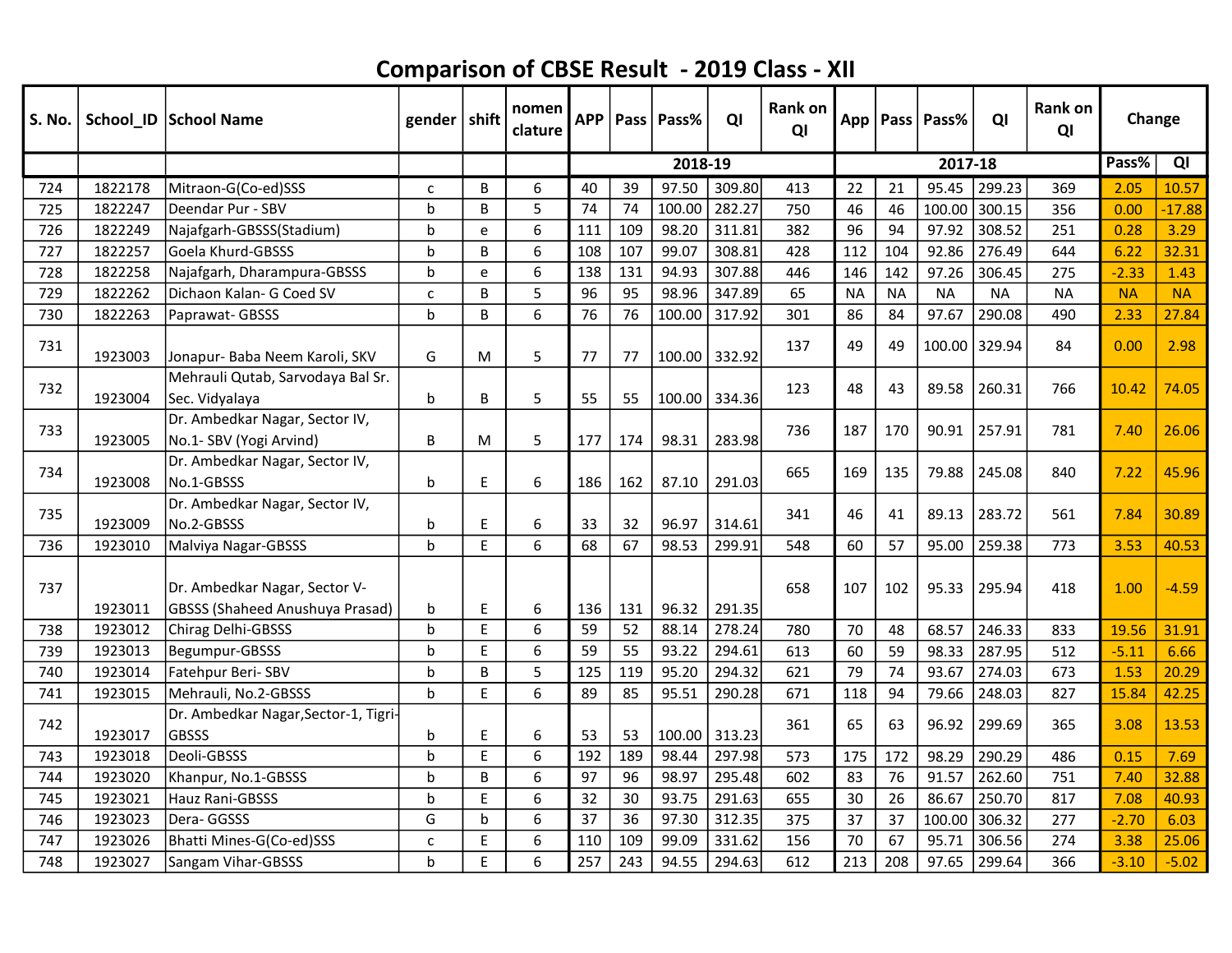| <b>S. No.</b> |         | School_ID   School Name                                 | gender      | $\vert$ shift | nomen<br>clature | <b>APP</b> | Pass | Pass%   | QI     | Rank on<br>QI | App | <b>Pass</b> | Pass%         | QI     | Rank on<br>QI | Change  |         |
|---------------|---------|---------------------------------------------------------|-------------|---------------|------------------|------------|------|---------|--------|---------------|-----|-------------|---------------|--------|---------------|---------|---------|
|               |         |                                                         |             |               |                  |            |      | 2018-19 |        |               |     |             | 2017-18       |        |               | Pass%   | QI      |
| 749           | 1923036 | Ishani Govt. Sarvodaya Kanya<br>Vidyalaya G-BLOCK SAKET | g           | M             | 5                | 254        | 253  | 99.61   | 318.75 | 288           | 199 | 198         | 99.50         | 312.19 | 208           | 0.11    | 6.57    |
| 750           | 1923037 | Chirag Delhi-SKV                                        | g           | M             | 5                | 108        | 108  | 100.00  | 320.81 | 267           | 95  | 91          | 95.79         | 301.92 | 334           | 4.21    | 18.90   |
| 751           | 1923038 | Mehrauli Ramanujan-SKV                                  | g           | B             | 5                | 150        | 150  | 100.00  | 358.07 | 39            | 121 | 121         | 100.00 319.95 |        | 130           | 0.00    | 38.12   |
| 752           | 1923041 | Hauz Rani-Sr.Sec.SKV (Raja<br>RamMohan Roy)             | g           | М             | 5                | 75         | 75   | 100.00  | 356.39 | 44            | 64  | 64          | 100.00        | 335.08 | 65            | 0.00    | 21.31   |
| 753           | 1923042 | Deoli-SKV (Bachhan Prasad)                              | g           | M             | 5                | 387        | 378  | 97.67   | 316.24 | 321           | 369 | 362         | 98.10         | 294.56 | 440           | $-0.43$ | 21.68   |
| 754           | 1923044 | Dr. Ambedkar Nagar, Sector IV,<br>No.1-GGSSS            | g           | M             | 6                | 165        | 158  | 95.76   | 314.67 | 340           | 140 | 125         | 89.29         | 288.46 | 507           | 6.47    | 26.21   |
| 755           | 1923045 | Dr. Ambedkar Nagar, Sector IV,<br>No.2-GGSSS            | g           | M             | 6                | 184        | 174  | 94.57   | 294.16 | 623           | 128 | 116         | 90.63         | 287.96 | 511           | 3.94    | 6.20    |
| 756           | 1923046 | Malviya Nagar-SKV                                       | g           | M             | 5                | 118        | 116  | 98.31   | 320.86 | 266           | 110 | 109         | 99.09         | 321.85 | 120           | $-0.79$ | $-0.98$ |
| 757           | 1923047 | Dr. Ambedkar Nagar, Sector V-<br><b>GGSSS</b>           | g           | M             | 6                | 183        | 183  | 100.00  | 324.04 | 230           | 197 | 196         | 99.49         | 311.39 | 220           | 0.51    | 12.66   |
| 758           | 1923048 | Chattarpur-GGSSS                                        | g           | B             | 6                | 239        | 235  | 98.33   | 322.93 | 245           | 283 | 279         | 98.59         | 296.63 | 407           | $-0.26$ | 26.30   |
| 759           | 1923050 | Dr. Ambedkar Nagar, Sector V,<br>No.2-GGSSS             | g           | M             | $\boldsymbol{6}$ | 118        | 118  | 100.00  | 318.33 | 295           | 72  | 69          | 95.83         | 282.39 | 583           | 4.17    | 35.94   |
| 760           | 1923052 | Sangam Vihar-GGSSS                                      | g           | M             | 6                | 423        | 420  | 99.29   | 307.43 | 451           | 407 | 397         | 97.54         | 292.27 | 467           | 1.75    | 15.16   |
| 761           | 1923055 | Pushp Vihar, M.B.Road-GGSSS                             | g           | M             | 6                | 244        | 242  | 99.18   | 318.58 | 290           | 179 | 174         | 97.21         | 321.44 | 124           | 1.97    | $-2.86$ |
| 762           | 1923056 | Saket, Block J-SBV (Vir Chander<br>Singh Garhwal)       | b           | M             | 5                | 349        | 287  | 82.23   | 267.79 | 840           | 219 | 153         | 69.86         | 246.00 | 834           | 12.37   | 21.79   |
| 763           | 1923057 | Begumpur, MMTC/STC Colony-SKV                           | g           | M             | 5                | 68         | 68   | 100.00  | 313.50 | 353           | 73  | 73          | 100.00        | 306.71 | 271           | 0.00    | 6.79    |
| 764           | 1923058 | Pushp Vihar, M.B.Road-GBSSS                             | $\mathbf b$ | E             | 6                | 101        | 78   | 77.23   | 266.89 | 845           | 128 | 97          | 75.78         | 254.85 | 803           | 1.45    | 12.04   |
| 765           | 1923059 | Fatehpur Beri-SKV (Priya Darshani)                      | g           | B             | 5                | 222        | 222  | 100.00  | 330.68 | 163           | 190 | 186         | 97.89         | 308.78 | 249           | 2.11    | 21.89   |
| 766           | 1923060 | Dr. Ambedkar Nagar, Sector IV,<br>No.3-GGSSS            | g           | M             | 6                | 238        | 227  | 95.38   | 294.02 | 627           | 190 | 179         | 94.21         | 278.77 | 611           | 1.17    | 15.24   |
| 767           | 1923061 | Sultanpur-SKV                                           | G           | M             | 5                | 89         | 85   | 95.51   | 336.22 | 115           | 88  | 88          | 100.00        | 308.08 | 256           | $-4.49$ | 28.15   |
| 768           | 1923063 | <b>AYA NAGAR-SKV</b>                                    | G           | M             | 5                | 172        | 170  | 98.84   | 337.98 | 108           | 134 | 133         | 99.25         | 322.67 | 116           | $-0.42$ | 15.31   |
| 769           | 1923064 | Mandi Village - SKV                                     | g           | B             | 5                | 53         | 53   | 100.00  | 316.19 | 322           | 55  | 54          | 98.18         | 292.67 | 461           | 1.82    | 23.52   |
| 770           | 1923065 | Dr. Ambedkar Nagar, Sector IV,<br>No.3-GBSSS            | b           | E             | 6                | 93         | 73   | 78.49   | 275.34 | 799           | 81  | 68          | 83.95         | 274.23 | 671           | $-5.46$ | 1.11    |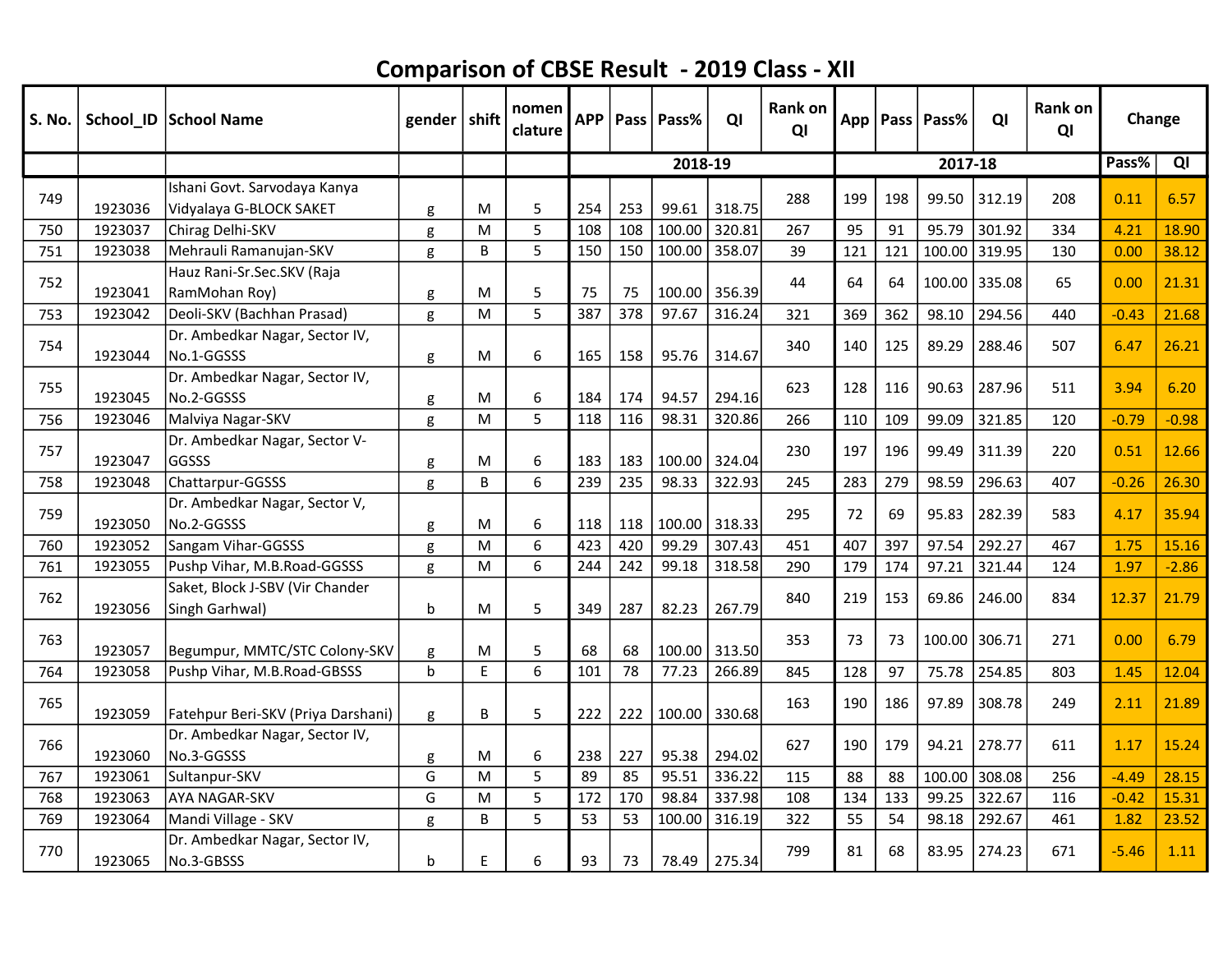| S. No. |         | School_ID School Name                                                                         | gender $ $ shift |   | nomen<br>clature | <b>APP</b> | Pass | Pass%         | QI     | <b>Rank on</b><br>QI |     |     | App   Pass   Pass% | QI     | Rank on<br>QI | Change  |          |
|--------|---------|-----------------------------------------------------------------------------------------------|------------------|---|------------------|------------|------|---------------|--------|----------------------|-----|-----|--------------------|--------|---------------|---------|----------|
|        |         |                                                                                               |                  |   |                  |            |      | 2018-19       |        |                      |     |     | 2017-18            |        |               | Pass%   | QI       |
| 771    | 1923066 | Dr. Ambedkar Nagar, Sector V,<br>No.3-GBSSS                                                   | b                | E | 6                | 72         | 67   | 93.06         | 292.67 | 644                  | 67  | 61  | 91.04              | 283.12 | 570           | 2.01    | 9.55     |
| 772    | 1923068 | Saket, Block G-GBSSS                                                                          | b                | E | 6                | 106        | 101  | 95.28         | 291.16 | 663                  | 122 | 104 | 85.25              | 268.07 | 719           | 10.04   | 23.09    |
| 773    | 1923071 | Pushp Vihar, M.B.Road-SKV                                                                     | g                | B | 5                | 170        | 161  | 94.71         | 294.21 | 622                  | 168 | 166 | 98.81              | 298.40 | 378           | $-4.10$ | $-4.20$  |
| 774    | 1923079 | Mehrauli, No.2- SKV                                                                           | g                | M | 5                | 118        | 112  | 94.92         | 308.53 | 434                  | 87  | 82  | 94.25              | 283.15 | 569           | 0.66    | 25.38    |
| 775    | 1923080 | Dr. Ambedkar Nagar, Tigri- GGSSS                                                              | g                | M | 6                | 121        | 121  | 100.00        | 345.12 | 75                   | 118 | 117 | 99.15              | 328.69 | 87            | 0.85    | 16.44    |
| 776    | 1923081 | Chattarpur, Acharya Tulsi SBV                                                                 | B                | B | 5                | 163        | 161  | 98.77         | 321.50 | 261                  | 107 | 107 | 100.00             | 314.69 | 168           | $-1.23$ | 6.81     |
| 777    | 1923351 | Dr. Ambedkar Nagar, Sector-<br>V(Dashinpuri Extension)-SV                                     | $\mathsf{C}$     | В | 5                | 184        | 176  | 95.65         | 323.26 | 238                  | 171 | 165 | 96.49              | 314.51 | 173           | $-0.84$ | 8.74     |
| 778    | 1923354 | <b>GBSSS, AYA NAGAR</b>                                                                       | B                | B | 6                | 67         | 66   | 98.51         | 301.09 | 536                  | 35  | 35  | 100.00             | 293.34 | 454           | $-1.49$ | 7.75     |
| 779    | 1923355 | Sultanpur-GBSSS                                                                               | B                | E | 6                | 37         | 36   | 97.30         | 304.65 | 491                  | 42  | 39  | 92.86              | 260.14 | 767           | 4.44    | 44.51    |
| 780    | 1923358 | Mandi Village- GBSSS                                                                          | b                | B | 6                | 34         | 34   | 100.00        | 329.24 | 171                  | 31  | 30  | 96.77              | 276.55 | 643           | 3.23    | 52.69    |
| 781    | 1923359 | Jonapur - SBV                                                                                 | b                | e | 5                | 62         | 60   | 96.77         | 294.13 | 625                  | 41  | 41  | 100.00             | 284.39 | 555           | $-3.23$ | 9.74     |
| 782    | 1923360 | Dera-GBSSS                                                                                    | $\mathbf b$      | B | 6                | 21         | 21   | 100.00        | 303.81 | 500                  | 23  | 23  | 100.00             | 294.70 | 438           | 0.00    | 9.11     |
| 783    | 1924001 | Sriniwaspuri-SBV (Govind Ballabh<br>Pant)                                                     | b                | B | 5                | 119        | 98   | 82.35         | 273.79 | 807                  | 138 | 99  | 71.74              | 234.32 | 862           | 10.61   | 39.47    |
| 784    | 1924003 | Ali Ganj-SV                                                                                   | $\mathsf{C}$     | B | 5                | 66         | 63   | 95.45         | 319.45 | 280                  | 65  | 63  | 96.92              | 298.62 | 377           | $-1.47$ | 20.84    |
| 785    | 1924004 | Jangpura-GBSSS                                                                                | b                | B | 6                | 45         | 33   | 73.33         | 261.67 | 863                  | 44  | 34  | 77.27              | 261.52 | 759           | $-3.94$ | 0.14     |
| 786    | 1924005 | Hari Nagar Ashram-GBSSS                                                                       | b                | B | 6                | 42         | 34   | 80.95         | 279.36 | 766                  | 53  | 39  | 73.58              | 249.55 | 822           | 7.37    | 29.81    |
| 787    | 1924009 | Sadiq Nagar-SBV                                                                               | b                | B | 5                | 97         | 85   | 87.63         | 264.97 | 850                  | 50  | 44  | 88.00              | 292.88 | 458           | $-0.37$ | $-27.91$ |
| 788    | 1924014 | Defence Colony, Varun Marg-<br><b>GBSSS</b>                                                   | b                | B | 6                | 62         | 46   | 74.19         | 249.29 | 884                  | 52  | 30  | 57.69              | 229.02 | 871           | 16.50   | 20.27    |
| 789    | 1924023 | <b>GEORGI STOIKOV RAKOVSKI</b><br>SARVODAYA KANYA VIDYALAYA C-<br><b>BLOCK DEFENCE COLONY</b> | g                | B | 5                | 54         | 54   | 100.00 348.81 |        | 63                   | 57  | 57  | 100.00             | 303.79 | 304           | 0.00    | 45.03    |
| 790    | 1924025 | Defence Colony, Block A- SN SKV                                                               | g                | В | 5                | 115        | 111  | 96.52         | 306.06 | 471                  | 116 | 115 | 99.14              | 316.28 | 158           | $-2.62$ | $-10.21$ |
| 791    | 1924027 | East of Kailash, No.2-SKV                                                                     | g                | B | 5                | 103        | 103  | 100.00        | 334.78 | 121                  | 100 | 100 | 100.00             | 300.92 | 347           | 0.00    | 33.86    |
| 792    | 1924031 | Sriniwaspuri-GGSSS                                                                            | g                | B | 6                | 112        | 110  | 98.21         | 320.42 | 271                  | 134 | 130 | 97.01              | 299.76 | 363           | 1.20    | 20.66    |
| 793    | 1924032 | East of Kailash, No.1-GGSSS                                                                   | g                | В | 6                | 141        | 140  | 99.29         | 316.99 | 310                  | 115 | 107 | 93.04              | 276.01 | 647           | 6.25    | 40.98    |
| 794    | 1924033 | Andrews Ganj- SKV                                                                             | g                | B | 5                | 92         | 91   | 98.91         | 319.87 | 277                  | 106 | 106 | 100.00             | 310.01 | 235           | $-1.09$ | 9.86     |
| 795    | 1924037 | Jungpura-SKV (Kamla Nehru)                                                                    | g                | B | 5                | 93         | 92   | 98.92         | 316.48 | 316                  | 84  | 82  | 97.62              | 317.32 | 147           | 1.31    | $-0.84$  |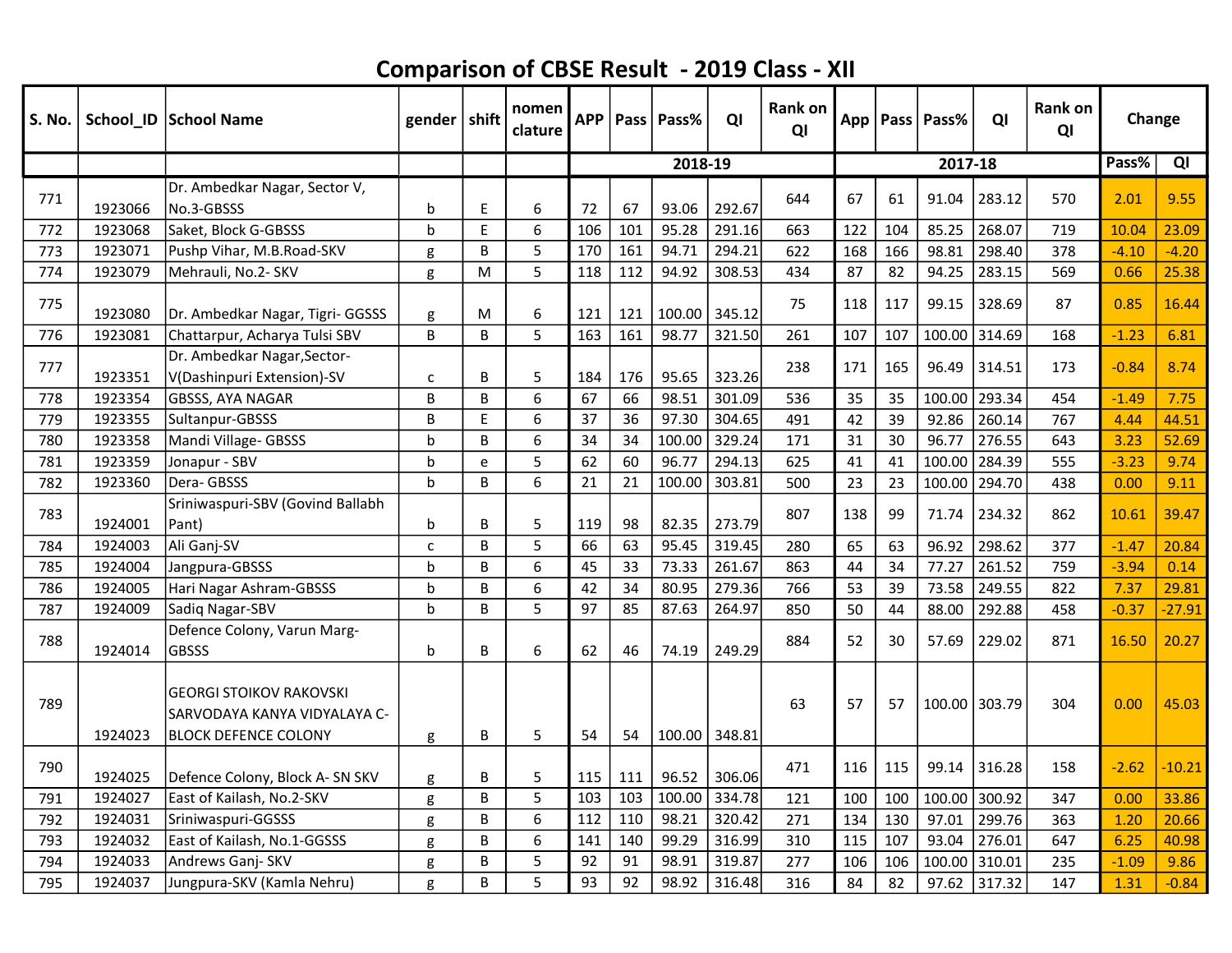| <b>S. No.</b> |         | School_ID   School Name                         | gender   shift |             | nomen<br>clature | <b>APP</b> |     | Pass   Pass% | QI     | Rank on<br>QI |     |     | App   Pass   Pass% | QI     | Rank on<br>QI | Change  |         |
|---------------|---------|-------------------------------------------------|----------------|-------------|------------------|------------|-----|--------------|--------|---------------|-----|-----|--------------------|--------|---------------|---------|---------|
|               |         |                                                 |                |             |                  |            |     | 2018-19      |        |               |     |     | 2017-18            |        |               | Pass%   | QI      |
| 796           | 1924038 | <b>INA Colony-RPVV</b>                          | $\mathsf{C}$   | B           | $\overline{7}$   | 79         | 79  | 100.00       | 356.96 | 42            | 77  | 76  | 98.70              | 351.18 | 36            | 1.30    | 5.78    |
| 797           |         | Kidwai Nagar- Sarvodaya Vidyalaya               |                |             |                  |            |     |              |        | 667           |     | 145 | 90.63              | 281.74 | 586           | $-2.77$ | 8.83    |
|               | 1924039 | (Rani Durgawati)                                | $\mathsf{C}$   | В           | 5                | 140        | 123 | 87.86        | 290.57 |               | 160 |     |                    |        |               |         |         |
| 798           | 1924041 | Nehru Nagar-G(Co-ed)SSS                         | $\mathsf{C}$   | B           | 6                | 76         | 75  | 98.68        | 301.12 | 535           | 60  | 54  | 90.00              | 266.28 | 734           | 8.68    | 34.84   |
| 799           | 1924043 | Hari Nagar Ashram-SKV                           | g              | M           | 5                | 89         | 85  | 95.51        | 306.22 | 470           | 79  | 67  | 84.81              | 284.51 | 554           | 10.70   | 21.72   |
| 800           | 1925002 | Noor Nagar-SBV                                  | $\mathbf b$    | E           | 5                | 177        | 135 | 76.27        | 275.33 | 800           | 112 | 78  | 69.64              | 257.09 | 788           | 6.63    | 18.24   |
| 801           | 1925003 | Chirag Enclave-SBV (Kautilya)                   | $\mathbf b$    | B           | 5                | 165        | 157 | 95.15        | 301.46 | 530           | 152 | 144 | 94.74              | 292.27 | 466           | 0.41    | 9.19    |
| 802           |         | <b>New Friends Colony-GBSSS</b>                 |                |             |                  |            |     |              |        | 638           | 48  | 46  | 95.83              | 288.56 | 504           | $-3.08$ | 4.48    |
|               | 1925005 | (Chander Shekhar Azad)                          | b              | $\mathsf E$ | 6                | 69         | 64  | 92.75        | 293.04 |               |     |     |                    |        |               |         |         |
| 803           |         | Madanpur Khadar- GBSSS (Rama                    |                |             |                  |            |     |              |        | 883           | 276 | 115 | 41.67              | 195.14 | 884           | 29.83   | 57.45   |
|               | 1925006 | Krishna)                                        | b              | E           | 6                | 214        | 153 | 71.50        | 252.60 |               |     |     |                    |        |               |         |         |
| 804           |         | Tuglakabad Extn.-SBV (Sardar                    |                |             |                  |            |     |              |        | 510           | 77  | 73  | 94.81              | 287.43 | 518           | 5.19    | 15.62   |
|               | 1925007 | Vallabhbhai Patel)                              | b              | E           | 5                | 112        | 112 | 100.00       | 303.04 |               |     |     |                    |        |               |         |         |
| 805           | 1925009 | Molar Band, No.1- SBV                           | B              | e           | 5                | 394        | 348 | 88.32        | 284.25 | 735           | 315 | 267 | 84.76              | 257.57 | 783           | 3.56    | 26.67   |
| 806           | 1925011 | Kalkaji, No.2-GBSSS                             | $\mathbf b$    | E           | 6                | 157        | 125 | 79.62        | 271.71 | 820           | 112 | 86  | 76.79              | 255.53 | 800           | 2.83    | 16.18   |
| 807           | 1925012 | Kalkaji, Block G-GBSSS                          | b              | E           | 6                | 89         | 70  | 78.65        | 255.24 | 882           | 99  | 68  | 68.69              | 237.73 | 856           | 9.96    | 17.51   |
| 808           | 1925014 | Tuglakabad Village-GBSSS                        | b              | E           | 6                | 103        | 85  | 82.52        | 265.56 | 848           | 69  | 52  | 75.36              | 242.77 | 843           | 7.16    | 22.79   |
| 809           | 1925015 | Badarpur, No.1-GBSSS                            | $\mathbf b$    | E           | 6                | 256        | 242 | 94.53        | 291.18 | 662           | 263 | 230 | 87.45              | 270.89 | 696           | 7.08    | 20.29   |
| 810           | 1925016 | Kalkaji, DDA Flats, Phase II-GBSSS              | b              | E           | 6                | 134        | 116 | 86.57        | 262.80 | 858           | 108 | 84  | 77.78              | 249.62 | 821           | 8.79    | 13.18   |
| 811           | 1925017 | Tuglakabad, Railway Colony- SBV                 | b              | E           | 5                | 218        | 177 | 81.19        | 259.58 | 869           | 155 | 130 | 83.87              | 254.72 | 805           | $-2.68$ | 4.87    |
| 812           | 1925020 | Tuglakabad Extn., No.2-GBSSS                    | $\mathsf b$    | E           | 6                | 150        | 108 | 72.00        | 245.09 | 887           | 87  | 68  | 78.16              | 250.60 | 818           | $-6.16$ | $-5.51$ |
| 813           | 1925027 | Tekhand - GGSSS                                 | G              | M           | 6                | 154        | 150 | 97.40        | 301.25 | 532           | 132 | 118 | 89.39              | 265.91 | 736           | 8.01    | 35.34   |
| 814           | 1925029 | Kalkaji, No.1-SKV (Veer Savarkar)               | g              | B           | 5                | 213        | 205 | 96.24        | 320.07 | 274           | 171 | 167 | 97.66              | 295.61 | 424           | $-1.42$ | 24.45   |
| 815           | 1925031 | Tuglakabad, Railway Colony-SKV<br>(Rani Jhansi) | g              | M           | 5                | 304        | 301 | 99.01        | 330.68 | 162           | 289 | 281 | 97.23              | 313.99 | 180           | 1.78    | 16.69   |
| 816           | 1925032 | Green Park Extn.-SKV (Gargi)                    | g              | B           | 5                | 127        | 127 | 100.00       | 313.02 | 366           | 127 | 125 | 98.43              | 301.31 | 343           | 1.57    | 11.70   |
| 817           | 1925033 | New Friends Colony-SKV                          | g              | M           | 5                | 133        | 132 | 99.25        | 333.50 | 133           | 118 | 117 | 99.15              | 316.31 | 157           | 0.10    | 17.18   |
| 818           | 1925035 | Noor Nagar-SKV                                  | g              | M           | 5                | 270        | 262 | 97.04        | 311.24 | 391           | 243 | 204 | 83.95              | 283.64 | 563           | 13.09   | 27.60   |
| 819           | 1925037 | Molar Band-SKV                                  | G              | M           | 5                | 512        | 501 | 97.85        | 325.88 | 211           | 404 | 385 | 95.30              | 293.30 | 455           | 2.55    | 32.58   |
| 820           | 1925038 | Kalkaji, No.2-SKV                               | g              | M           | 5                | 139        | 129 | 92.81        | 302.15 | 521           | 157 | 142 | 90.45              | 279.34 | 609           | 2.36    | 22.81   |
| 821           | 1925039 | Kalkaji, No.3-GGSSS                             | g              | M           | 6                | 181        | 176 | 97.24        | 307.47 | 450           | 130 | 123 | 94.62              | 290.68 | 483           | 2.62    | 16.78   |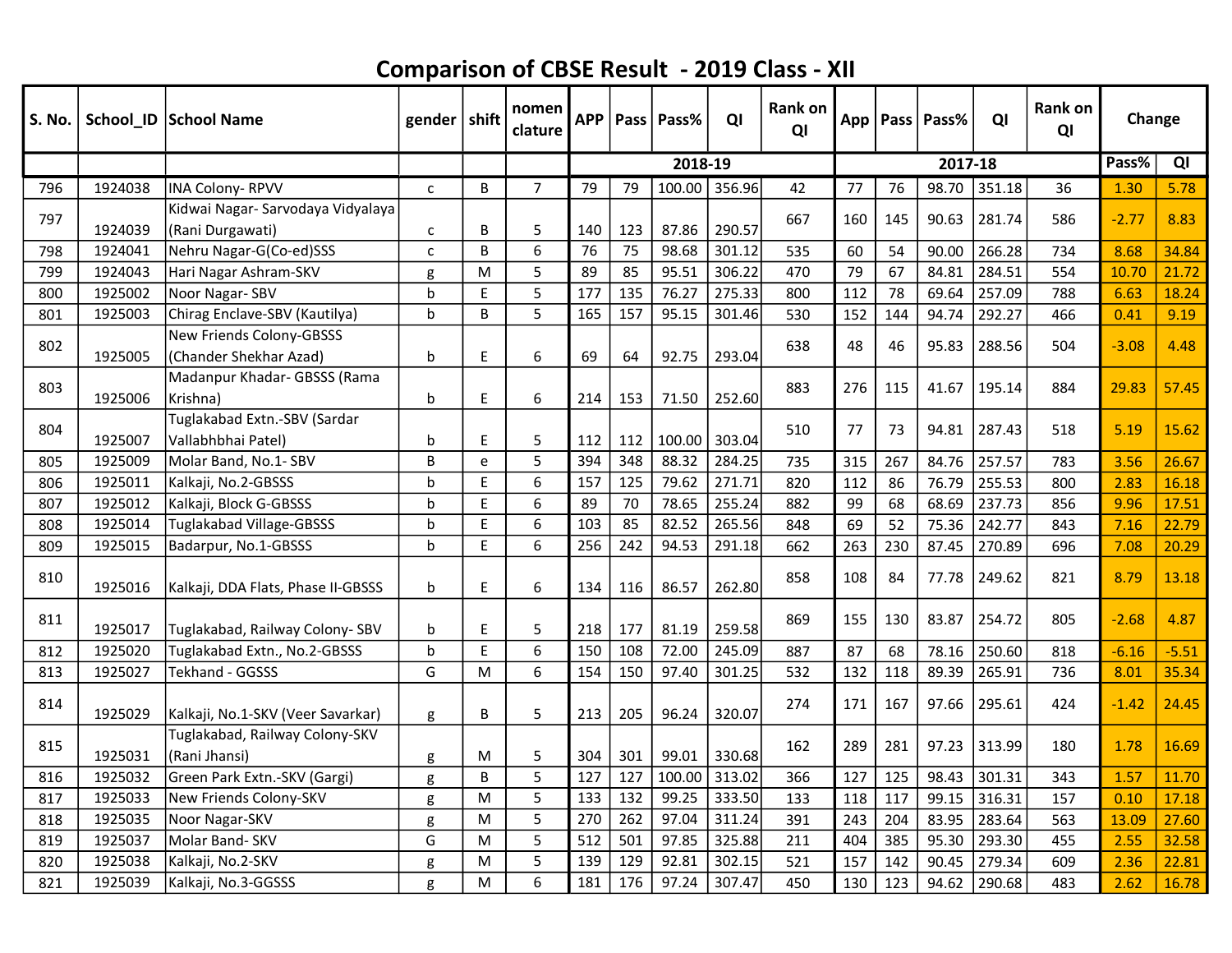| S. No. |         | School_ID   School Name                              | gender   shift |    | nomen<br>clature | <b>APP</b> | <b>Pass</b> | Pass%   | QI     | <b>Rank on</b><br>QI |           |           | App   Pass   Pass% | QI            | <b>Rank on</b><br>QI | Change    |           |
|--------|---------|------------------------------------------------------|----------------|----|------------------|------------|-------------|---------|--------|----------------------|-----------|-----------|--------------------|---------------|----------------------|-----------|-----------|
|        |         |                                                      |                |    |                  |            |             | 2018-19 |        |                      |           |           | 2017-18            |               |                      | Pass%     | QI        |
| 822    | 1925040 | Tuglakabad Village-SKV                               | g              | M  | 5                | 200        | 197         | 98.50   | 312.38 | 374                  | 177       | 159       | 89.83              | 272.51        | 686                  | 8.67      | 39.87     |
| 823    | 1925041 | Kalkaji, DDA Flats, Phase II-GGSSS                   | g              | M  | 6                | 184        | 176         | 95.65   | 296.43 | 591                  | 238       | 203       | 85.29              | 266.91        | 732                  | 10.36     | 29.52     |
| 824    | 1925042 | Badarpur, No.1-GGSSS                                 | g              | M  | 6                | 225        | 204         | 90.67   | 297.99 | 572                  | 173       | 163       | 94.22              | 308.23        | 254                  | $-3.55$   | $-10.24$  |
| 825    | 1925046 | Tuglakabad, Railway Colony, No.2-<br>GGSSS           | g              | M  | 6                | 276        | 275         | 99.64   | 328.78 | 175                  | 271       | 268       | 98.89              | 311.70        | 215                  | 0.74      | 17.07     |
| 826    | 1925049 | Joga Bai-GGSSS                                       | g              | M  | 6                | 170        | 159         | 93.53   | 299.05 | 563                  | 113       | 111       | 98.23              | 309.85        | 239                  | $-4.70$   | $-10.80$  |
| 827    | 1925050 | Molar Band-GBSSS                                     | b              | E. | 6                | 132        | 127         | 96.21   | 294.16 | 624                  | <b>NA</b> | <b>NA</b> | <b>NA</b>          | <b>NA</b>     | <b>NA</b>            | <b>NA</b> | <b>NA</b> |
| 828    | 1925051 | Badarpur, No.2-GBSSS                                 | b              | E  | 6                | 241        | 226         | 93.78   | 286.91 | 715                  | 181       | 158       | 87.29              | 272.84        | 683                  | 6.48      | 14.07     |
| 829    | 1925052 | Joga Bai-GBSSS                                       | b              | E  | 6                | 36         | 36          | 100.00  | 299.11 | 562                  | 41        | 34        | 82.93              | 269.37        | 709                  | 17.07     | 29.75     |
| 830    | 1925053 | Molar Band, No.2- GGSSS                              | G              | M  | 6                | 217        | 212         | 97.70   | 328.92 | 174                  | 212       | 206       | 97.17              | 301.36        | 341                  | 0.53      | 27.55     |
| 831    | 1925054 | Badarpur, No.2-GGSSS                                 | g              | M  | 6                | 221        | 210         | 95.02   | 313.48 | 355                  | 225       | 213       | 94.67              | 288.82        | 503                  | 0.36      | 24.66     |
| 832    | 1925055 | Chitranjan Park-GBSSS                                | b              | E  | 6                | 145        | 113         | 77.93   | 270.23 | 825                  | 96        | 86        | 89.58              | 266.98        | 731                  | $-11.65$  | 3.25      |
| 833    | 1925056 | Tughlakabad Extn.-SBV                                | b              | M  | 5                | 211        | 180         | 85.31   | 258.80 | 875                  | 147       | 127       | 86.39              | 258.84        | 776                  | $-1.09$   | $-0.04$   |
| 834    | 1925057 | Molar Band, No.2-GBSSS                               | B              | e  | 6                | 240        | 195         | 81.25   | 268.19 | 838                  | 199       | 170       | 85.43              | 261.45        | 760                  | $-4.18$   | 6.74      |
| 835    | 1925058 | Tughlakabad, Railway Colony, No.2<br><b>GBSSS</b>    | b              | E  | 6                | 164        | 136         | 82.93   | 261.90 | 860                  | 142       | 114       | 80.28              | 256.69        | 793                  | 2.65      | 5.21      |
| 836    | 1925059 | Lajpat Nagar, Ring Road-SBV<br>(Shaheed Hemu Kalani) | b              | B  | 5                | 171        | 159         | 92.98   | 298.30 | 569                  | 133       | 113       | 84.96              | 277.31        | 631                  | 8.02      | 21.00     |
| 837    | 1925060 | Chitranjan Park-SKV (Shyama<br>Prasad Mukherjee)     | g              | M  | 5                | 145        | 136         | 93.79   | 324.79 | 223                  | 100       | 82        | 82.00              | 302.65        | 322                  | 11.79     | 22.14     |
| 838    | 1925061 | Tughlakabad Extn., No.1-SKV<br>(Aruna Asif Ali)      | g              | M  | 5                | 394        | 384         | 97.46   | 323.73 | 234                  | 354       | 324       | 91.53              | 287.04        | 525                  | 5.94      | 36.69     |
| 839    | 1925062 | Madanpur Khadar- SKV                                 | G              | M  | 5                | 500        | 474         | 94.80   | 308.77 | 429                  | 390       | 362       | 92.82              | 299.30        | 367                  | 1.98      | 9.47      |
| 840    | 1925190 | Molar Band-GGSSS No. 3                               | g              | M  | 6                | 225        | 218         | 96.89   | 314.57 | 342                  | <b>NA</b> | <b>NA</b> | <b>NA</b>          | <b>NA</b>     | <b>NA</b>            | <b>NA</b> | <b>NA</b> |
| 841    | 1925246 | Masjid Moth-Sarvodaya(Co-ed)<br>Vidyalaya            | c              | B  | 5                | 49         | 49          | 100.00  | 319.92 | 276                  | 35        | 33        | 94.29              | 309.29        | 245                  | 5.71      | 10.63     |
| 842    | 1925247 | Badarpur, No.3-GBSSS                                 | b              | E  | 6                | 160        | 134         | 83.75   | 273.19 | 810                  | 130       | 93        | 71.54              | 254.24        | 807                  | 12.21     | 18.95     |
| 843    | 1925248 | Badarpur, No.3-GGSSS                                 | g              | M  | 6                | 269        | 267         | 99.26   | 332.36 | 143                  | 202       | 194       | 96.04              | 306.85        | 268                  | 3.22      | 25.51     |
| 844    | 1925249 | Tughlakabad Extn.-GBSSS No.3                         | b              | e  | 6                | 126        | 110         | 87.30   | 255.33 | 881                  | 122       | 86        | 70.49              | 228.02        | 873                  | 16.81     | 27.31     |
| 845    | 1925250 | Tughlakabad Extn.-GGSSS No.2                         | g              | M  | 6                | 294        | 269         | 91.50   | 289.80 | 676                  | 294       | 271       | 92.18              | 280.86        | 595                  | $-0.68$   | 8.94      |
| 846    | 1925333 | Shahpur Jat-S(Co-Ed)V                                | $\mathsf{C}$   | B  | 5                | 65         | 65          | 100.00  | 338.51 | 105                  | 41        | 41        | 100.00             | 312.46        | 203                  | 0.00      | 26.04     |
| 847    | 1925334 | Lajpat Nagar-RPVV                                    | $\mathsf{C}$   | B  | $\overline{7}$   | 128        | 128         | 100.00  | 404.81 | 8                    | 103       | 103       |                    | 100.00 411.44 | $\overline{2}$       | 0.00      | $-6.62$   |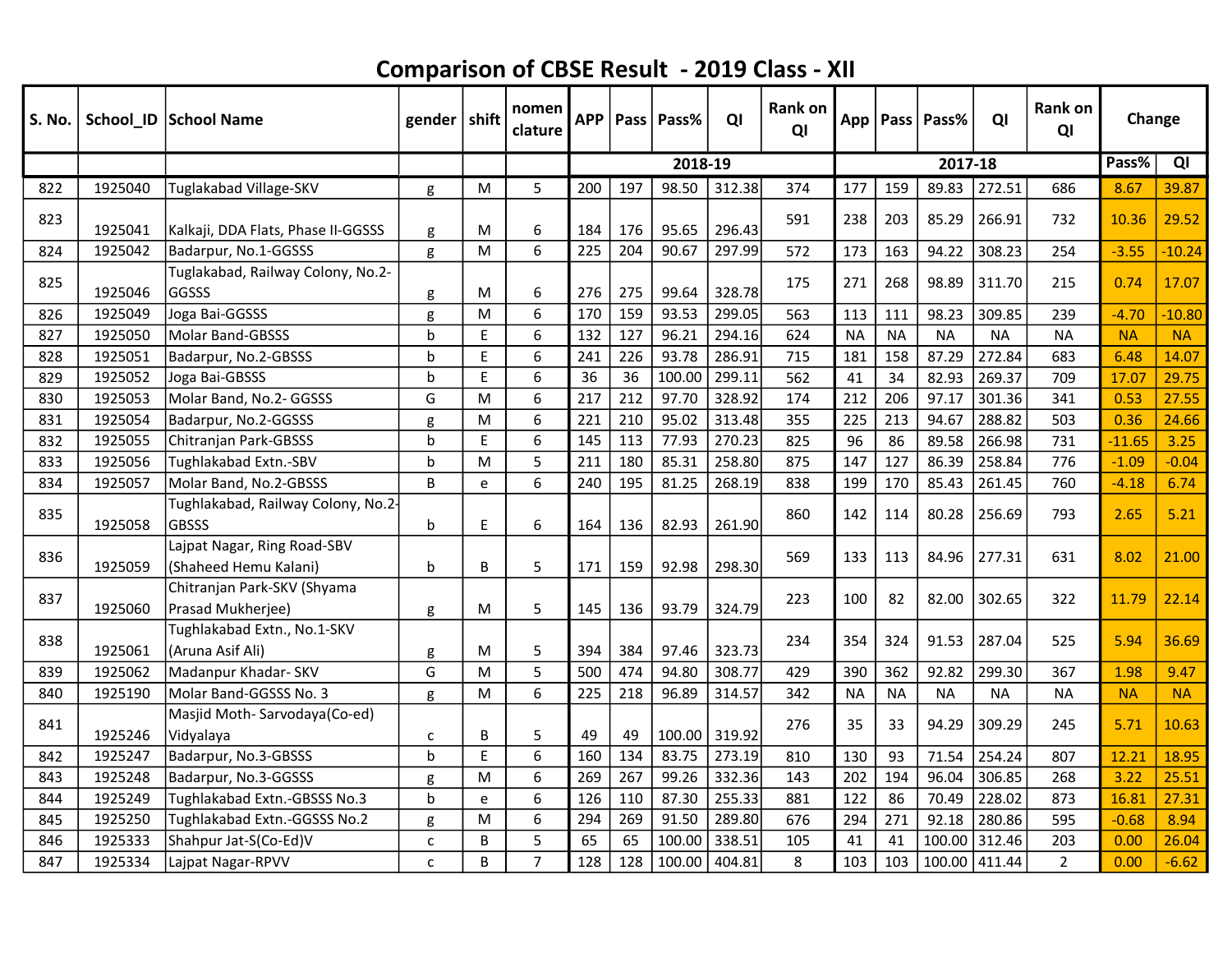| <b>S. No.</b> |         | School_ID School Name                         | gender   shift |    | nomen<br>clature | <b>APP</b> |     | Pass   Pass%  | QI     | <b>Rank on</b><br>QI |     |     | App   Pass   Pass% | ΟI     | Rank on<br>QI | Change   |          |
|---------------|---------|-----------------------------------------------|----------------|----|------------------|------------|-----|---------------|--------|----------------------|-----|-----|--------------------|--------|---------------|----------|----------|
|               |         |                                               |                |    |                  |            |     | 2018-19       |        |                      |     |     | 2017-18            |        |               | Pass%    | QI       |
| 848           | 1925335 | LAJPAT NAGAR GOVT.(CO.ED)S.S.S                | c              | B  | 6                | 171        | 150 | 87.72         | 296.63 | 586                  | 249 | 236 | 94.78              | 307.82 | 258           | $-7.06$  | $-11.19$ |
| 849           | 1925341 | <b>HARKESH NAGAR GGSSS</b>                    | g              | m  | 6                | 162        | 161 | 99.38         | 307.96 | 443                  | 145 | 143 | 98.62              | 294.99 | 433           | 0.76     | 12.97    |
| 850           | 1925342 | <b>HARKESH NAGAR GBSSS</b>                    | $\mathbf b$    | e  | 6                | 96         | 85  | 88.54         | 269.24 | 830                  | 86  | 64  | 74.42              | 263.88 | 747           | 14.12    | 5.36     |
| 851           | 1925345 | Jasola Village, GGSSS                         | G              | M  | 6                | 123        | 122 | 99.19         | 313.11 | 364                  | 88  | 87  | 98.86              | 312.98 | 196           | 0.32     | 0.13     |
| 852           | 1925353 | Jasola Village, GBSSS                         | b              | e  | 6                | 84         | 53  | 63.10         | 232.71 | 893                  | 47  | 43  | 91.49              | 277.72 | 626           | $-28.39$ | $-45.01$ |
| 853           | 1925356 | Tekhand - GBSSS                               | h              | e  | 6                | 138        | 82  | 59.42         | 245.55 | 886                  | 78  | 48  | 61.54              | 225.82 | 876           | $-2.12$  | 19.73    |
| 854           | 1925359 | Badarpur, Tajpur Pahari - GGSSS               | g              | m  | 6                | 100        | 100 | 100.00        | 330.47 | 164                  | 48  | 48  | 100.00 332.52      |        | 73            | 0.00     | $-2.05$  |
| 855           | 1925360 | Badarpur, Tajpur Pahari - GBSSS               | b              | e  | 6                | 49         | 46  | 93.88         | 290.08 | 674                  | 46  | 32  | 69.57              | 238.50 | 853           | 24.31    | 51.58    |
| 856           | 1925399 | Molar Band, No.3- GBSSS                       | h              | e  | 6                | 219        | 169 | 77.17         | 258.92 | 873                  | 270 | 131 | 48.52              | 205.97 | 882           | 28.65    | 52.95    |
| 857           | 1925400 | Molar Band, No.4- GGSSS                       | g              | m  | 6                | 464        | 444 | 95.69         | 300.39 | 543                  | 303 | 283 | 93.40              | 294.53 | 441           | 2.29     | 5.85     |
| 858           | 1925401 | Molar Band, No.1- GGSSS                       | g              | M  | 6                | 492        | 453 | 92.07         | 296.50 | 589                  | 452 | 418 | 92.48              | 302.30 | 328           | $-0.40$  | $-5.80$  |
| 859           | 1925402 | Molar Band, No.2- SBV                         | $\mathbf b$    | e  | 5                | 262        | 235 | 89.69         | 264.24 | 856                  | 364 | 245 | 67.31              | 245.95 | 835           | 22.39    | 18.29    |
| 860           | 1925403 | Madanpur Khadar- GBSSS                        | h              | e  | 6                | 180        | 116 | 64.44         | 258.67 | 876                  | 144 | 68  | 47.22              | 216.17 | 878           | 17.22    | 42.50    |
| 861           | 1925404 | Madanpur Khadar- GGSSS                        | g              | M  | 6                | 177        | 154 | 87.01         | 286.27 | 717                  | 224 | 190 | 84.82              | 269.15 | 711           | 2.18     | 17.12    |
| 862           | 2026001 | President Estate-SV (Dr.Rajinder<br>Prasad)   | C              | B  | 5                | 179        | 174 | 97.21         | 321.78 | 255                  | 151 | 142 | 94.04              | 299.94 | 359           | 3.17     | 21.84    |
| 863           | 2026002 | Kitchner Road-SV                              | C              | B  | 5                | 79         | 72  | 91.14         | 273.01 | 812                  | 60  | 48  | 80.00              | 239.25 | 850           | 11.14    | 33.76    |
| 864           | 2026003 | Pandara Road-GBSSS                            | h              | B  | 6                | 44         | 36  | 81.82         | 284.64 | 732                  | 38  | 22  | 57.89              | 247.13 | 829           | 23.92    | 37.50    |
| 865           | 2026004 | Pandara Road-SKV                              | g              | B  | 5                | 43         | 43  | 100.00        | 346.26 | 72                   | 33  | 33  | 100.00             | 338.48 | 55            | 0.00     | 7.77     |
| 866           | 2026005 | Jor Bagh-SV                                   | C              | B  | 5                | 83         | 80  | 96.39         | 318.07 | 300                  | 117 | 108 | 92.31              | 290.33 | 485           | 4.08     | 27.74    |
| 867           | 2127001 | Rouse Avenue-SBV                              | $\mathsf b$    | B  | 5                | 112        | 112 | 100.00        | 328.05 | 185                  | 109 | 107 | 98.17              | 312.13 | 210           | 1.83     | 15.93    |
| 868           | 2127002 | Jama Masjid, No.1(Urdu Medium)-<br><b>SBV</b> | b              | B  | 5                | 31         | 27  | 87.10         | 286.10 | 719                  | 19  | 18  | 94.74              | 298.95 | 372           | $-7.64$  | $-12.85$ |
| 869           | 2127003 | Darya Ganj, Pataudi House-SBV                 | b              | E  | 5                | 36         | 36  | 100.00        | 287.28 | 710                  | 30  | 28  | 93.33              | 323.07 | 114           | 6.67     | $-35.79$ |
| 870           | 2127004 | Kamla Market, Zeenat Mahal-<br><b>GBSSS</b>   | b              | E. | 6                | 26         | 26  | 100.00        | 278.31 | 778                  | 23  | 22  | 95.65              | 272.00 | 693           | 4.35     | 6.31     |
| 871           | 2127005 | Mata Sundri Road-GBSSS                        | h              | E. | 6                | 28         | 27  | 96.43         | 311.14 | 393                  | 20  | 20  | 100.00             | 283.85 | 557           | $-3.57$  | 27.29    |
| 872           | 2127007 | <b>Bela Road-GBSSS</b>                        | h              | E. | 6                | 27         | 27  | 100.00        | 328.52 | 179                  | 19  | 19  | 100.00             | 296.37 | 412           | 0.00     | 32.15    |
| 873           | 2127014 | Kamla Market, Zeenat Mahal-SKV<br>No.1        | g              | M  | 5                | 51         | 51  | 100.00 307.61 |        | 448                  | 39  | 39  | 100.00 313.44      |        | 189           | 0.00     | $-5.83$  |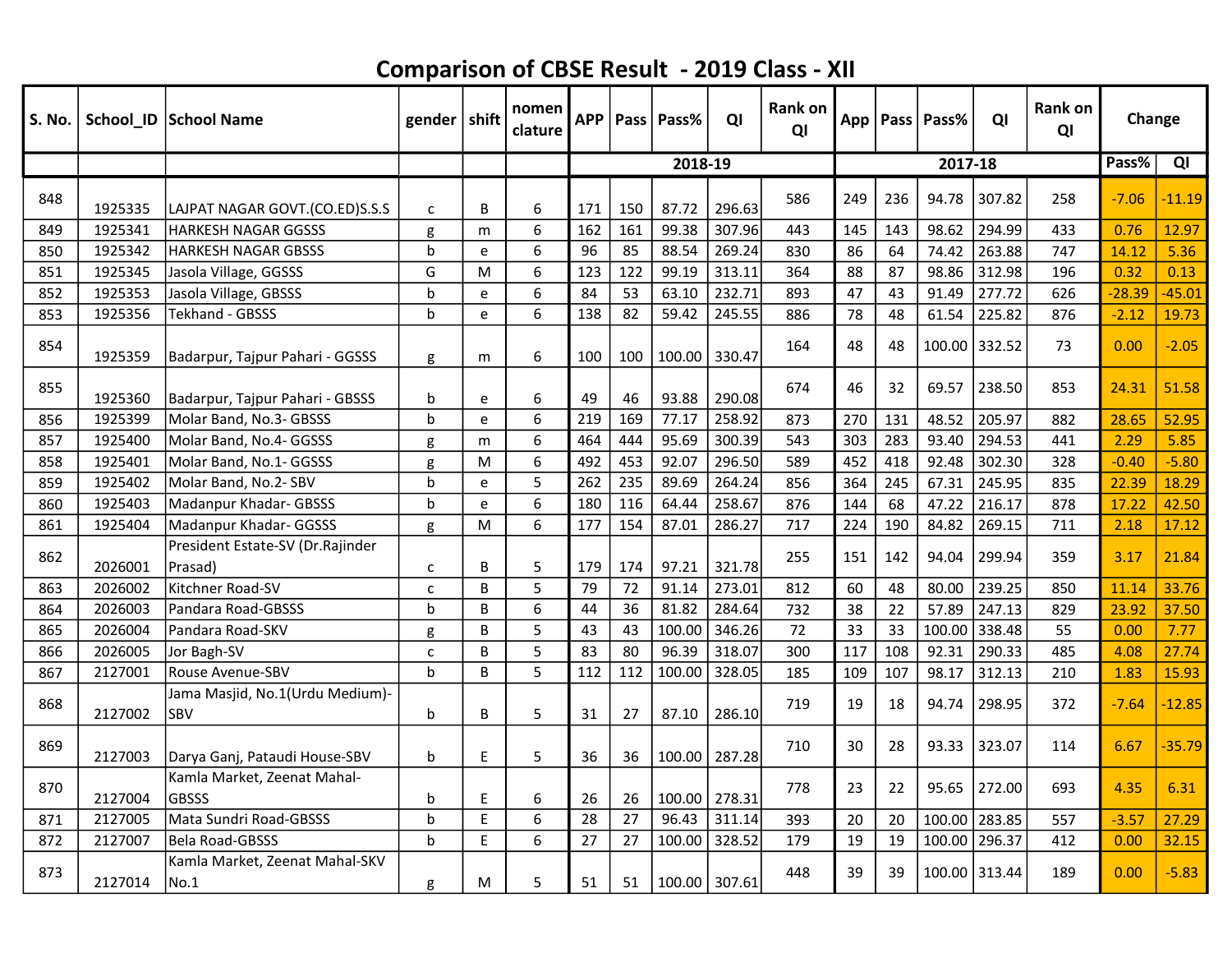| S. No. |         | School_ID   School Name                          | gender      | $\vert$ shift | nomen<br>clature | <b>APP</b> | Pass l | l Pass% | QI            | Rank on<br>QI |     |     | App   Pass   Pass% | QI     | Rank on<br>QI |         | Change   |
|--------|---------|--------------------------------------------------|-------------|---------------|------------------|------------|--------|---------|---------------|---------------|-----|-----|--------------------|--------|---------------|---------|----------|
|        |         |                                                  |             |               |                  |            |        | 2018-19 |               |               |     |     | 2017-18            |        |               | Pass%   | QI       |
| 874    | 2127015 | Mata Sundri Road-SKV                             | g           | M             | 5                | 45         | 45     | 100.00  | 331.91        | 152           | 33  | 31  | 93.94              | 294.67 | 439           | 6.06    | 37.24    |
| 875    | 2127016 | Dayanand Road-SKV                                | g           | B             | 5                | 44         | 42     | 95.45   | 318.91        | 286           | 56  | 56  | 100.00             | 322.54 | 118           | $-4.55$ | $-3.63$  |
| 876    | 2127017 | Jama Masjid, No.2-SKV                            | g           | B             | 5                | 80         | 80     | 100.00  | 330.99        | 159           | 51  | 51  | 100.00             | 323.67 | 110           | 0.00    | 7.32     |
| 877    | 2127018 | Ram Nagar, No.1-GGSSS                            | g           | B             | 6                | 78         | 78     | 100.00  | 347.65        | 67            | 64  | 63  | 98.44              | 306.94 | 267           | 1.56    | 40.72    |
| 878    | 2127020 | Darya Ganj, Pataudi House-GGSSS                  | g           | M             | 6                | 21         | 21     | 100.00  | 317.43        | 308           | 47  | 45  | 95.74              | 293.87 | 447           | 4.26    | 23.56    |
| 879    | 2127021 | Bulbuli Khana-SKV                                | g           | M             | 5                | 75         | 72     | 96.00   | 318.25        | 296           | 72  | 66  | 91.67              | 283.35 | 567           | 4.33    | 34.91    |
| 880    | 2127023 | Jama Masjid, Panama Building-<br>lGGSSS          | g           | B             | 6                | 35         | 35     | 100.00  | 325.17        | 220           | 25  | 25  | 100.00             | 338.00 | 58            | 0.00    | $-12.83$ |
| 881    | 2127024 | Jama Masjid, No.1(Hindi Medium)-<br><b>SKV</b>   | g           | В             | 5                | 45         | 43     | 95.56   | 333.84        | 131           | 50  | 49  | 98.00              | 297.72 | 388           | $-2.44$ | 36.12    |
| 882    | 2127025 | Chashma Building(Urdu Medium)-<br>GGSSS          | g           | M             | 6                | 29         | 29     | 100.00  | 334.07        | 125           | 40  | 39  | 97.50              | 338.90 | 54            | 2.50    | $-4.83$  |
| 883    | 2127026 | Bela Road-GGSSS                                  | g           | M             | 6                | 26         | 25     | 96.15   | 323.62        | 235           | 30  | 30  | 100.00             | 324.57 | 105           | $-3.85$ | $-0.95$  |
| 884    | 2127027 | Kalan Mahal-GGSSS                                | g           | M             | 6                | 21         | 20     | 95.24   | 315.33        | 328           | 27  | 25  | 92.59              | 318.74 | 138           | 2.65    | $-3.41$  |
| 885    | 2127179 | Lal Kuan, Zeenat Mahal, No.2-SKV                 | G           | M             | 5                | 75         | 75     | 100.00  | 353.19        | 47            | 63  | 63  | 100.00             | 353.68 | 29            | 0.00    | $-0.50$  |
| 886    | 2128001 | Paharganj-SBV                                    | $\mathbf b$ | B             | 5                | 25         | 21     | 84.00   | 278.28        | 779           | 19  | 14  | 73.68              | 278.32 | 614           | 10.32   | $-0.04$  |
| 887    | 2128002 | Jhandewalan, Plot 6-SBV (Asharfi<br>Devi)        | b           | B             | 5                | 49         | 46     | 93.88   | 310.39        | 400           | 36  | 25  | 69.44              | 231.00 | 869           | 24.43   | 79.39    |
| 888    | 2128007 | Dev Nagar-GBSSS                                  | $\mathbf b$ | B             | 6                | 25         | 25     | 100.00  | 325.60        | 214           | 25  | 25  | 100.00             | 310.28 | 231           | 0.00    | 15.32    |
| 889    | 2128008 | Rani Jhansi Road-SBV                             | $\mathbf b$ | B             | 5                | 42         | 41     | 97.62   | 280.67        | 758           | 51  | 48  | 94.12              | 276.98 | 636           | 3.50    | 3.69     |
| 890    | 2128014 | Karol Bagh, Ramjas Lane- GBSSS                   | b           | B             | 6                | 30         | 27     | 90.00   | 267.00        | 844           | 60  | 43  | 71.67              | 229.02 | 872           | 18.33   | 37.98    |
| 891    | 2128018 | Aram Bagh Lane-SKV                               | g           | B             | 5                | 31         | 31     | 100.00  | 313.10        | 365           | 30  | 30  | 100.00             | 301.60 | 337           | 0.00    | 11.50    |
| 892    | 2128019 | Old Rajinder Nagar-SKV (Swami<br>Daya Nand)      | g           | В             | 5                | 64         | 62     | 96.88   | 309.94        | 409           | 50  | 49  | 98.00              | 298.64 | 376           | $-1.13$ | 11.30    |
| 893    | 2128020 | Prasad Nagar-SKV (Baba Ramdev)                   | g           | В             | 5                | 115        | 111    | 96.52   | 299.31        | 559           | 121 | 108 | 89.26              | 292.80 | 460           | 7.27    | 6.51     |
| 894    | 2128021 | Paharganj-GGSSS                                  | g           | B             | 6                | 40         | 40     | 100.00  | 320.93        | 265           | 33  | 33  | 100.00             | 263.33 | 748           | 0.00    | 57.59    |
| 895    | 2128023 | New Rohtak Road-GGSSS                            | g           | B             | 6                | 34         | 34     | 100.00  | 326.38        | 201           | 43  | 43  | 100.00             | 297.44 | 395           | 0.00    | 28.94    |
| 896    | 2128031 | Karol Bagh, Link Road, Plot No.1-<br><b>RPVV</b> | C           | B             | $\overline{7}$   | 95         | 95     |         | 100.00 352.86 | 48            | 91  | 91  | 100.00             | 369.24 | 21            | 0.00    | $-16.38$ |